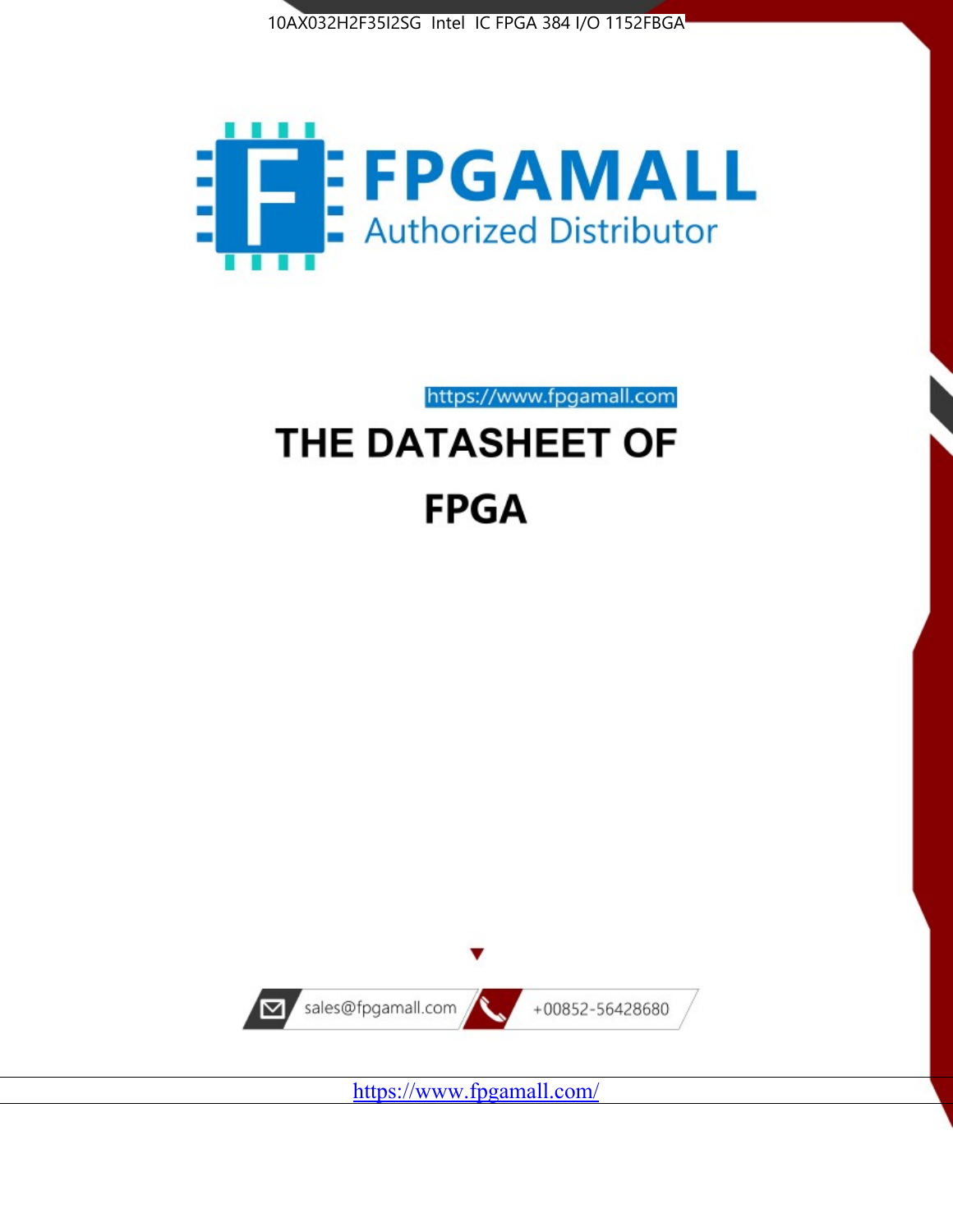

# **Intel® Arria® 10 Device Overview**



**A10-OVERVIEW | 2018.12.06** Latest document on the web: **[PDF](https://www.intel.com/content/dam/www/programmable/us/en/pdfs/literature/hb/arria-10/a10_overview.pdf)** | **[HTML](https://www.intel.com/content/www/us/en/programmable/documentation/sam1403480274650.html)**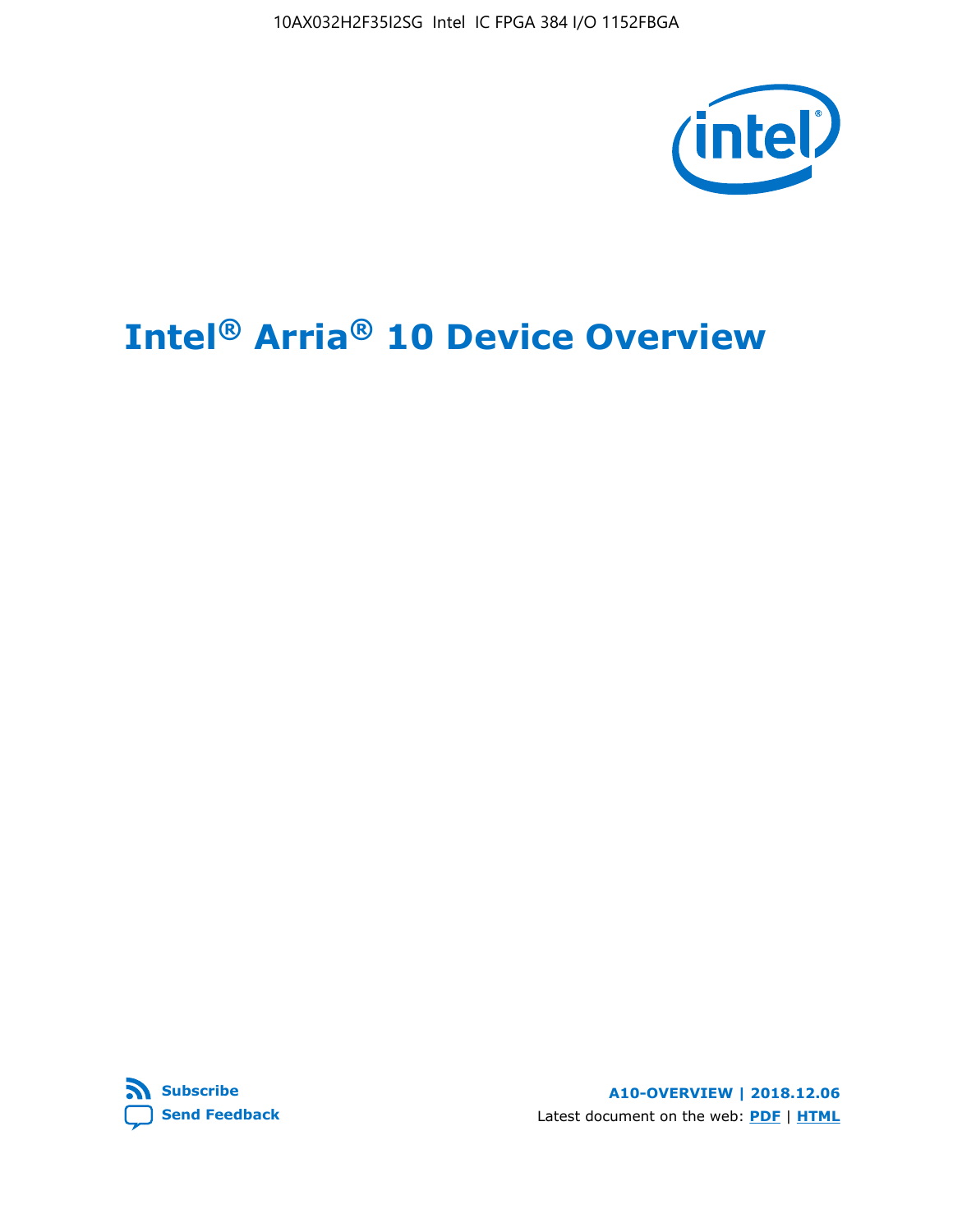

**Contents** 

# **Contents**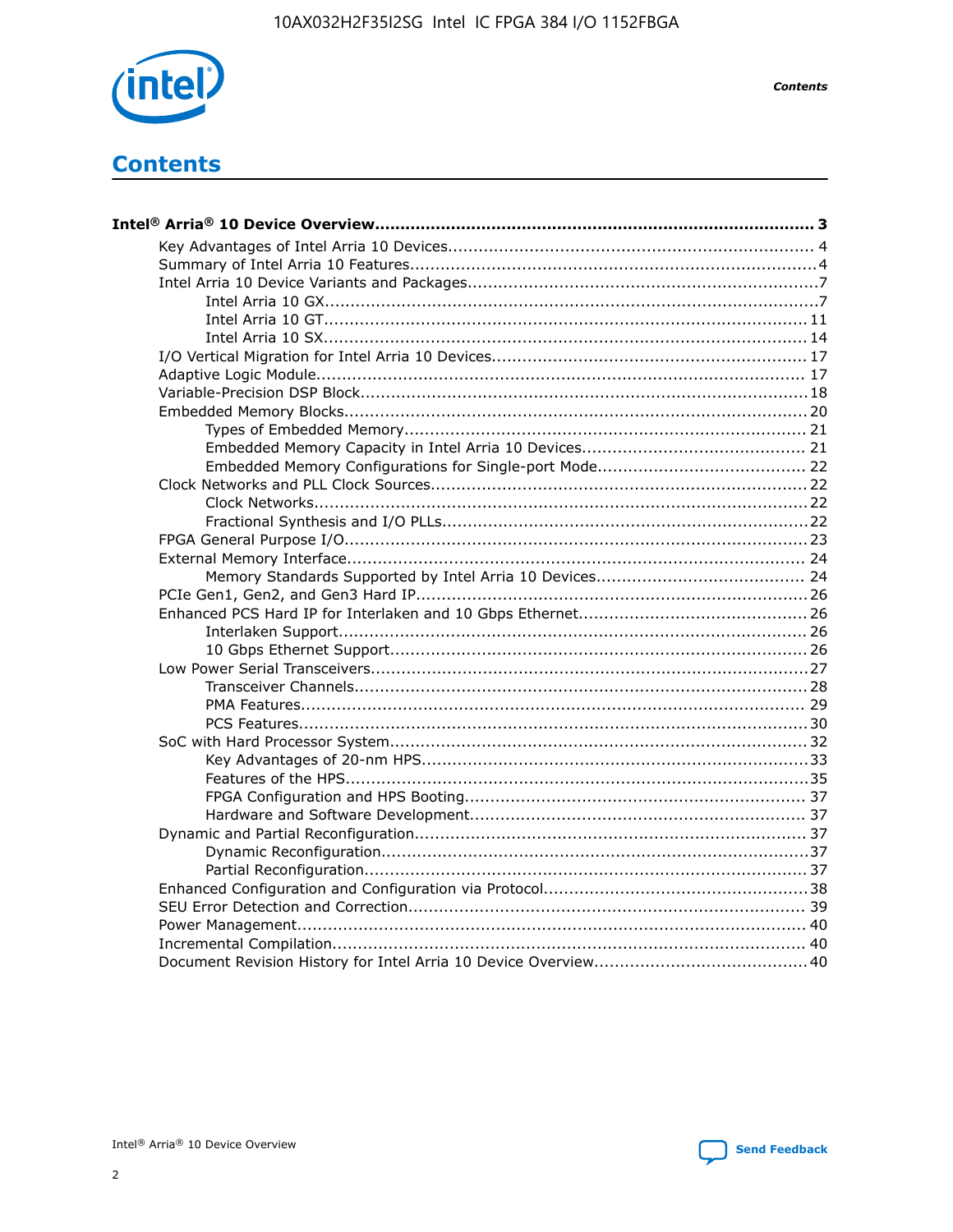**A10-OVERVIEW | 2018.12.06**

**[Send Feedback](mailto:FPGAtechdocfeedback@intel.com?subject=Feedback%20on%20Intel%20Arria%2010%20Device%20Overview%20(A10-OVERVIEW%202018.12.06)&body=We%20appreciate%20your%20feedback.%20In%20your%20comments,%20also%20specify%20the%20page%20number%20or%20paragraph.%20Thank%20you.)**



# **Intel® Arria® 10 Device Overview**

The Intel<sup>®</sup> Arria<sup>®</sup> 10 device family consists of high-performance and power-efficient 20 nm mid-range FPGAs and SoCs.

Intel Arria 10 device family delivers:

- Higher performance than the previous generation of mid-range and high-end FPGAs.
- Power efficiency attained through a comprehensive set of power-saving technologies.

The Intel Arria 10 devices are ideal for high performance, power-sensitive, midrange applications in diverse markets.

| <b>Market</b>         | <b>Applications</b>                                                                                               |
|-----------------------|-------------------------------------------------------------------------------------------------------------------|
| Wireless              | Channel and switch cards in remote radio heads<br>٠<br>Mobile backhaul<br>٠                                       |
| Wireline              | 40G/100G muxponders and transponders<br>٠<br>100G line cards<br>٠<br><b>Bridging</b><br>٠<br>Aggregation<br>٠     |
| <b>Broadcast</b>      | Studio switches<br>٠<br>Servers and transport<br>٠<br>Videoconferencing<br>٠<br>Professional audio and video<br>٠ |
| Computing and Storage | Flash cache<br>٠<br>Cloud computing servers<br>٠<br>Server acceleration<br>٠                                      |
| Medical               | Diagnostic scanners<br>٠<br>Diagnostic imaging<br>٠                                                               |
| Military              | Missile guidance and control<br>٠<br>Radar<br>٠<br>Electronic warfare<br>٠<br>Secure communications<br>٠          |

#### **Table 1. Sample Markets and Ideal Applications for Intel Arria 10 Devices**

#### **Related Information**

- [Intel Arria 10 Device Handbook: Known Issues](http://www.altera.com/support/kdb/solutions/rd07302013_646.html) Lists the planned updates to the *Intel Arria 10 Device Handbook* chapters.
- [Intel Arria 10 GX/GT Device Errata and Design Recommendations](https://www.intel.com/content/www/us/en/programmable/documentation/agz1493851706374.html#yqz1494433888646)
- [Intel Arria 10 SX Device Errata and Design Recommendations](https://www.intel.com/content/www/us/en/programmable/documentation/cru1462832385668.html#cru1462832558642)

Intel Corporation. All rights reserved. Intel, the Intel logo, Altera, Arria, Cyclone, Enpirion, MAX, Nios, Quartus and Stratix words and logos are trademarks of Intel Corporation or its subsidiaries in the U.S. and/or other countries. Intel warrants performance of its FPGA and semiconductor products to current specifications in accordance with Intel's standard warranty, but reserves the right to make changes to any products and services at any time without notice. Intel assumes no responsibility or liability arising out of the application or use of any information, product, or service described herein except as expressly agreed to in writing by Intel. Intel customers are advised to obtain the latest version of device specifications before relying on any published information and before placing orders for products or services. \*Other names and brands may be claimed as the property of others.

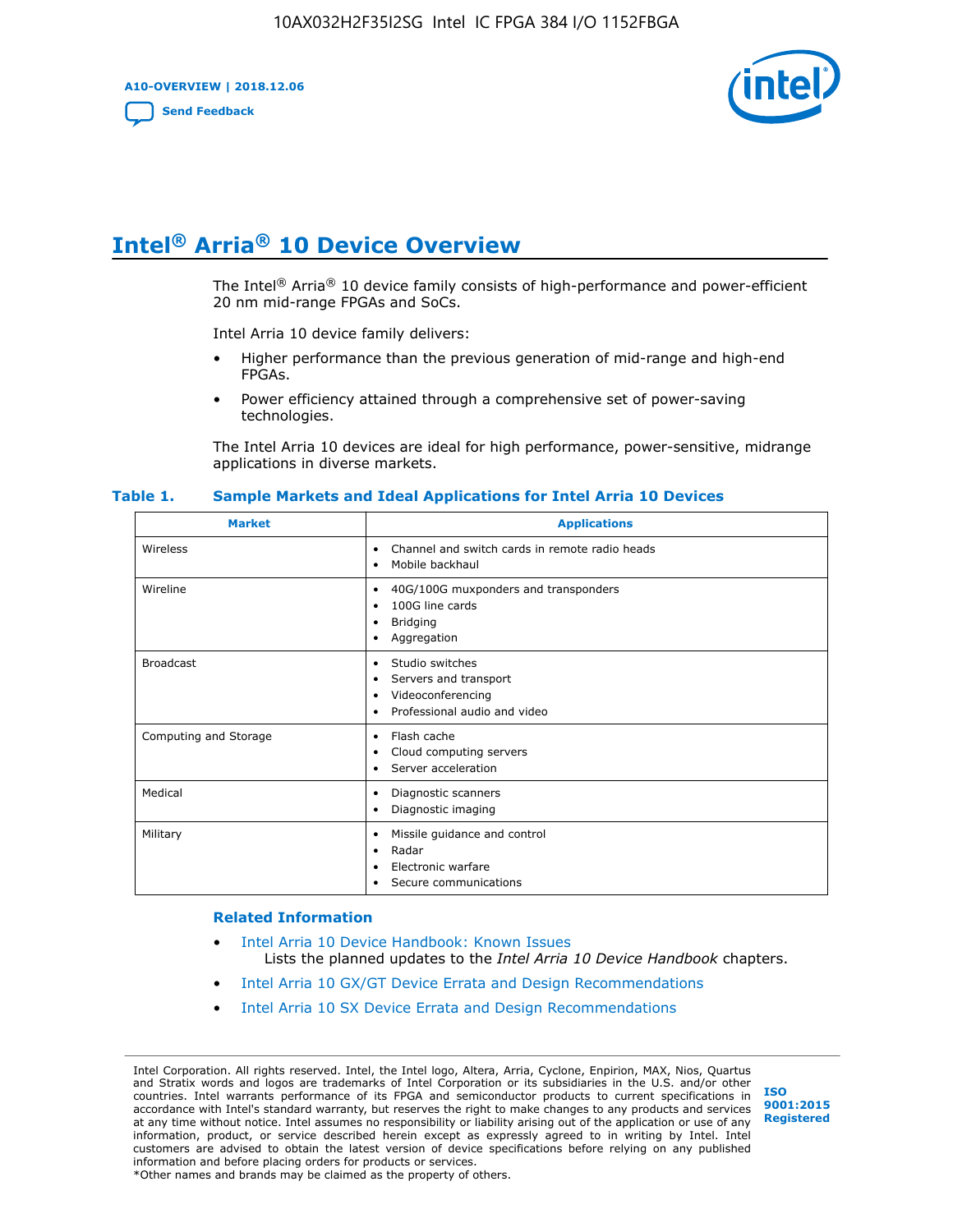

# **Key Advantages of Intel Arria 10 Devices**

## **Table 2. Key Advantages of the Intel Arria 10 Device Family**

| <b>Advantage</b>                                                                                          | <b>Supporting Feature</b>                                                                                                                                                                                                                                                                                                |  |  |  |  |  |
|-----------------------------------------------------------------------------------------------------------|--------------------------------------------------------------------------------------------------------------------------------------------------------------------------------------------------------------------------------------------------------------------------------------------------------------------------|--|--|--|--|--|
| Enhanced core architecture                                                                                | Built on TSMC's 20 nm process technology<br>٠<br>60% higher performance than the previous generation of mid-range FPGAs<br>٠<br>15% higher performance than the fastest previous-generation FPGA<br>٠                                                                                                                    |  |  |  |  |  |
| High-bandwidth integrated<br>transceivers                                                                 | Short-reach rates up to 25.8 Gigabits per second (Gbps)<br>٠<br>Backplane capability up to 12.5 Gbps<br>٠<br>Integrated 10GBASE-KR and 40GBASE-KR4 Forward Error Correction (FEC)<br>٠                                                                                                                                   |  |  |  |  |  |
| Improved logic integration and<br>hard IP blocks                                                          | 8-input adaptive logic module (ALM)<br>٠<br>Up to 65.6 megabits (Mb) of embedded memory<br>٠<br>Variable-precision digital signal processing (DSP) blocks<br>Fractional synthesis phase-locked loops (PLLs)<br>Hard PCI Express Gen3 IP blocks<br>Hard memory controllers and PHY up to 2,400 Megabits per second (Mbps) |  |  |  |  |  |
| Second generation hard<br>processor system (HPS) with<br>integrated ARM* Cortex*-A9*<br>MPCore* processor | Tight integration of a dual-core ARM Cortex-A9 MPCore processor, hard IP, and an<br>٠<br>FPGA in a single Intel Arria 10 system-on-a-chip (SoC)<br>Supports over 128 Gbps peak bandwidth with integrated data coherency between<br>$\bullet$<br>the processor and the FPGA fabric                                        |  |  |  |  |  |
| Advanced power savings                                                                                    | Comprehensive set of advanced power saving features<br>٠<br>Power-optimized MultiTrack routing and core architecture<br>٠<br>Up to 40% lower power compared to previous generation of mid-range FPGAs<br>٠<br>Up to 60% lower power compared to previous generation of high-end FPGAs                                    |  |  |  |  |  |

# **Summary of Intel Arria 10 Features**

## **Table 3. Summary of Features for Intel Arria 10 Devices**

| <b>Feature</b>                  | <b>Description</b>                                                                                                                                                                                                                                                                                                                                                                                 |
|---------------------------------|----------------------------------------------------------------------------------------------------------------------------------------------------------------------------------------------------------------------------------------------------------------------------------------------------------------------------------------------------------------------------------------------------|
| Technology                      | TSMC's 20-nm SoC process technology<br>Allows operation at a lower $V_{\text{CC}}$ level of 0.82 V instead of the 0.9 V standard $V_{\text{CC}}$ core voltage                                                                                                                                                                                                                                      |
| Packaging                       | 1.0 mm ball-pitch Fineline BGA packaging<br>٠<br>0.8 mm ball-pitch Ultra Fineline BGA packaging<br>Multiple devices with identical package footprints for seamless migration between different<br><b>FPGA</b> densities<br>Devices with compatible package footprints allow migration to next generation high-end<br>Stratix $@10$ devices<br>RoHS, leaded $(1)$ , and lead-free (Pb-free) options |
| High-performance<br>FPGA fabric | Enhanced 8-input ALM with four registers<br>Improved multi-track routing architecture to reduce congestion and improve compilation time<br>Hierarchical core clocking architecture<br>Fine-grained partial reconfiguration                                                                                                                                                                         |
| Internal memory<br>blocks       | M20K-20-Kb memory blocks with hard error correction code (ECC)<br>Memory logic array block (MLAB)-640-bit memory                                                                                                                                                                                                                                                                                   |
|                                 | continued                                                                                                                                                                                                                                                                                                                                                                                          |



<sup>(1)</sup> Contact Intel for availability.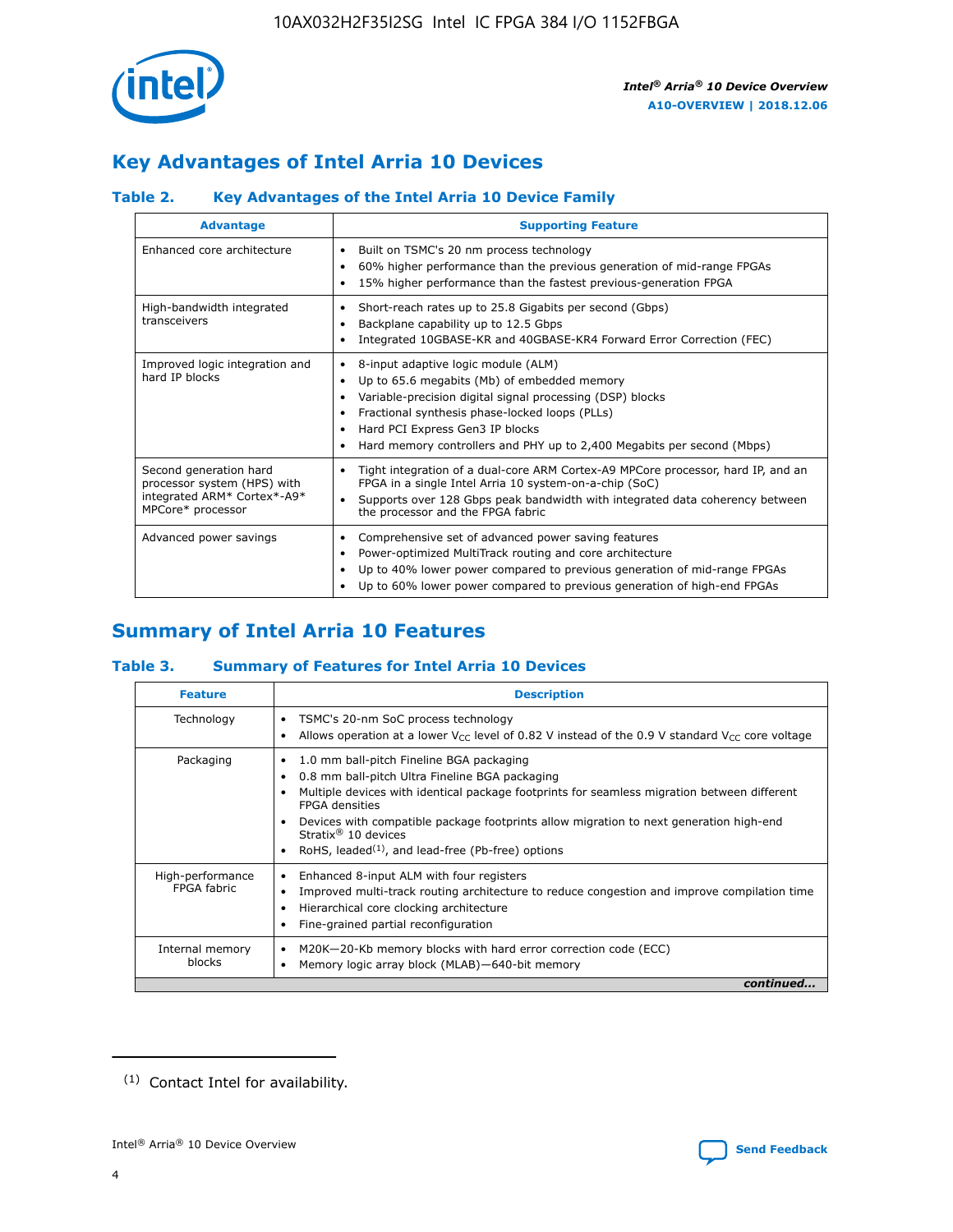r



| <b>Feature</b>                         |                                                                                                                | <b>Description</b>                                                                                                                                                                                                                                                                                                                                                                                                                                                                                                                                                                                                                                                                                                                                                                                                                                               |  |  |  |  |  |  |
|----------------------------------------|----------------------------------------------------------------------------------------------------------------|------------------------------------------------------------------------------------------------------------------------------------------------------------------------------------------------------------------------------------------------------------------------------------------------------------------------------------------------------------------------------------------------------------------------------------------------------------------------------------------------------------------------------------------------------------------------------------------------------------------------------------------------------------------------------------------------------------------------------------------------------------------------------------------------------------------------------------------------------------------|--|--|--|--|--|--|
| Embedded Hard IP<br>blocks             | Variable-precision DSP                                                                                         | Native support for signal processing precision levels from $18 \times 19$ to<br>$\bullet$<br>54 x 54<br>Native support for 27 x 27 multiplier mode<br>$\bullet$<br>64-bit accumulator and cascade for systolic finite impulse responses<br>(FIRs)<br>Internal coefficient memory banks<br>$\bullet$<br>Preadder/subtractor for improved efficiency<br>Additional pipeline register to increase performance and reduce<br>power<br>Supports floating point arithmetic:<br>- Perform multiplication, addition, subtraction, multiply-add,<br>multiply-subtract, and complex multiplication.<br>- Supports multiplication with accumulation capability, cascade<br>summation, and cascade subtraction capability.<br>- Dynamic accumulator reset control.<br>- Support direct vector dot and complex multiplication chaining<br>multiply floating point DSP blocks. |  |  |  |  |  |  |
|                                        | Memory controller                                                                                              | DDR4, DDR3, and DDR3L                                                                                                                                                                                                                                                                                                                                                                                                                                                                                                                                                                                                                                                                                                                                                                                                                                            |  |  |  |  |  |  |
|                                        | PCI Express*                                                                                                   | PCI Express (PCIe*) Gen3 (x1, x2, x4, or x8), Gen2 (x1, x2, x4, or x8)<br>and Gen1 (x1, x2, x4, or x8) hard IP with complete protocol stack,<br>endpoint, and root port                                                                                                                                                                                                                                                                                                                                                                                                                                                                                                                                                                                                                                                                                          |  |  |  |  |  |  |
|                                        | Transceiver I/O                                                                                                | 10GBASE-KR/40GBASE-KR4 Forward Error Correction (FEC)<br>PCS hard IPs that support:<br>- 10-Gbps Ethernet (10GbE)<br>- PCIe PIPE interface<br>- Interlaken<br>- Gbps Ethernet (GbE)<br>- Common Public Radio Interface (CPRI) with deterministic latency<br>support<br>- Gigabit-capable passive optical network (GPON) with fast lock-<br>time support<br>13.5G JESD204b<br>$\bullet$<br>8B/10B, 64B/66B, 64B/67B encoders and decoders<br>Custom mode support for proprietary protocols                                                                                                                                                                                                                                                                                                                                                                        |  |  |  |  |  |  |
| Core clock networks                    | $\bullet$                                                                                                      | Up to 800 MHz fabric clocking, depending on the application:<br>- 667 MHz external memory interface clocking with 2,400 Mbps DDR4 interface<br>- 800 MHz LVDS interface clocking with 1,600 Mbps LVDS interface<br>Global, regional, and peripheral clock networks<br>Clock networks that are not used can be gated to reduce dynamic power                                                                                                                                                                                                                                                                                                                                                                                                                                                                                                                      |  |  |  |  |  |  |
| Phase-locked loops<br>(PLLs)           | High-resolution fractional synthesis PLLs:<br>$\bullet$<br>Integer PLLs:<br>- Adjacent to general purpose I/Os | - Precision clock synthesis, clock delay compensation, and zero delay buffering (ZDB)<br>- Support integer mode and fractional mode<br>- Fractional mode support with third-order delta-sigma modulation<br>- Support external memory and LVDS interfaces                                                                                                                                                                                                                                                                                                                                                                                                                                                                                                                                                                                                        |  |  |  |  |  |  |
| FPGA General-purpose<br>$I/Os$ (GPIOs) | On-chip termination (OCT)<br>٠<br>$\bullet$                                                                    | 1.6 Gbps LVDS-every pair can be configured as receiver or transmitter<br>1.2 V to 3.0 V single-ended LVTTL/LVCMOS interfacing                                                                                                                                                                                                                                                                                                                                                                                                                                                                                                                                                                                                                                                                                                                                    |  |  |  |  |  |  |
| <b>External Memory</b><br>Interface    | $\bullet$                                                                                                      | Hard memory controller- DDR4, DDR3, and DDR3L support<br>$-$ DDR4-speeds up to 1,200 MHz/2,400 Mbps<br>- DDR3-speeds up to 1,067 MHz/2,133 Mbps<br>Soft memory controller—provides support for RLDRAM $3^{(2)}$ , QDR IV $^{(2)}$ , and QDR II+<br>continued                                                                                                                                                                                                                                                                                                                                                                                                                                                                                                                                                                                                     |  |  |  |  |  |  |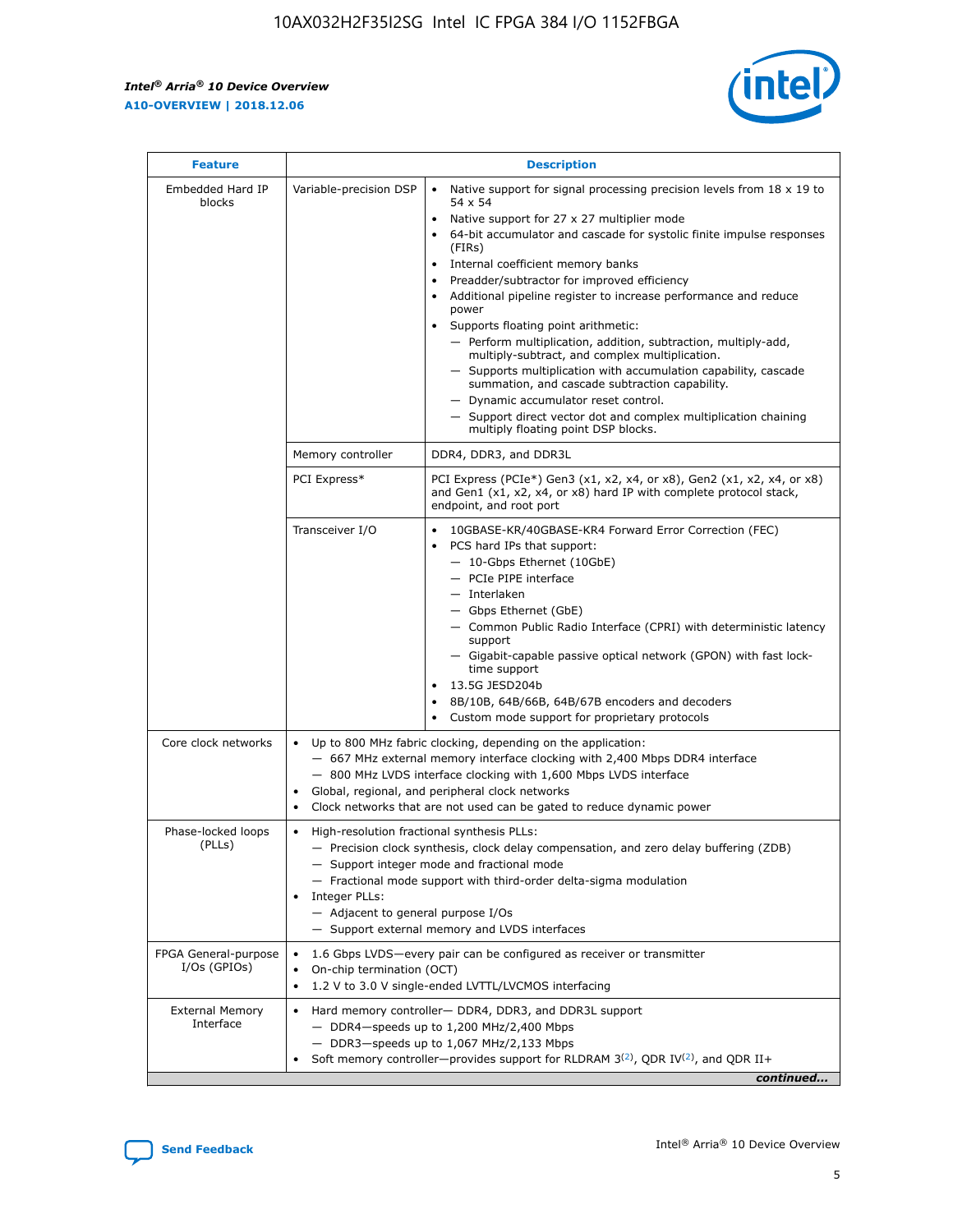

| <b>Feature</b>                                    | <b>Description</b>                                                                                                                                                                                                                                                                                                                                                                                                                                                                                                                                                                                                                                                 |
|---------------------------------------------------|--------------------------------------------------------------------------------------------------------------------------------------------------------------------------------------------------------------------------------------------------------------------------------------------------------------------------------------------------------------------------------------------------------------------------------------------------------------------------------------------------------------------------------------------------------------------------------------------------------------------------------------------------------------------|
| Low-power serial<br>transceivers                  | • Continuous operating range:<br>- Intel Arria 10 GX-1 Gbps to 17.4 Gbps<br>- Intel Arria 10 GT-1 Gbps to 25.8 Gbps<br>Backplane support:<br>$-$ Intel Arria 10 GX-up to 12.5<br>- Intel Arria 10 GT-up to 12.5<br>Extended range down to 125 Mbps with oversampling<br>ATX transmit PLLs with user-configurable fractional synthesis capability<br>$\bullet$<br>Electronic Dispersion Compensation (EDC) support for XFP, SFP+, OSFP, and CFP optical<br>module<br>Adaptive linear and decision feedback equalization<br>$\bullet$<br>Transmitter pre-emphasis and de-emphasis<br>$\bullet$<br>Dynamic partial reconfiguration of individual transceiver channels |
| <b>HPS</b><br>(Intel Arria 10 SX<br>devices only) | • Dual-core ARM Cortex-A9 MPCore processor-1.2 GHz CPU with<br>Processor and system<br>1.5 GHz overdrive capability<br>256 KB on-chip RAM and 64 KB on-chip ROM<br>$\bullet$<br>System peripherals—general-purpose timers, watchdog timers, direct<br>memory access (DMA) controller, FPGA configuration manager, and<br>clock and reset managers<br>Security features—anti-tamper, secure boot, Advanced Encryption<br>$\bullet$<br>Standard (AES) and authentication (SHA)<br>ARM CoreSight* JTAG debug access port, trace port, and on-chip<br>$\bullet$<br>trace storage                                                                                       |
|                                                   | <b>External interfaces</b><br>Hard memory interface-Hard memory controller (2,400 Mbps DDR4,<br>$\bullet$<br>and 2,133 Mbps DDR3), Quad serial peripheral interface (OSPI) flash<br>controller, NAND flash controller, direct memory access (DMA)<br>controller, Secure Digital/MultiMediaCard (SD/MMC) controller<br>Communication interface-10/100/1000 Ethernet media access<br>$\bullet$<br>control (MAC), USB On-The-GO (OTG) controllers, I <sup>2</sup> C controllers,<br>UART 16550, serial peripheral interface (SPI), and up to 62<br>HPS GPIO interfaces (48 direct-share I/Os)                                                                         |
|                                                   | Interconnects to core<br>High-performance ARM AMBA* AXI bus bridges that support<br>$\bullet$<br>simultaneous read and write<br>HPS-FPGA bridges-include the FPGA-to-HPS, HPS-to-FPGA, and<br>$\bullet$<br>lightweight HPS-to-FPGA bridges that allow the FPGA fabric to issue<br>transactions to slaves in the HPS, and vice versa<br>Configuration bridge that allows HPS configuration manager to<br>configure the core logic via dedicated 32-bit configuration port<br>FPGA-to-HPS SDRAM controller bridge-provides configuration<br>interfaces for the multiport front end (MPFE) of the HPS SDRAM<br>controller                                             |
| Configuration                                     | Tamper protection—comprehensive design protection to protect your valuable IP investments<br>Enhanced 256-bit advanced encryption standard (AES) design security with authentication<br>٠<br>Configuration via protocol (CvP) using PCIe Gen1, Gen2, or Gen3<br>continued                                                                                                                                                                                                                                                                                                                                                                                          |

<sup>(2)</sup> Intel Arria 10 devices support this external memory interface using hard PHY with soft memory controller.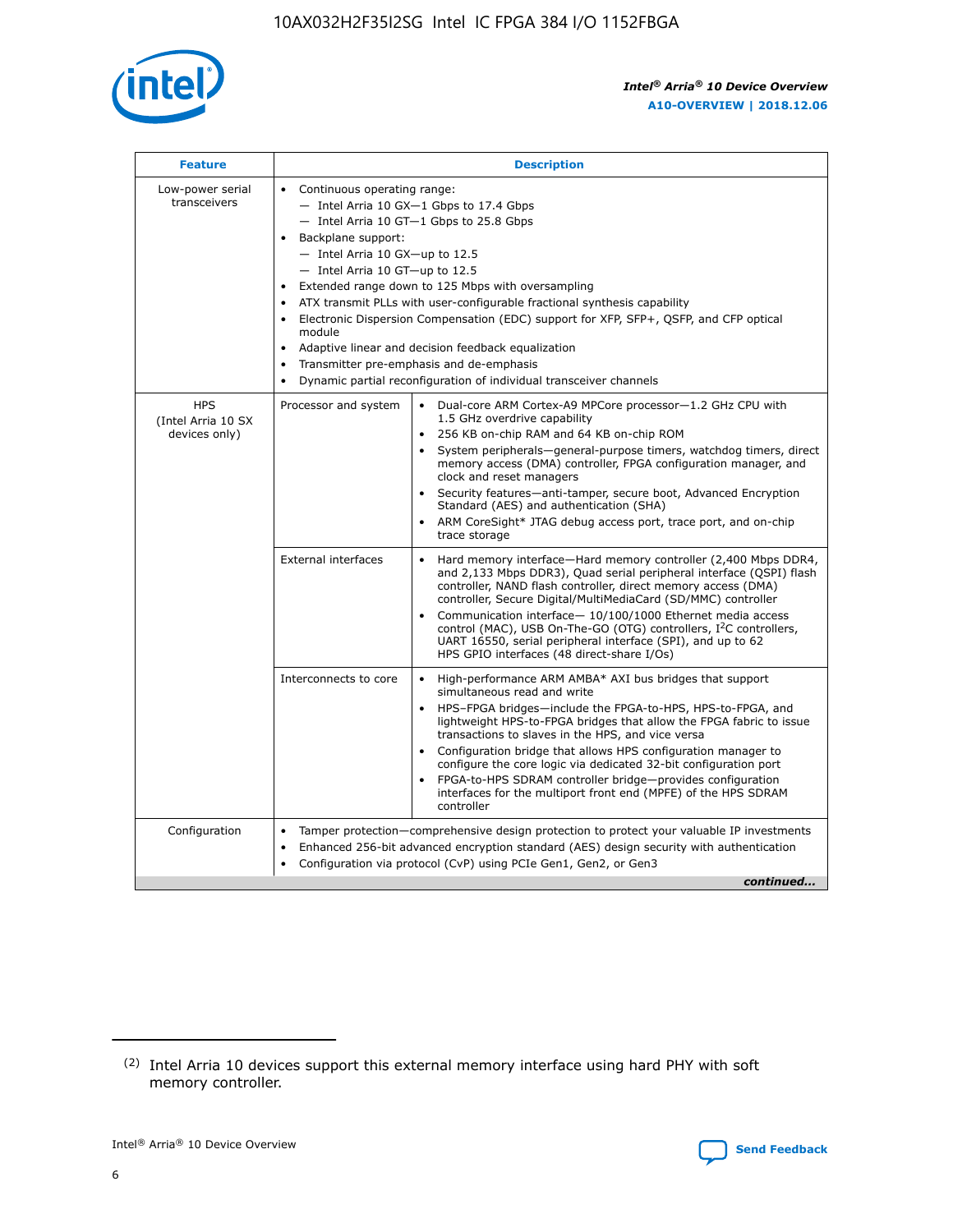

| <b>Feature</b>     | <b>Description</b>                                                                                                                                                                                               |
|--------------------|------------------------------------------------------------------------------------------------------------------------------------------------------------------------------------------------------------------|
|                    | Dynamic reconfiguration of the transceivers and PLLs<br>Fine-grained partial reconfiguration of the core fabric<br>Active Serial x4 Interface<br>$\bullet$                                                       |
| Power management   | SmartVID<br>Low static power device options<br>Programmable Power Technology<br>Intel Quartus <sup>®</sup> Prime integrated power analysis                                                                       |
| Software and tools | Intel Quartus Prime design suite<br>Transceiver toolkit<br>Platform Designer system integration tool<br>DSP Builder for Intel FPGAs<br>OpenCL <sup>™</sup> support<br>Intel SoC FPGA Embedded Design Suite (EDS) |

## **Related Information**

[Intel Arria 10 Transceiver PHY Overview](https://www.intel.com/content/www/us/en/programmable/documentation/nik1398707230472.html#nik1398706768037) Provides details on Intel Arria 10 transceivers.

# **Intel Arria 10 Device Variants and Packages**

#### **Table 4. Device Variants for the Intel Arria 10 Device Family**

| <b>Variant</b>    | <b>Description</b>                                                                                                                                                                                                     |
|-------------------|------------------------------------------------------------------------------------------------------------------------------------------------------------------------------------------------------------------------|
| Intel Arria 10 GX | FPGA featuring 17.4 Gbps transceivers for short reach applications with 12.5 backplane driving<br>capability.                                                                                                          |
| Intel Arria 10 GT | FPGA featuring:<br>17.4 Gbps transceivers for short reach applications with 12.5 backplane driving capability.<br>25.8 Gbps transceivers for supporting CAUI-4 and CEI-25G applications with CFP2 and CFP4<br>modules. |
| Intel Arria 10 SX | SoC integrating ARM-based HPS and FPGA featuring 17.4 Gbps transceivers for short reach<br>applications with 12.5 backplane driving capability.                                                                        |

## **Intel Arria 10 GX**

This section provides the available options, maximum resource counts, and package plan for the Intel Arria 10 GX devices.

The information in this section is correct at the time of publication. For the latest information and to get more details, refer to the Intel FPGA Product Selector.

### **Related Information**

#### [Intel FPGA Product Selector](http://www.altera.com/products/selector/psg-selector.html) Provides the latest information on Intel products.

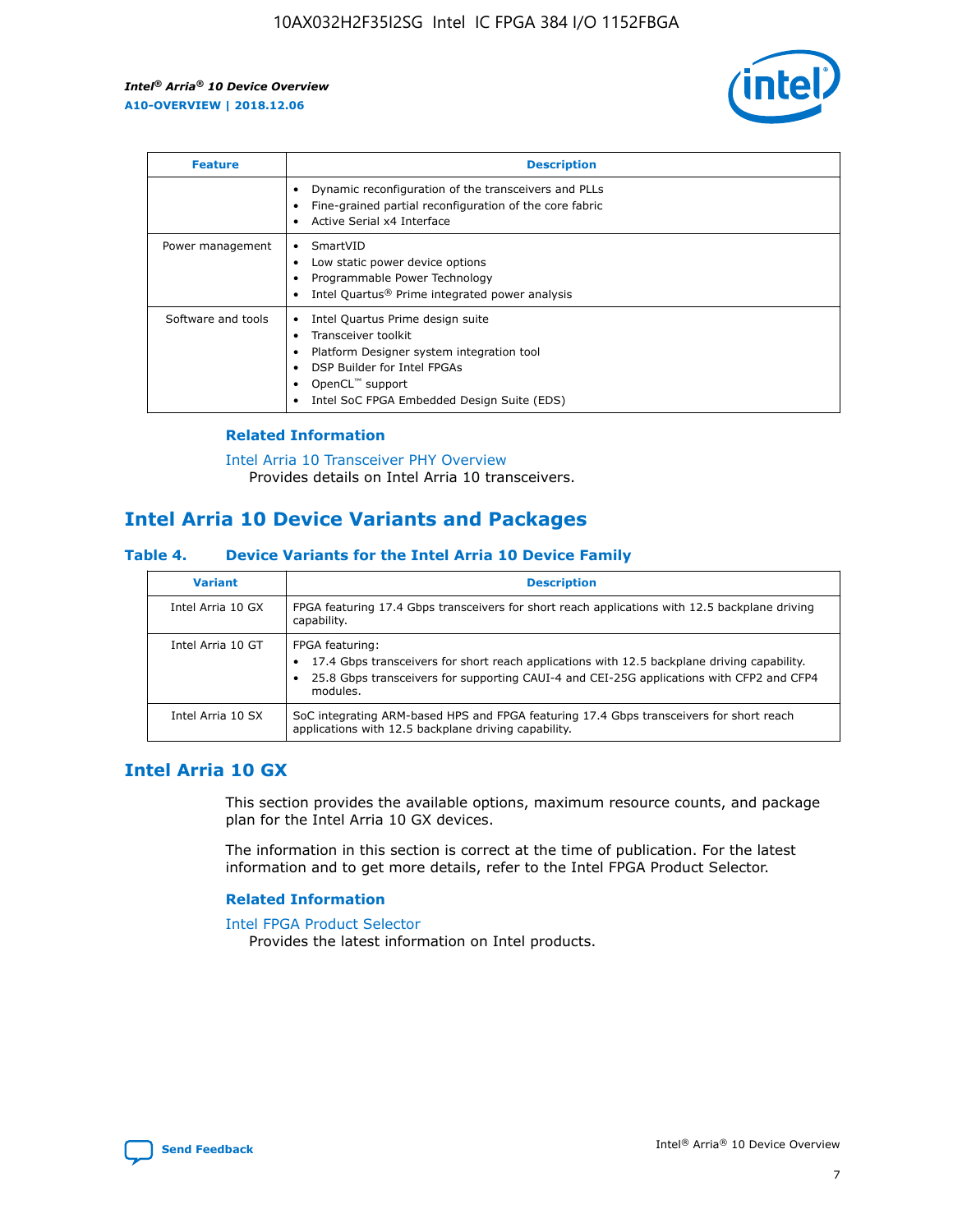

## **Available Options**





#### **Related Information**

[Transceiver Performance for Intel Arria 10 GX/SX Devices](https://www.intel.com/content/www/us/en/programmable/documentation/mcn1413182292568.html#mcn1413213965502) Provides more information about the transceiver speed grade.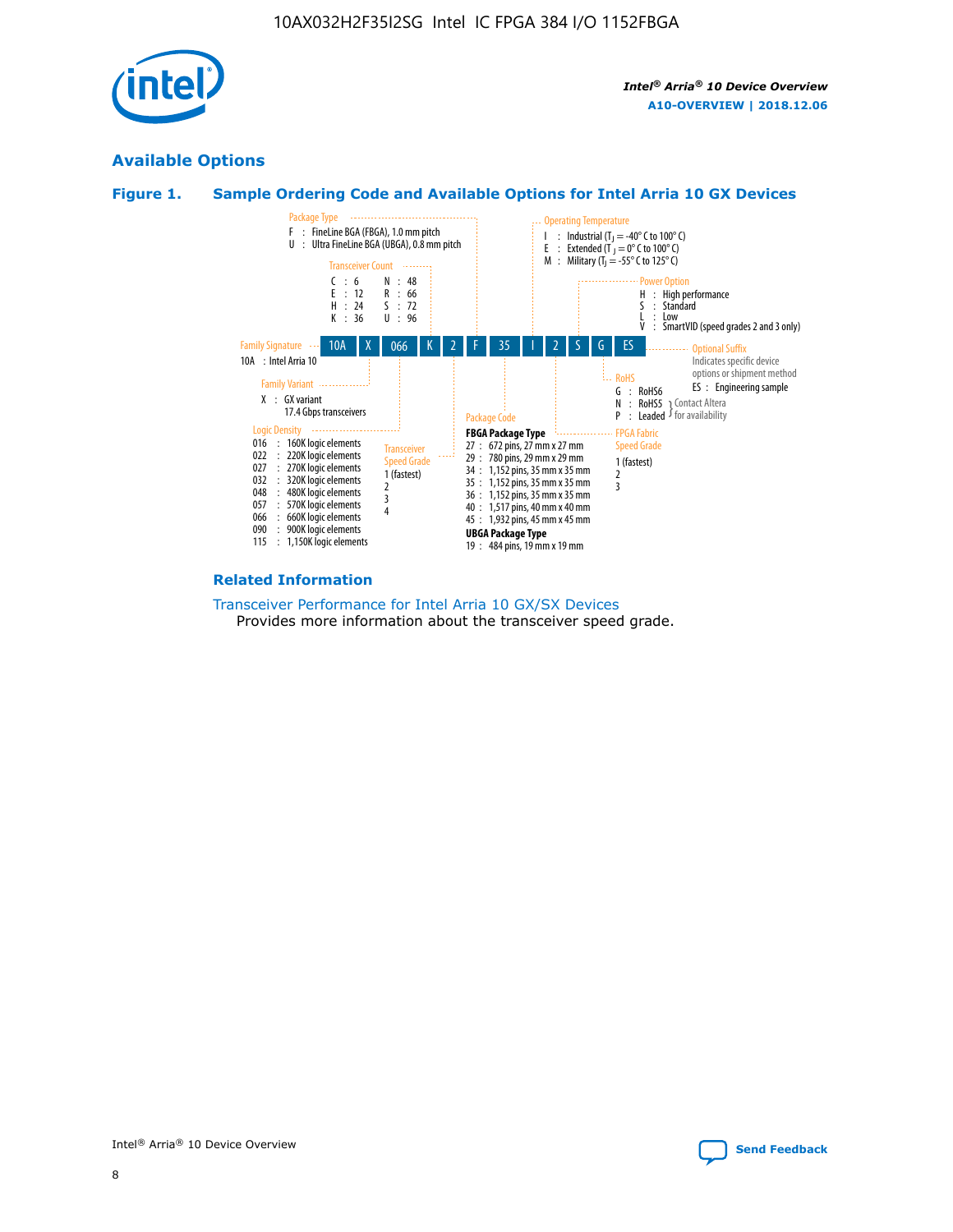

## **Maximum Resources**

#### **Table 5. Maximum Resource Counts for Intel Arria 10 GX Devices (GX 160, GX 220, GX 270, GX 320, and GX 480)**

| <b>Resource</b>              |                         | <b>Product Line</b> |                                                 |                    |                |                |  |  |  |
|------------------------------|-------------------------|---------------------|-------------------------------------------------|--------------------|----------------|----------------|--|--|--|
|                              |                         | <b>GX 160</b>       | <b>GX 220</b><br><b>GX 270</b><br><b>GX 320</b> |                    |                | <b>GX 480</b>  |  |  |  |
| Logic Elements (LE) (K)      |                         | 160                 | 220                                             | 270                | 320            | 480            |  |  |  |
| <b>ALM</b>                   |                         | 61,510              | 80,330                                          | 101,620            | 119,900        | 183,590        |  |  |  |
| Register                     |                         | 246,040             | 321,320                                         | 406,480<br>479,600 |                | 734,360        |  |  |  |
| Memory (Kb)                  | M <sub>20</sub> K       | 8,800               | 11,740                                          | 15,000<br>17,820   |                | 28,620         |  |  |  |
| <b>MLAB</b>                  |                         | 1,050               | 1,690<br>2,452                                  |                    | 2,727          | 4,164          |  |  |  |
| Variable-precision DSP Block |                         | 156                 | 985<br>192<br>830                               |                    | 1,368          |                |  |  |  |
| 18 x 19 Multiplier           |                         | 312                 | 384                                             | 1,660<br>1,970     |                | 2,736          |  |  |  |
| PLL                          | Fractional<br>Synthesis | 6                   | 6                                               | 8                  | 8              | 12             |  |  |  |
|                              | I/O                     | 6                   | 6                                               | 8                  | 8              | 12             |  |  |  |
| 17.4 Gbps Transceiver        |                         | 12                  | 12                                              | 24                 | 24             | 36             |  |  |  |
| GPIO <sup>(3)</sup>          |                         | 288                 | 288<br>384<br>384                               |                    |                | 492            |  |  |  |
| LVDS Pair $(4)$              |                         | 120                 | 120                                             | 168                | 168            | 222            |  |  |  |
| PCIe Hard IP Block           |                         | $\mathbf{1}$        | 1                                               | $\overline{2}$     | $\overline{2}$ | $\overline{2}$ |  |  |  |
| Hard Memory Controller       |                         | 6                   | 6                                               | 8                  | 8              | 12             |  |  |  |

<sup>(4)</sup> Each LVDS I/O pair can be used as differential input or output.



<sup>(3)</sup> The number of GPIOs does not include transceiver I/Os. In the Intel Quartus Prime software, the number of user I/Os includes transceiver I/Os.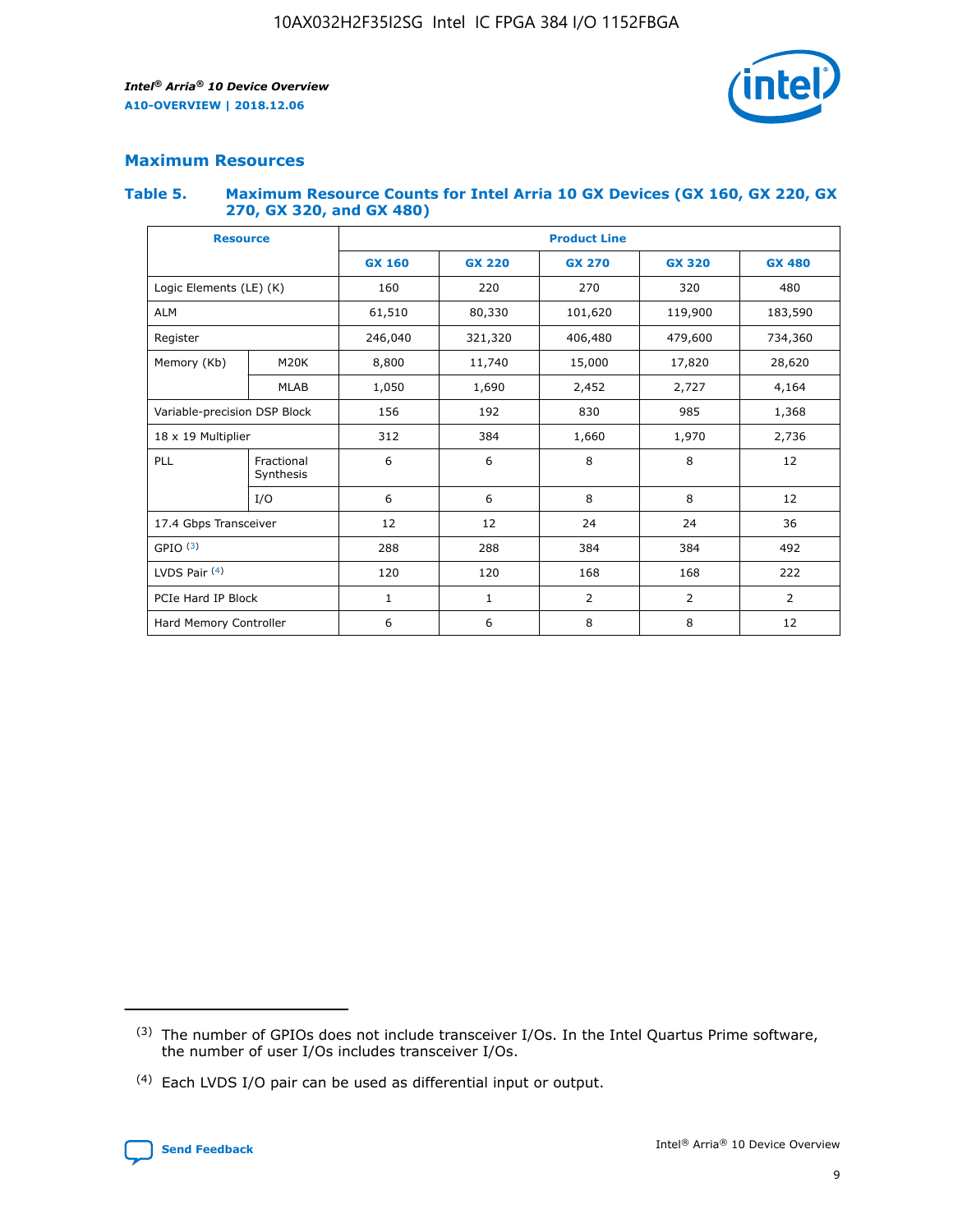

## **Table 6. Maximum Resource Counts for Intel Arria 10 GX Devices (GX 570, GX 660, GX 900, and GX 1150)**

|                              | <b>Resource</b>         | <b>Product Line</b> |                |                |                |  |  |  |
|------------------------------|-------------------------|---------------------|----------------|----------------|----------------|--|--|--|
|                              |                         | <b>GX 570</b>       | <b>GX 660</b>  | <b>GX 900</b>  | <b>GX 1150</b> |  |  |  |
| Logic Elements (LE) (K)      |                         | 570                 | 660            | 900            | 1,150          |  |  |  |
| <b>ALM</b>                   |                         | 217,080             | 251,680        | 339,620        | 427,200        |  |  |  |
| Register                     |                         | 868,320             | 1,006,720      | 1,358,480      | 1,708,800      |  |  |  |
| Memory (Kb)                  | <b>M20K</b>             | 36,000              | 42,620         | 48,460         | 54,260         |  |  |  |
|                              | <b>MLAB</b>             | 5,096               | 5,788          | 9,386          | 12,984         |  |  |  |
| Variable-precision DSP Block |                         | 1,523               | 1,687          | 1,518          | 1,518          |  |  |  |
| 18 x 19 Multiplier           |                         | 3,046               | 3,374          | 3,036          | 3,036          |  |  |  |
| PLL                          | Fractional<br>Synthesis | 16                  | 16             | 32             | 32             |  |  |  |
|                              | I/O                     | 16                  | 16             | 16             | 16             |  |  |  |
| 17.4 Gbps Transceiver        |                         | 48                  | 48             | 96             | 96             |  |  |  |
| GPIO <sup>(3)</sup>          |                         | 696                 | 696            | 768            | 768            |  |  |  |
| LVDS Pair $(4)$              |                         | 324                 | 324            | 384            | 384            |  |  |  |
| PCIe Hard IP Block           |                         | 2                   | $\overline{2}$ | $\overline{4}$ | $\overline{4}$ |  |  |  |
| Hard Memory Controller       |                         | 16                  | 16             | 16             | 16             |  |  |  |

## **Package Plan**

## **Table 7. Package Plan for Intel Arria 10 GX Devices (U19, F27, and F29)**

Refer to I/O and High Speed I/O in Intel Arria 10 Devices chapter for the number of 3 V I/O, LVDS I/O, and LVDS channels in each device package.

| <b>Product Line</b> | U <sub>19</sub><br>$(19 \text{ mm} \times 19 \text{ mm})$<br>484-pin UBGA) |          |             |         | <b>F27</b><br>(27 mm × 27 mm,<br>672-pin FBGA) |             | <b>F29</b><br>(29 mm × 29 mm,<br>780-pin FBGA) |          |             |  |
|---------------------|----------------------------------------------------------------------------|----------|-------------|---------|------------------------------------------------|-------------|------------------------------------------------|----------|-------------|--|
|                     | 3 V I/O                                                                    | LVDS I/O | <b>XCVR</b> | 3 V I/O | LVDS I/O                                       | <b>XCVR</b> | 3 V I/O                                        | LVDS I/O | <b>XCVR</b> |  |
| GX 160              | 48                                                                         | 192      | 6           | 48      | 192                                            | 12          | 48                                             | 240      | 12          |  |
| GX 220              | 48                                                                         | 192      | 6           | 48      | 192                                            | 12          | 48                                             | 240      | 12          |  |
| GX 270              |                                                                            |          |             | 48      | 192                                            | 12          | 48                                             | 312      | 12          |  |
| GX 320              |                                                                            |          |             | 48      | 192                                            | 12          | 48                                             | 312      | 12          |  |
| GX 480              |                                                                            |          |             |         |                                                |             | 48                                             | 312      | 12          |  |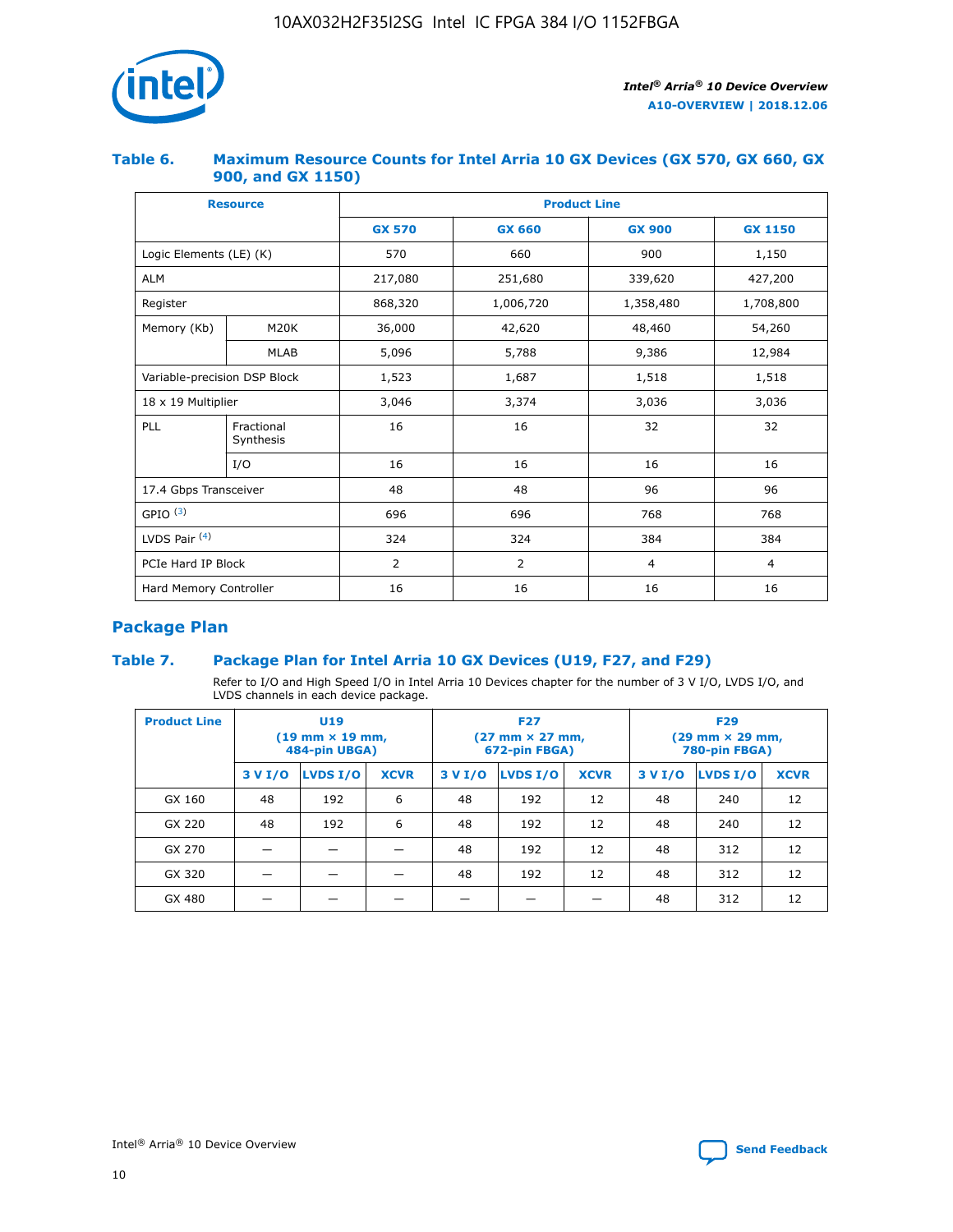

#### **Table 8. Package Plan for Intel Arria 10 GX Devices (F34, F35, NF40, and KF40)**

Refer to I/O and High Speed I/O in Intel Arria 10 Devices chapter for the number of 3 V I/O, LVDS I/O, and LVDS channels in each device package.

| <b>Product Line</b> | <b>F34</b><br>$(35 \text{ mm} \times 35 \text{ mm})$<br>1152-pin FBGA) |                    | <b>F35</b><br>$(35$ mm $\times$ 35 mm,<br><b>1152-pin FBGA)</b> |           | <b>KF40</b><br>$(40$ mm $\times$ 40 mm,<br>1517-pin FBGA) |             |           | <b>NF40</b><br>$(40 \text{ mm} \times 40 \text{ mm})$<br><b>1517-pin FBGA)</b> |             |            |                    |             |
|---------------------|------------------------------------------------------------------------|--------------------|-----------------------------------------------------------------|-----------|-----------------------------------------------------------|-------------|-----------|--------------------------------------------------------------------------------|-------------|------------|--------------------|-------------|
|                     | 3V<br>I/O                                                              | <b>LVDS</b><br>I/O | <b>XCVR</b>                                                     | 3V<br>I/O | <b>LVDS</b><br>I/O                                        | <b>XCVR</b> | 3V<br>I/O | <b>LVDS</b><br>I/O                                                             | <b>XCVR</b> | 3 V<br>I/O | <b>LVDS</b><br>I/O | <b>XCVR</b> |
| GX 270              | 48                                                                     | 336                | 24                                                              | 48        | 336                                                       | 24          |           |                                                                                |             |            |                    |             |
| GX 320              | 48                                                                     | 336                | 24                                                              | 48        | 336                                                       | 24          |           |                                                                                |             |            |                    |             |
| GX 480              | 48                                                                     | 444                | 24                                                              | 48        | 348                                                       | 36          |           |                                                                                |             |            |                    |             |
| GX 570              | 48                                                                     | 444                | 24                                                              | 48        | 348                                                       | 36          | 96        | 600                                                                            | 36          | 48         | 540                | 48          |
| GX 660              | 48                                                                     | 444                | 24                                                              | 48        | 348                                                       | 36          | 96        | 600                                                                            | 36          | 48         | 540                | 48          |
| GX 900              |                                                                        | 504                | 24                                                              | –         |                                                           |             |           |                                                                                |             |            | 600                | 48          |
| GX 1150             |                                                                        | 504                | 24                                                              |           |                                                           |             |           |                                                                                |             |            | 600                | 48          |

#### **Table 9. Package Plan for Intel Arria 10 GX Devices (RF40, NF45, SF45, and UF45)**

Refer to I/O and High Speed I/O in Intel Arria 10 Devices chapter for the number of 3 V I/O, LVDS I/O, and LVDS channels in each device package.

| <b>Product Line</b> | <b>RF40</b><br>$(40 \text{ mm} \times 40 \text{ mm})$<br>1517-pin FBGA) |                    | <b>NF45</b><br>$(45 \text{ mm} \times 45 \text{ mm})$<br>1932-pin FBGA) |            |                    | <b>SF45</b><br>$(45 \text{ mm} \times 45 \text{ mm})$<br><b>1932-pin FBGA)</b> |            |                    | <b>UF45</b><br>$(45 \text{ mm} \times 45 \text{ mm})$<br>1932-pin FBGA) |           |                    |             |
|---------------------|-------------------------------------------------------------------------|--------------------|-------------------------------------------------------------------------|------------|--------------------|--------------------------------------------------------------------------------|------------|--------------------|-------------------------------------------------------------------------|-----------|--------------------|-------------|
|                     | 3 V<br>I/O                                                              | <b>LVDS</b><br>I/O | <b>XCVR</b>                                                             | 3 V<br>I/O | <b>LVDS</b><br>I/O | <b>XCVR</b>                                                                    | 3 V<br>I/O | <b>LVDS</b><br>I/O | <b>XCVR</b>                                                             | 3V<br>I/O | <b>LVDS</b><br>I/O | <b>XCVR</b> |
| GX 900              | _                                                                       | 342                | 66                                                                      | -          | 768                | 48                                                                             | -          | 624                | 72                                                                      | _         | 480                | 96          |
| GX 1150             |                                                                         | 342                | 66                                                                      | -          | 768                | 48                                                                             |            | 624                | 72                                                                      |           | 480                | 96          |

### **Related Information**

[I/O and High-Speed Differential I/O Interfaces in Intel Arria 10 Devices chapter, Intel](https://www.intel.com/content/www/us/en/programmable/documentation/sam1403482614086.html#sam1403482030321) [Arria 10 Device Handbook](https://www.intel.com/content/www/us/en/programmable/documentation/sam1403482614086.html#sam1403482030321)

Provides the number of 3 V and LVDS I/Os, and LVDS channels for each Intel Arria 10 device package.

## **Intel Arria 10 GT**

This section provides the available options, maximum resource counts, and package plan for the Intel Arria 10 GT devices.

The information in this section is correct at the time of publication. For the latest information and to get more details, refer to the Intel FPGA Product Selector.

#### **Related Information**

#### [Intel FPGA Product Selector](http://www.altera.com/products/selector/psg-selector.html)

Provides the latest information on Intel products.

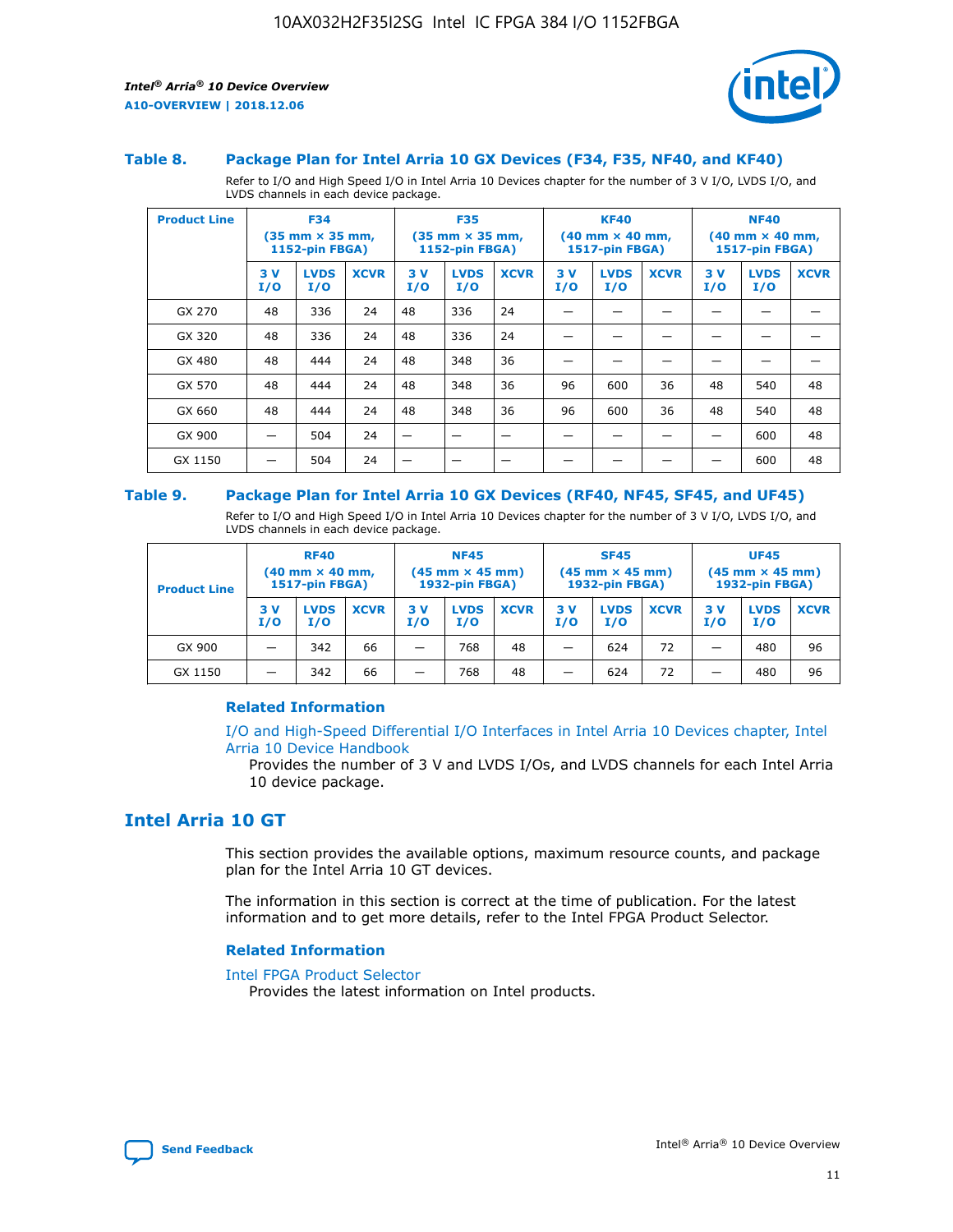

## **Available Options**

## **Figure 2. Sample Ordering Code and Available Options for Intel Arria 10 GT Devices**

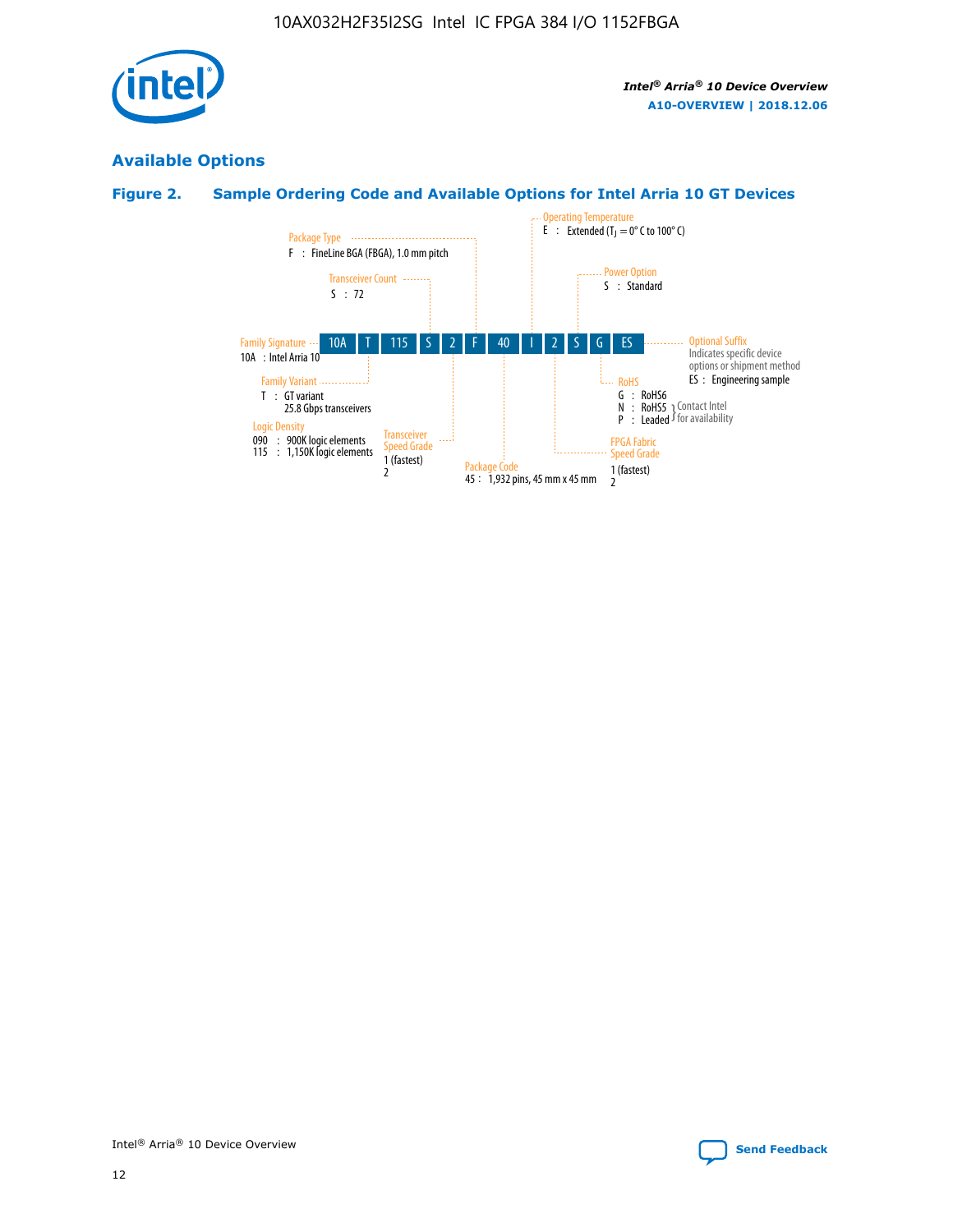

## **Maximum Resources**

#### **Table 10. Maximum Resource Counts for Intel Arria 10 GT Devices**

| <b>Resource</b>              |                      |                | <b>Product Line</b> |  |
|------------------------------|----------------------|----------------|---------------------|--|
|                              |                      | <b>GT 900</b>  | <b>GT 1150</b>      |  |
| Logic Elements (LE) (K)      |                      | 900            | 1,150               |  |
| <b>ALM</b>                   |                      | 339,620        | 427,200             |  |
| Register                     |                      | 1,358,480      | 1,708,800           |  |
| Memory (Kb)                  | M20K                 | 48,460         | 54,260              |  |
|                              | <b>MLAB</b>          | 9,386          | 12,984              |  |
| Variable-precision DSP Block |                      | 1,518          | 1,518               |  |
| 18 x 19 Multiplier           |                      | 3,036          | 3,036               |  |
| PLL                          | Fractional Synthesis | 32             | 32                  |  |
|                              | I/O                  | 16             | 16                  |  |
| Transceiver                  | 17.4 Gbps            | 72(5)          | 72(5)               |  |
|                              | 25.8 Gbps            | 6              | 6                   |  |
| GPIO <sup>(6)</sup>          |                      | 624            | 624                 |  |
| LVDS Pair $(7)$              |                      | 312            | 312                 |  |
| PCIe Hard IP Block           |                      | $\overline{4}$ | $\overline{4}$      |  |
| Hard Memory Controller       |                      | 16             | 16                  |  |

### **Related Information**

#### [Intel Arria 10 GT Channel Usage](https://www.intel.com/content/www/us/en/programmable/documentation/nik1398707230472.html#nik1398707008178)

Configuring GT/GX channels in Intel Arria 10 GT devices.

## **Package Plan**

#### **Table 11. Package Plan for Intel Arria 10 GT Devices**

Refer to I/O and High Speed I/O in Intel Arria 10 Devices chapter for the number of 3 V I/O, LVDS I/O, and LVDS channels in each device package.

| <b>Product Line</b> | <b>SF45</b><br>(45 mm × 45 mm, 1932-pin FBGA) |                 |             |  |  |  |
|---------------------|-----------------------------------------------|-----------------|-------------|--|--|--|
|                     | 3 V I/O                                       | <b>LVDS I/O</b> | <b>XCVR</b> |  |  |  |
| GT 900              |                                               | 624             | 72          |  |  |  |
| GT 1150             |                                               | 624             | 72          |  |  |  |

<sup>(7)</sup> Each LVDS I/O pair can be used as differential input or output.



 $(5)$  If all 6 GT channels are in use, 12 of the GX channels are not usable.

<sup>(6)</sup> The number of GPIOs does not include transceiver I/Os. In the Intel Quartus Prime software, the number of user I/Os includes transceiver I/Os.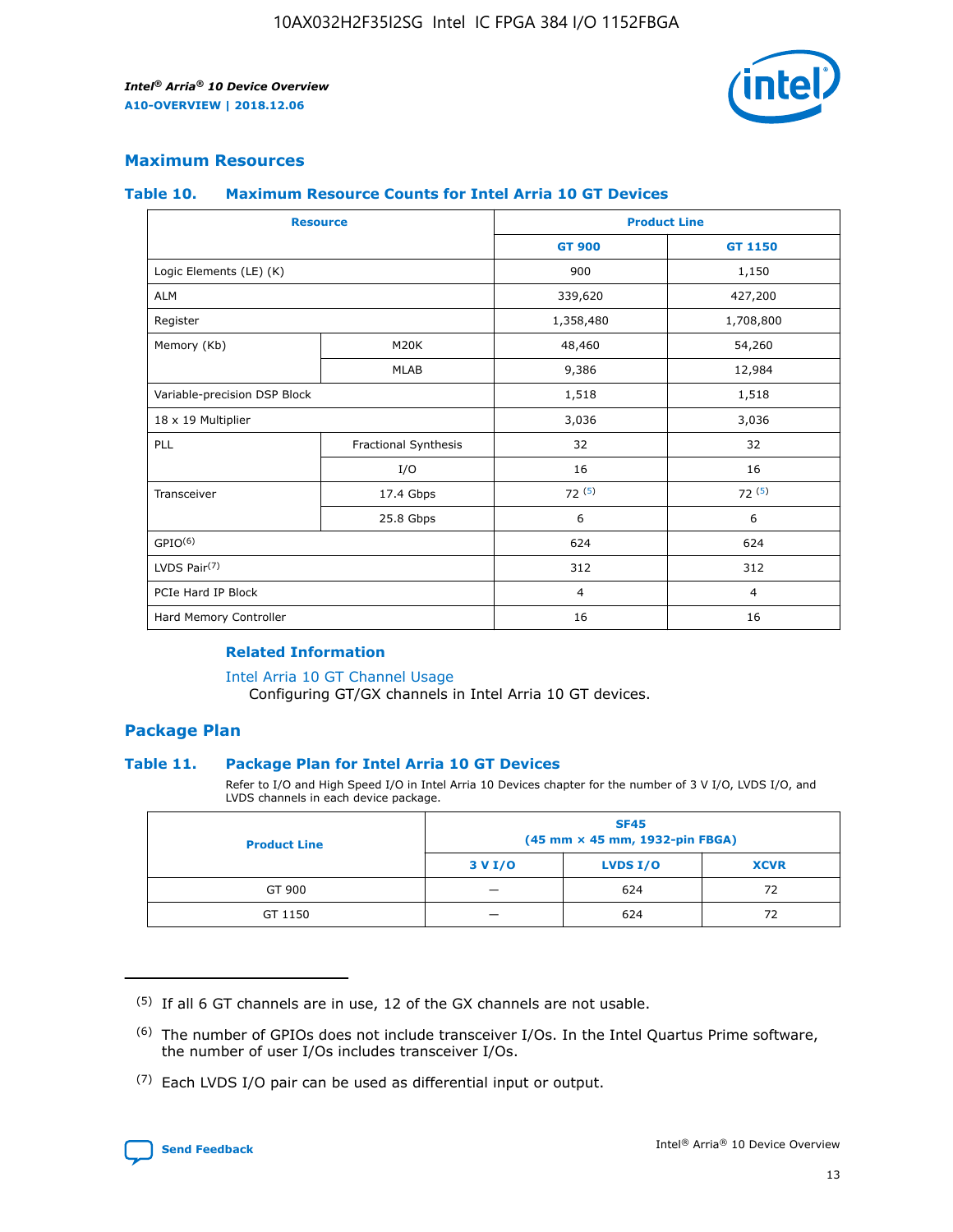

#### **Related Information**

[I/O and High-Speed Differential I/O Interfaces in Intel Arria 10 Devices chapter, Intel](https://www.intel.com/content/www/us/en/programmable/documentation/sam1403482614086.html#sam1403482030321) [Arria 10 Device Handbook](https://www.intel.com/content/www/us/en/programmable/documentation/sam1403482614086.html#sam1403482030321)

Provides the number of 3 V and LVDS I/Os, and LVDS channels for each Intel Arria 10 device package.

## **Intel Arria 10 SX**

This section provides the available options, maximum resource counts, and package plan for the Intel Arria 10 SX devices.

The information in this section is correct at the time of publication. For the latest information and to get more details, refer to the Intel FPGA Product Selector.

#### **Related Information**

[Intel FPGA Product Selector](http://www.altera.com/products/selector/psg-selector.html) Provides the latest information on Intel products.

#### **Available Options**

#### **Figure 3. Sample Ordering Code and Available Options for Intel Arria 10 SX Devices**



#### **Related Information**

[Transceiver Performance for Intel Arria 10 GX/SX Devices](https://www.intel.com/content/www/us/en/programmable/documentation/mcn1413182292568.html#mcn1413213965502) Provides more information about the transceiver speed grade.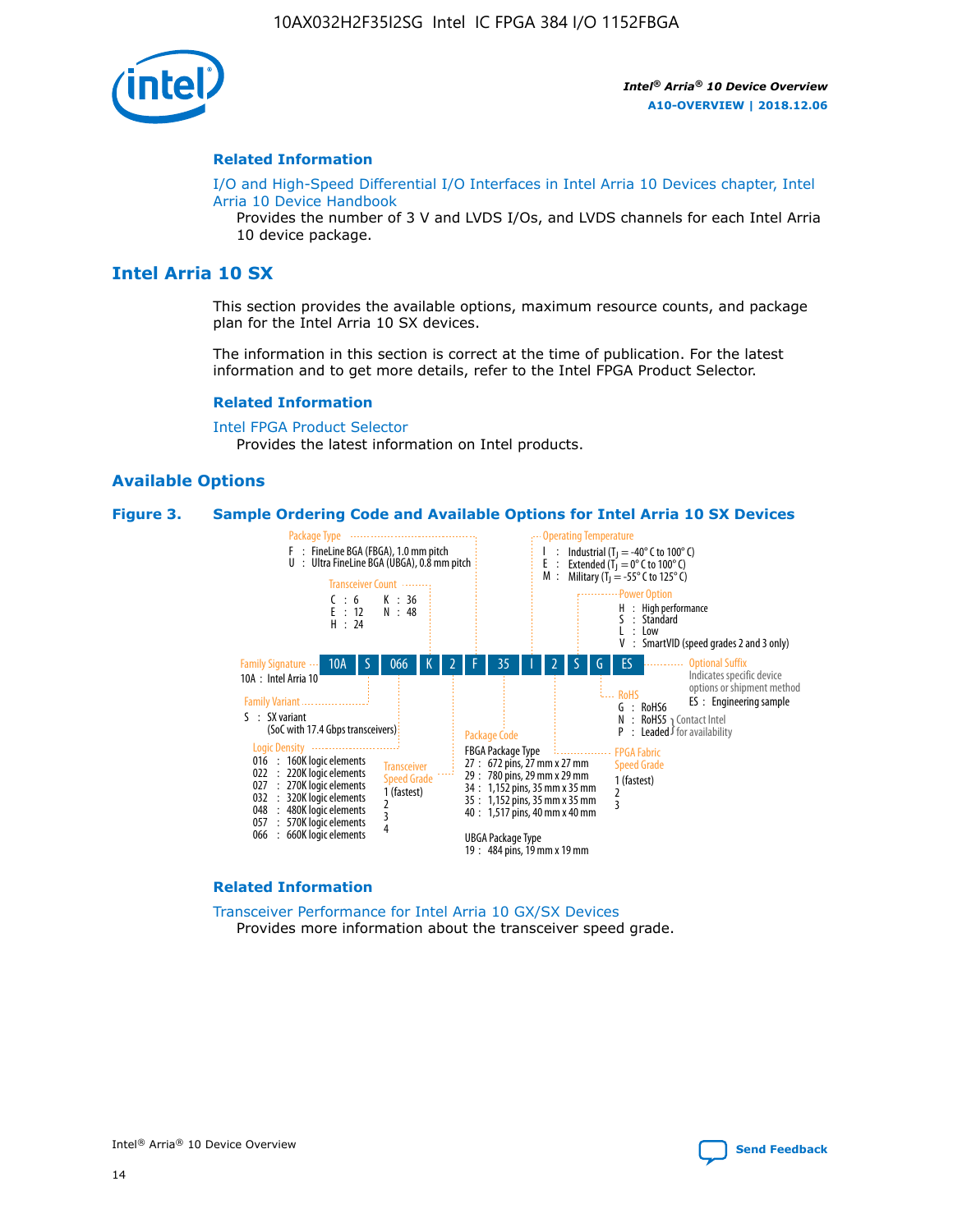

## **Maximum Resources**

#### **Table 12. Maximum Resource Counts for Intel Arria 10 SX Devices**

|                                   | <b>Resource</b>         | <b>Product Line</b> |               |                |                |                |                |                |  |  |  |
|-----------------------------------|-------------------------|---------------------|---------------|----------------|----------------|----------------|----------------|----------------|--|--|--|
|                                   |                         | <b>SX 160</b>       | <b>SX 220</b> | <b>SX 270</b>  | <b>SX 320</b>  | <b>SX 480</b>  | <b>SX 570</b>  | <b>SX 660</b>  |  |  |  |
| Logic Elements (LE) (K)           |                         | 160                 | 220           | 270            | 320            | 480            | 570            | 660            |  |  |  |
| <b>ALM</b>                        |                         | 61,510              | 80,330        | 101,620        | 119,900        | 183,590        | 217,080        | 251,680        |  |  |  |
| Register                          |                         | 246,040             | 321,320       | 406,480        | 479,600        | 734,360        | 868,320        | 1,006,720      |  |  |  |
| Memory (Kb)                       | M <sub>20</sub> K       | 8,800               | 11,740        | 15,000         | 17,820         | 28,620         | 36,000         | 42,620         |  |  |  |
|                                   | <b>MLAB</b>             | 1,050               | 1,690         | 2,452          | 2,727          | 4,164          | 5,096          | 5,788          |  |  |  |
| Variable-precision DSP Block      |                         | 156                 | 192           | 830            | 985            | 1,368          | 1,523          | 1,687          |  |  |  |
| 18 x 19 Multiplier                |                         | 312                 | 384           | 1,660          | 1,970          | 2,736          | 3,046          | 3,374          |  |  |  |
| <b>PLL</b>                        | Fractional<br>Synthesis | 6                   | 6             | 8              | 8              | 12             | 16             | 16             |  |  |  |
|                                   | I/O                     | 6                   | 6             | 8              | 8              | 12             | 16             | 16             |  |  |  |
| 17.4 Gbps Transceiver             |                         | 12                  | 12            | 24             | 24             | 36             | 48             | 48             |  |  |  |
| GPIO <sup>(8)</sup>               |                         | 288                 | 288           | 384            | 384            | 492            | 696            | 696            |  |  |  |
| LVDS Pair $(9)$                   |                         | 120                 | 120           | 168            | 168            | 174            | 324            | 324            |  |  |  |
| PCIe Hard IP Block                |                         | $\mathbf{1}$        | $\mathbf{1}$  | $\overline{2}$ | $\overline{2}$ | $\overline{2}$ | $\overline{2}$ | $\overline{2}$ |  |  |  |
| Hard Memory Controller            |                         | 6                   | 6             | 8              | 8              | 12             | 16             | 16             |  |  |  |
| ARM Cortex-A9 MPCore<br>Processor |                         | Yes                 | Yes           | Yes            | Yes            | Yes            | Yes            | Yes            |  |  |  |

## **Package Plan**

#### **Table 13. Package Plan for Intel Arria 10 SX Devices (U19, F27, F29, and F34)**

Refer to I/O and High Speed I/O in Intel Arria 10 Devices chapter for the number of 3 V I/O, LVDS I/O, and LVDS channels in each device package.

| <b>Product Line</b> | <b>U19</b><br>$(19 \text{ mm} \times 19 \text{ mm})$<br>484-pin UBGA) |                    | <b>F27</b><br>$(27 \text{ mm} \times 27 \text{ mm})$<br>672-pin FBGA) |           | <b>F29</b><br>$(29$ mm $\times$ 29 mm,<br>780-pin FBGA) |             |            | <b>F34</b><br>$(35 \text{ mm} \times 35 \text{ mm})$<br>1152-pin FBGA) |             |           |                    |             |
|---------------------|-----------------------------------------------------------------------|--------------------|-----------------------------------------------------------------------|-----------|---------------------------------------------------------|-------------|------------|------------------------------------------------------------------------|-------------|-----------|--------------------|-------------|
|                     | 3V<br>I/O                                                             | <b>LVDS</b><br>I/O | <b>XCVR</b>                                                           | 3V<br>I/O | <b>LVDS</b><br>I/O                                      | <b>XCVR</b> | 3 V<br>I/O | <b>LVDS</b><br>I/O                                                     | <b>XCVR</b> | 3V<br>I/O | <b>LVDS</b><br>I/O | <b>XCVR</b> |
| SX 160              | 48                                                                    | 144                | 6                                                                     | 48        | 192                                                     | 12          | 48         | 240                                                                    | 12          | –         |                    |             |
| SX 220              | 48                                                                    | 144                | 6                                                                     | 48        | 192                                                     | 12          | 48         | 240                                                                    | 12          |           |                    |             |
| SX 270              |                                                                       |                    |                                                                       | 48        | 192                                                     | 12          | 48         | 312                                                                    | 12          | 48        | 336                | 24          |
| SX 320              |                                                                       |                    |                                                                       | 48        | 192                                                     | 12          | 48         | 312                                                                    | 12          | 48        | 336                | 24          |
|                     | continued                                                             |                    |                                                                       |           |                                                         |             |            |                                                                        |             |           |                    |             |

 $(8)$  The number of GPIOs does not include transceiver I/Os. In the Intel Quartus Prime software, the number of user I/Os includes transceiver I/Os.

 $(9)$  Each LVDS I/O pair can be used as differential input or output.

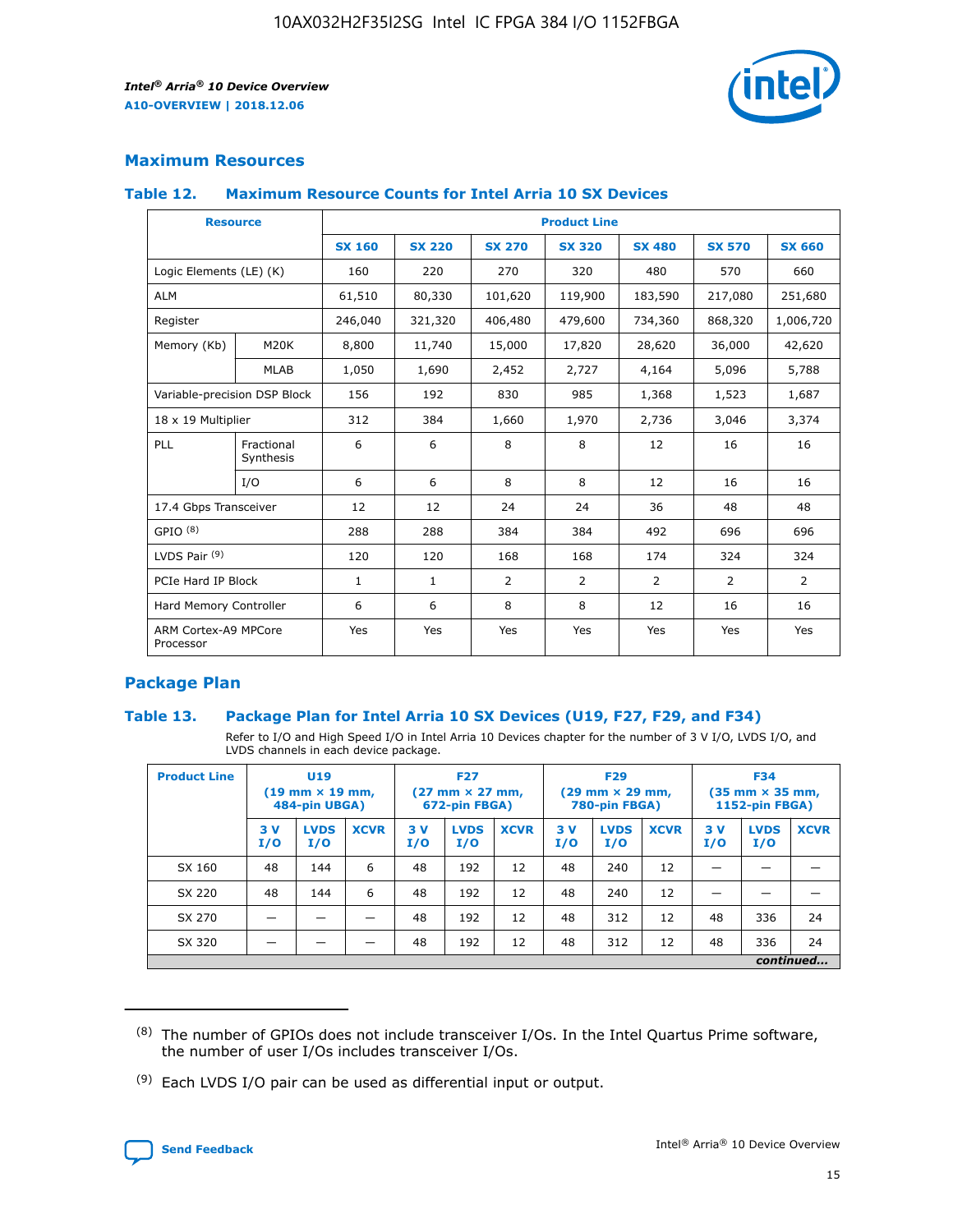

| <b>Product Line</b> | U <sub>19</sub><br>$(19 \text{ mm} \times 19 \text{ mm})$<br>484-pin UBGA) |                    | <b>F27</b><br>$(27 \text{ mm} \times 27 \text{ mm})$<br>672-pin FBGA) |           | <b>F29</b><br>$(29 \text{ mm} \times 29 \text{ mm})$<br>780-pin FBGA) |             |           | <b>F34</b><br>$(35$ mm $\times$ 35 mm,<br><b>1152-pin FBGA)</b> |             |           |                    |             |
|---------------------|----------------------------------------------------------------------------|--------------------|-----------------------------------------------------------------------|-----------|-----------------------------------------------------------------------|-------------|-----------|-----------------------------------------------------------------|-------------|-----------|--------------------|-------------|
|                     | 3V<br>I/O                                                                  | <b>LVDS</b><br>I/O | <b>XCVR</b>                                                           | 3V<br>I/O | <b>LVDS</b><br>I/O                                                    | <b>XCVR</b> | 3V<br>I/O | <b>LVDS</b><br>I/O                                              | <b>XCVR</b> | 3V<br>I/O | <b>LVDS</b><br>I/O | <b>XCVR</b> |
| SX 480              |                                                                            |                    |                                                                       |           |                                                                       |             | 48        | 312                                                             | 12          | 48        | 444                | 24          |
| SX 570              |                                                                            |                    |                                                                       |           |                                                                       |             |           |                                                                 |             | 48        | 444                | 24          |
| SX 660              |                                                                            |                    |                                                                       |           |                                                                       |             |           |                                                                 |             | 48        | 444                | 24          |

## **Table 14. Package Plan for Intel Arria 10 SX Devices (F35, KF40, and NF40)**

Refer to I/O and High Speed I/O in Intel Arria 10 Devices chapter for the number of 3 V I/O, LVDS I/O, and LVDS channels in each device package.

| <b>Product Line</b> | <b>F35</b><br>$(35 \text{ mm} \times 35 \text{ mm})$<br><b>1152-pin FBGA)</b> |          |             |                                           | <b>KF40</b><br>(40 mm × 40 mm,<br>1517-pin FBGA) |    | <b>NF40</b><br>$(40 \text{ mm} \times 40 \text{ mm})$<br>1517-pin FBGA) |          |             |  |
|---------------------|-------------------------------------------------------------------------------|----------|-------------|-------------------------------------------|--------------------------------------------------|----|-------------------------------------------------------------------------|----------|-------------|--|
|                     | 3 V I/O                                                                       | LVDS I/O | <b>XCVR</b> | <b>LVDS I/O</b><br><b>XCVR</b><br>3 V I/O |                                                  |    | 3 V I/O                                                                 | LVDS I/O | <b>XCVR</b> |  |
| SX 270              | 48                                                                            | 336      | 24          |                                           |                                                  |    |                                                                         |          |             |  |
| SX 320              | 48                                                                            | 336      | 24          |                                           |                                                  |    |                                                                         |          |             |  |
| SX 480              | 48                                                                            | 348      | 36          |                                           |                                                  |    |                                                                         |          |             |  |
| SX 570              | 48                                                                            | 348      | 36          | 96<br>36<br>600                           |                                                  | 48 | 540                                                                     | 48       |             |  |
| SX 660              | 48                                                                            | 348      | 36          | 96                                        | 600                                              | 36 | 48                                                                      | 540      | 48          |  |

## **Related Information**

[I/O and High-Speed Differential I/O Interfaces in Intel Arria 10 Devices chapter, Intel](https://www.intel.com/content/www/us/en/programmable/documentation/sam1403482614086.html#sam1403482030321) [Arria 10 Device Handbook](https://www.intel.com/content/www/us/en/programmable/documentation/sam1403482614086.html#sam1403482030321)

Provides the number of 3 V and LVDS I/Os, and LVDS channels for each Intel Arria 10 device package.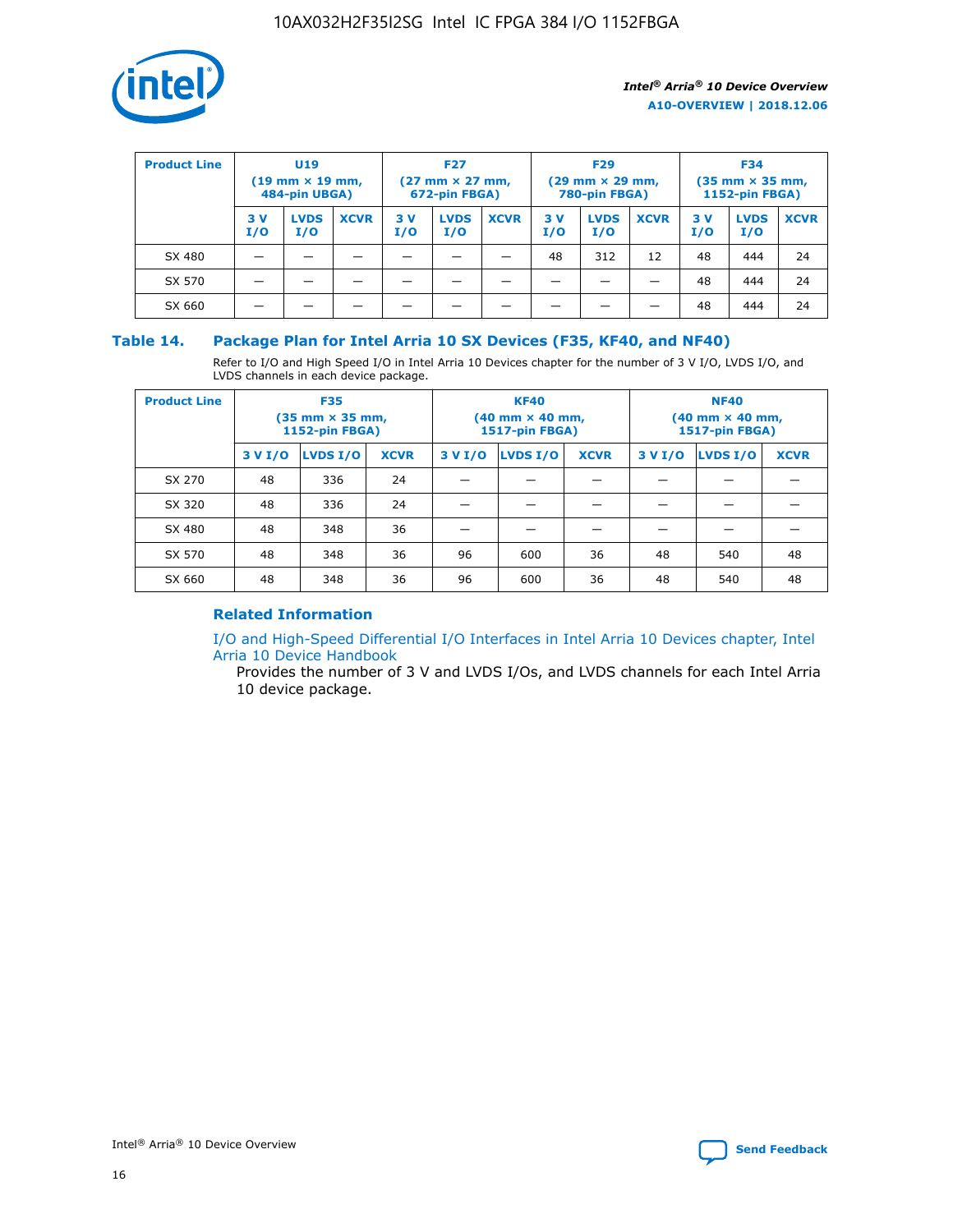

# **I/O Vertical Migration for Intel Arria 10 Devices**

#### **Figure 4. Migration Capability Across Intel Arria 10 Product Lines**

- The arrows indicate the migration paths. The devices included in each vertical migration path are shaded. Devices with fewer resources in the same path have lighter shades.
- To achieve the full I/O migration across product lines in the same migration path, restrict I/Os and transceivers usage to match the product line with the lowest I/O and transceiver counts.
- An LVDS I/O bank in the source device may be mapped to a 3 V I/O bank in the target device. To use memory interface clock frequency higher than 533 MHz, assign external memory interface pins only to banks that are LVDS I/O in both devices.
- There may be nominal 0.15 mm package height difference between some product lines in the same package type.
	- **Variant Product Line Package U19 F27 F29 F34 F35 KF40 NF40 RF40 NF45 SF45 UF45** Intel® Arria® 10 GX GX 160 GX 220 GX 270 GX 320 GX 480 GX 570 GX 660 GX 900 GX 1150 Intel Arria 10 GT GT 900 GT 1150 Intel Arria 10 SX SX 160 SX 220 SX 270 SX 320 SX 480 SX 570 SX 660
- Some migration paths are not shown in the Intel Quartus Prime software **Pin Migration View**.

*Note:* To verify the pin migration compatibility, use the **Pin Migration View** window in the Intel Quartus Prime software Pin Planner.

# **Adaptive Logic Module**

Intel Arria 10 devices use a 20 nm ALM as the basic building block of the logic fabric.

The ALM architecture is the same as the previous generation FPGAs, allowing for efficient implementation of logic functions and easy conversion of IP between the device generations.

The ALM, as shown in following figure, uses an 8-input fracturable look-up table (LUT) with four dedicated registers to help improve timing closure in register-rich designs and achieve an even higher design packing capability than the traditional two-register per LUT architecture.

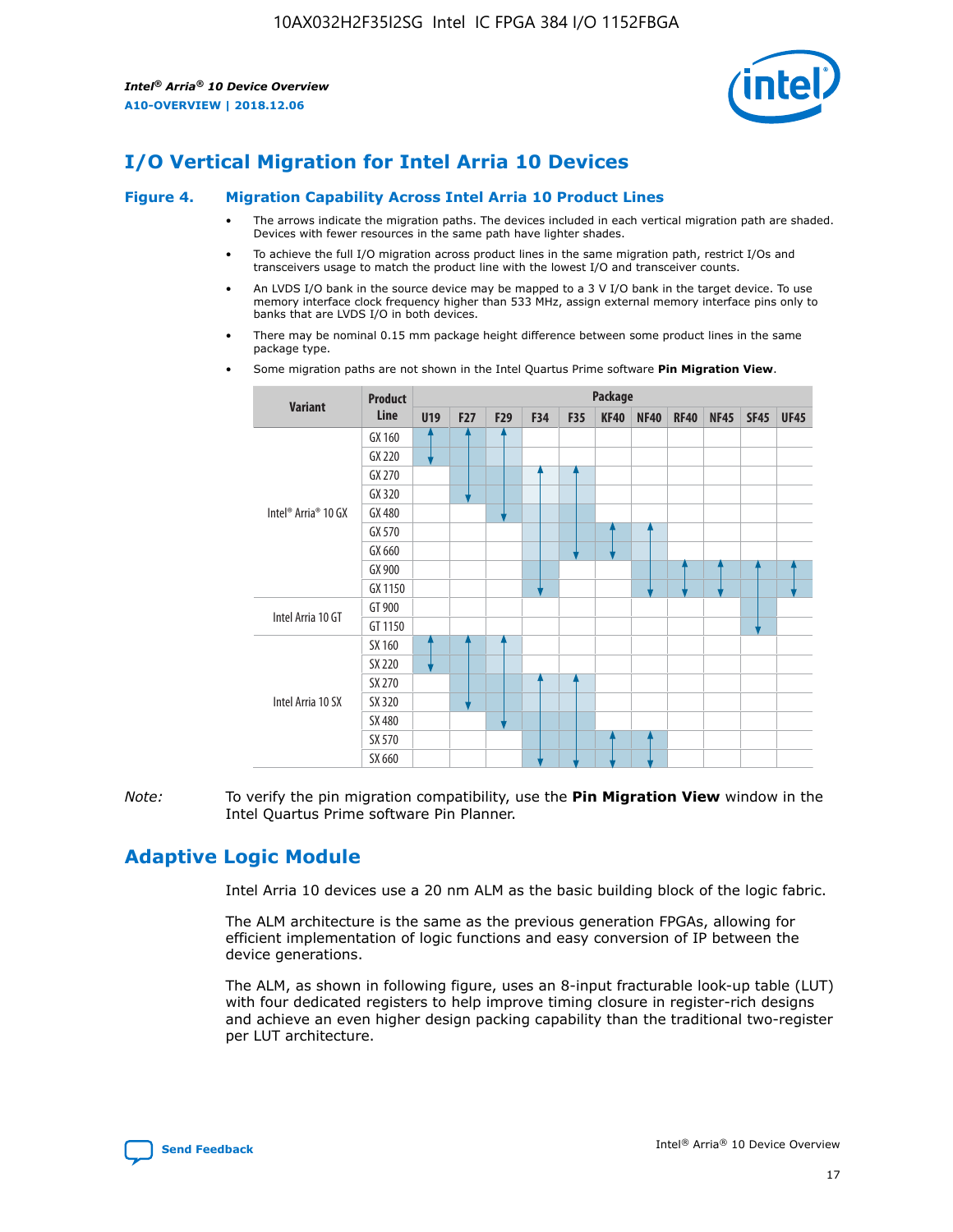

**Figure 5. ALM for Intel Arria 10 Devices**



The Intel Quartus Prime software optimizes your design according to the ALM logic structure and automatically maps legacy designs into the Intel Arria 10 ALM architecture.

# **Variable-Precision DSP Block**

The Intel Arria 10 variable precision DSP blocks support fixed-point arithmetic and floating-point arithmetic.

Features for fixed-point arithmetic:

- High-performance, power-optimized, and fully registered multiplication operations
- 18-bit and 27-bit word lengths
- Two 18 x 19 multipliers or one 27 x 27 multiplier per DSP block
- Built-in addition, subtraction, and 64-bit double accumulation register to combine multiplication results
- Cascading 19-bit or 27-bit when pre-adder is disabled and cascading 18-bit when pre-adder is used to form the tap-delay line for filtering applications
- Cascading 64-bit output bus to propagate output results from one block to the next block without external logic support
- Hard pre-adder supported in 19-bit and 27-bit modes for symmetric filters
- Internal coefficient register bank in both 18-bit and 27-bit modes for filter implementation
- 18-bit and 27-bit systolic finite impulse response (FIR) filters with distributed output adder
- Biased rounding support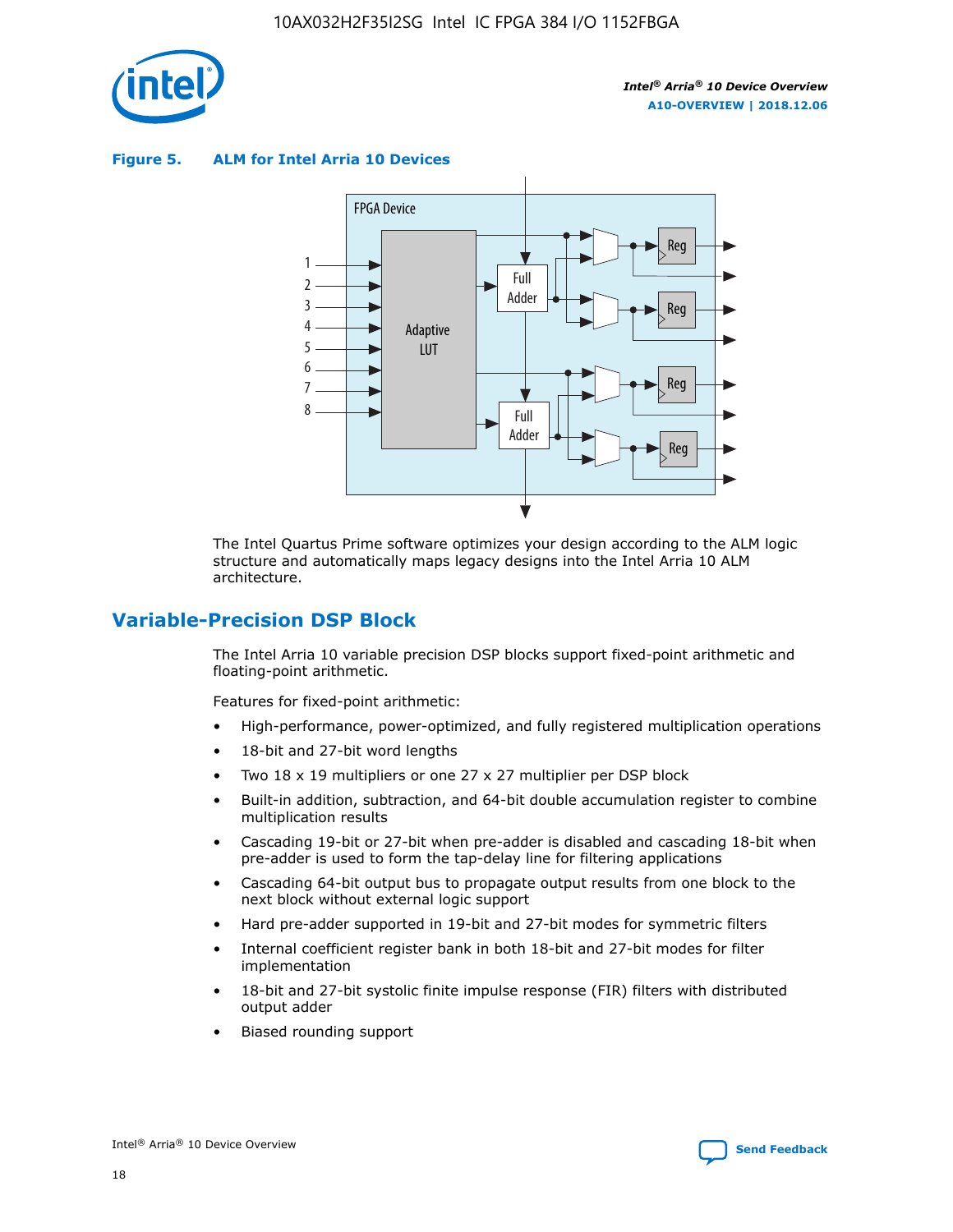

Features for floating-point arithmetic:

- A completely hardened architecture that supports multiplication, addition, subtraction, multiply-add, and multiply-subtract
- Multiplication with accumulation capability and a dynamic accumulator reset control
- Multiplication with cascade summation capability
- Multiplication with cascade subtraction capability
- Complex multiplication
- Direct vector dot product
- Systolic FIR filter

#### **Table 15. Variable-Precision DSP Block Configurations for Intel Arria 10 Devices**

| <b>Usage Example</b>                                       | <b>Multiplier Size (Bit)</b>    | <b>DSP Block Resources</b> |
|------------------------------------------------------------|---------------------------------|----------------------------|
| Medium precision fixed point                               | Two 18 x 19                     |                            |
| High precision fixed or Single precision<br>floating point | One 27 x 27                     |                            |
| Fixed point FFTs                                           | One 19 x 36 with external adder |                            |
| Very high precision fixed point                            | One 36 x 36 with external adder |                            |
| Double precision floating point                            | One 54 x 54 with external adder | 4                          |

#### **Table 16. Resources for Fixed-Point Arithmetic in Intel Arria 10 Devices**

The table lists the variable-precision DSP resources by bit precision for each Intel Arria 10 device.

| <b>Variant</b>  | <b>Product Line</b> | <b>Variable-</b><br>precision | <b>Independent Input and Output</b><br><b>Multiplications Operator</b> |                                     | $18 \times 19$<br><b>Multiplier</b> | $18 \times 18$<br><b>Multiplier</b>                |
|-----------------|---------------------|-------------------------------|------------------------------------------------------------------------|-------------------------------------|-------------------------------------|----------------------------------------------------|
|                 |                     | <b>DSP Block</b>              | 18 x 19<br><b>Multiplier</b>                                           | $27 \times 27$<br><b>Multiplier</b> | <b>Adder Sum</b><br><b>Mode</b>     | <b>Adder</b><br><b>Summed with</b><br>36 bit Input |
| AIntel Arria 10 | GX 160              | 156                           | 312                                                                    | 156                                 |                                     | 156                                                |
| <b>GX</b>       | GX 220              | 192                           | 384                                                                    | 192                                 | 192                                 | 192                                                |
|                 | GX 270              | 830                           | 1,660                                                                  | 830                                 | 830                                 | 830                                                |
|                 | GX 320              | 984                           | 1,968                                                                  | 984                                 | 984                                 | 984                                                |
|                 | GX 480              | 1,368                         | 2,736                                                                  | 1,368                               | 1,368                               | 1,368                                              |
|                 | GX 570              | 1,523                         | 3,046                                                                  | 1,523                               | 1,523                               | 1,523                                              |
|                 | GX 660              | 1,687                         | 3,374                                                                  | 1,687                               | 1,687                               | 1,687                                              |
|                 | GX 900              | 1,518                         | 3,036                                                                  | 1,518                               | 1,518                               | 1,518                                              |
|                 | GX 1150             | 1,518                         | 3,036                                                                  | 1,518                               | 1,518                               | 1,518                                              |
| Intel Arria 10  | GT 900              | 1,518                         | 3,036                                                                  | 1,518                               | 1,518                               | 1,518                                              |
| GT              | GT 1150             | 1,518                         | 3,036                                                                  | 1,518                               | 1,518                               | 1,518                                              |
| Intel Arria 10  | SX 160              | 156                           | 312                                                                    | 156                                 | 156                                 | 156                                                |
| <b>SX</b>       | SX 220              | 192                           | 384                                                                    | 192                                 | 192                                 | 192                                                |
|                 | SX 270              | 830                           | 1,660                                                                  | 830                                 | 830                                 | 830                                                |
|                 |                     |                               |                                                                        |                                     |                                     | continued                                          |

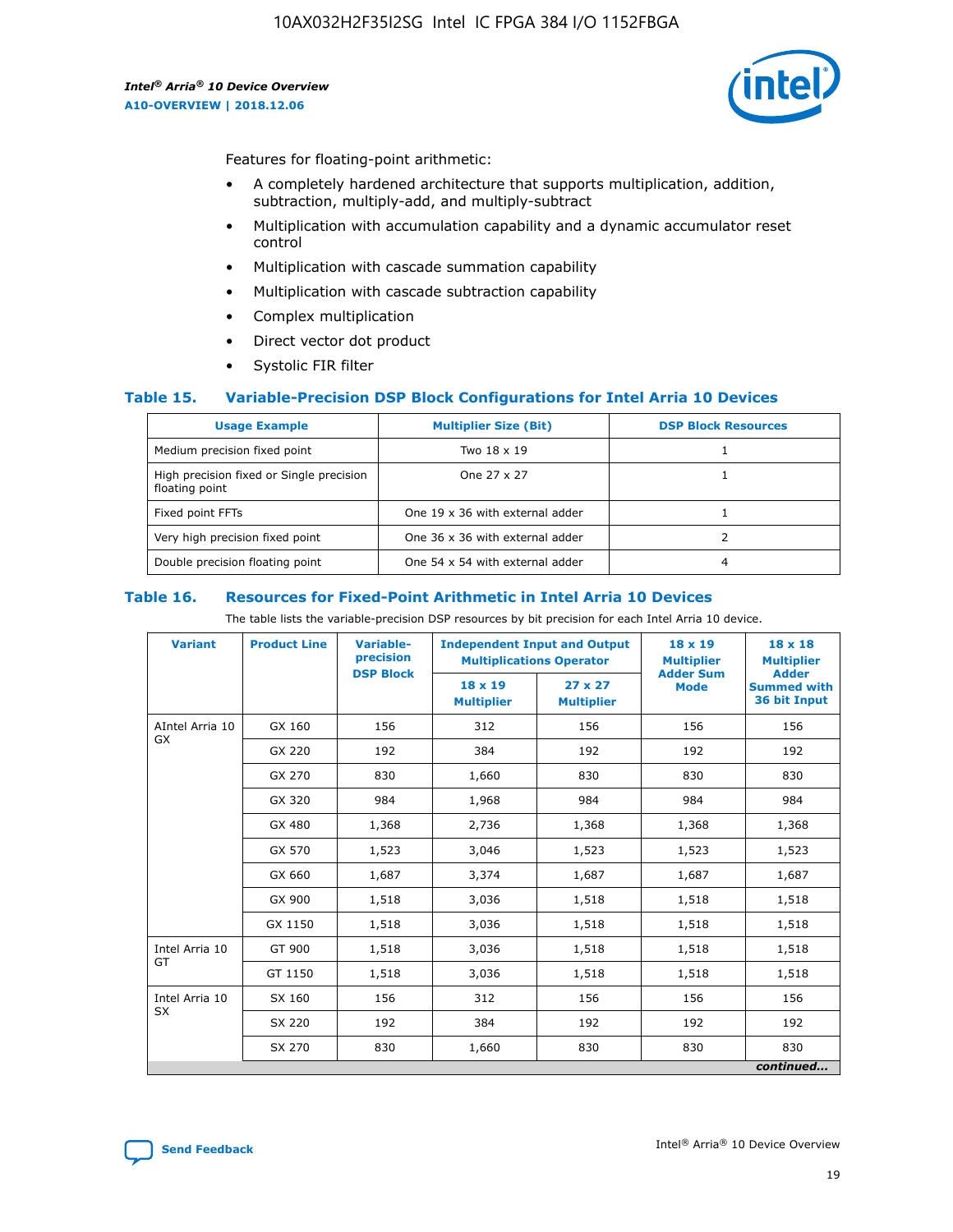

| <b>Variant</b> | <b>Product Line</b> | Variable-<br>precision | <b>Independent Input and Output</b><br><b>Multiplications Operator</b> |                                     | $18 \times 19$<br><b>Multiplier</b> | $18 \times 18$<br><b>Multiplier</b><br><b>Adder</b> |  |
|----------------|---------------------|------------------------|------------------------------------------------------------------------|-------------------------------------|-------------------------------------|-----------------------------------------------------|--|
|                |                     | <b>DSP Block</b>       | $18 \times 19$<br><b>Multiplier</b>                                    | $27 \times 27$<br><b>Multiplier</b> | <b>Adder Sum</b><br><b>Mode</b>     | <b>Summed with</b><br>36 bit Input                  |  |
|                | SX 320              | 984                    | 1,968                                                                  | 984                                 | 984                                 | 984                                                 |  |
|                | SX 480              | 1,368                  | 2,736                                                                  | 1,368                               | 1,368                               | 1,368                                               |  |
|                | SX 570              | 1,523                  | 3,046                                                                  | 1,523                               | 1,523                               | 1,523                                               |  |
|                | SX 660              | 1,687                  | 3,374                                                                  | 1,687                               | 1,687                               | 1,687                                               |  |

## **Table 17. Resources for Floating-Point Arithmetic in Intel Arria 10 Devices**

The table lists the variable-precision DSP resources by bit precision for each Intel Arria 10 device.

| <b>Variant</b> | <b>Product Line</b> | <b>Variable-</b><br>precision<br><b>DSP Block</b> | <b>Single</b><br><b>Precision</b><br><b>Floating-Point</b><br><b>Multiplication</b><br><b>Mode</b> | <b>Single-Precision</b><br><b>Floating-Point</b><br><b>Adder Mode</b> | Single-<br><b>Precision</b><br><b>Floating-Point</b><br><b>Multiply</b><br><b>Accumulate</b><br><b>Mode</b> | <b>Peak</b><br><b>Giga Floating-</b><br><b>Point</b><br><b>Operations</b><br>per Second<br>(GFLOPs) |
|----------------|---------------------|---------------------------------------------------|----------------------------------------------------------------------------------------------------|-----------------------------------------------------------------------|-------------------------------------------------------------------------------------------------------------|-----------------------------------------------------------------------------------------------------|
| Intel Arria 10 | GX 160              | 156                                               | 156                                                                                                | 156                                                                   | 156                                                                                                         | 140                                                                                                 |
| <b>GX</b>      | GX 220              | 192                                               | 192                                                                                                | 192                                                                   | 192                                                                                                         | 173                                                                                                 |
|                | GX 270              | 830                                               | 830                                                                                                | 830                                                                   | 830                                                                                                         | 747                                                                                                 |
|                | GX 320              | 984                                               | 984                                                                                                | 984                                                                   | 984                                                                                                         | 886                                                                                                 |
|                | GX 480              | 1,369                                             | 1,368                                                                                              | 1,368                                                                 | 1,368                                                                                                       | 1,231                                                                                               |
|                | GX 570              | 1,523                                             | 1,523                                                                                              | 1,523                                                                 | 1,523                                                                                                       | 1,371                                                                                               |
|                | GX 660              | 1,687                                             | 1,687                                                                                              | 1,687                                                                 | 1,687                                                                                                       | 1,518                                                                                               |
|                | GX 900              | 1,518                                             | 1,518                                                                                              | 1,518                                                                 | 1,518                                                                                                       | 1,366                                                                                               |
|                | GX 1150             | 1,518                                             | 1,518                                                                                              | 1,518                                                                 | 1,518                                                                                                       | 1,366                                                                                               |
| Intel Arria 10 | GT 900              | 1,518                                             | 1,518                                                                                              | 1,518                                                                 | 1,518                                                                                                       | 1,366                                                                                               |
| GT             | GT 1150             | 1,518                                             | 1,518                                                                                              | 1,518                                                                 | 1,518                                                                                                       | 1,366                                                                                               |
| Intel Arria 10 | SX 160              | 156                                               | 156                                                                                                | 156                                                                   | 156                                                                                                         | 140                                                                                                 |
| <b>SX</b>      | SX 220              | 192                                               | 192                                                                                                | 192                                                                   | 192                                                                                                         | 173                                                                                                 |
|                | SX 270              | 830                                               | 830                                                                                                | 830                                                                   | 830                                                                                                         | 747                                                                                                 |
|                | SX 320              | 984                                               | 984                                                                                                | 984                                                                   | 984                                                                                                         | 886                                                                                                 |
|                | SX 480              | 1,369                                             | 1,368                                                                                              | 1,368                                                                 | 1,368                                                                                                       | 1,231                                                                                               |
|                | SX 570              | 1,523                                             | 1,523                                                                                              | 1,523                                                                 | 1,523                                                                                                       | 1,371                                                                                               |
|                | SX 660              | 1,687                                             | 1,687                                                                                              | 1,687                                                                 | 1,687                                                                                                       | 1,518                                                                                               |

# **Embedded Memory Blocks**

The embedded memory blocks in the devices are flexible and designed to provide an optimal amount of small- and large-sized memory arrays to fit your design requirements.

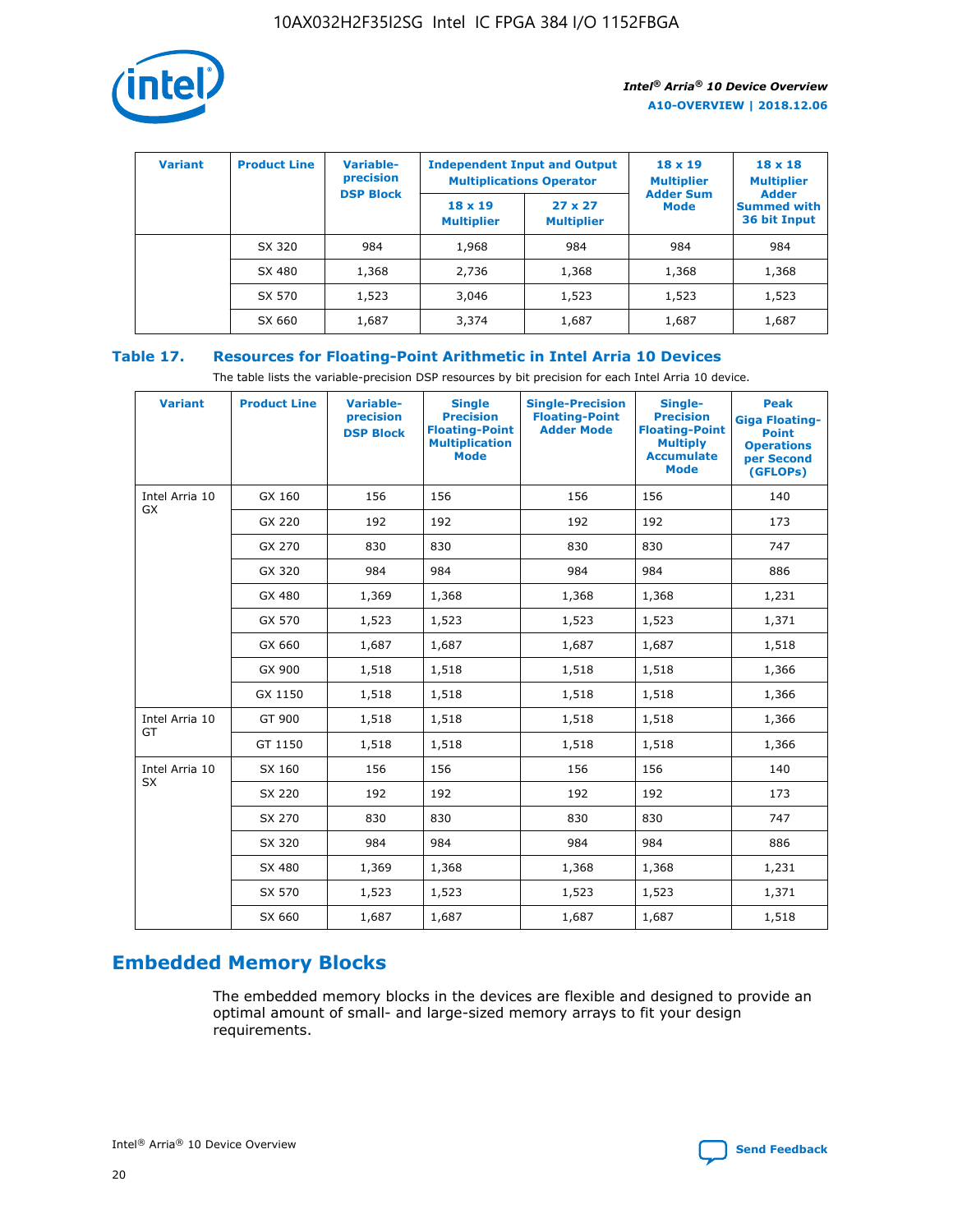

# **Types of Embedded Memory**

The Intel Arria 10 devices contain two types of memory blocks:

- 20 Kb M20K blocks—blocks of dedicated memory resources. The M20K blocks are ideal for larger memory arrays while still providing a large number of independent ports.
- 640 bit memory logic array blocks (MLABs)—enhanced memory blocks that are configured from dual-purpose logic array blocks (LABs). The MLABs are ideal for wide and shallow memory arrays. The MLABs are optimized for implementation of shift registers for digital signal processing (DSP) applications, wide and shallow FIFO buffers, and filter delay lines. Each MLAB is made up of ten adaptive logic modules (ALMs). In the Intel Arria 10 devices, you can configure these ALMs as ten 32 x 2 blocks, giving you one 32 x 20 simple dual-port SRAM block per MLAB.

## **Embedded Memory Capacity in Intel Arria 10 Devices**

|                   | <b>Product</b> |              | <b>M20K</b>         | <b>MLAB</b>  |                     | <b>Total RAM Bit</b> |
|-------------------|----------------|--------------|---------------------|--------------|---------------------|----------------------|
| <b>Variant</b>    | <b>Line</b>    | <b>Block</b> | <b>RAM Bit (Kb)</b> | <b>Block</b> | <b>RAM Bit (Kb)</b> | (Kb)                 |
| Intel Arria 10 GX | GX 160         | 440          | 8,800               | 1,680        | 1,050               | 9,850                |
|                   | GX 220         | 587          | 11,740              | 2,703        | 1,690               | 13,430               |
|                   | GX 270         | 750          | 15,000              | 3,922        | 2,452               | 17,452               |
|                   | GX 320         | 891          | 17,820              | 4,363        | 2,727               | 20,547               |
|                   | GX 480         | 1,431        | 28,620              | 6,662        | 4,164               | 32,784               |
|                   | GX 570         | 1,800        | 36,000              | 8,153        | 5,096               | 41,096               |
|                   | GX 660         | 2,131        | 42,620              | 9,260        | 5,788               | 48,408               |
|                   | GX 900         | 2,423        | 48,460              | 15,017       | 9,386               | 57,846               |
|                   | GX 1150        | 2,713        | 54,260              | 20,774       | 12,984              | 67,244               |
| Intel Arria 10 GT | GT 900         | 2,423        | 48,460              | 15,017       | 9,386               | 57,846               |
|                   | GT 1150        | 2,713        | 54,260              | 20,774       | 12,984              | 67,244               |
| Intel Arria 10 SX | SX 160         | 440          | 8,800               | 1,680        | 1,050               | 9,850                |
|                   | SX 220         | 587          | 11,740              | 2,703        | 1,690               | 13,430               |
|                   | SX 270         | 750          | 15,000              | 3,922        | 2,452               | 17,452               |
|                   | SX 320         | 891          | 17,820              | 4,363        | 2,727               | 20,547               |
|                   | SX 480         | 1,431        | 28,620              | 6,662        | 4,164               | 32,784               |
|                   | SX 570         | 1,800        | 36,000              | 8,153        | 5,096               | 41,096               |
|                   | SX 660         | 2,131        | 42,620              | 9,260        | 5,788               | 48,408               |

#### **Table 18. Embedded Memory Capacity and Distribution in Intel Arria 10 Devices**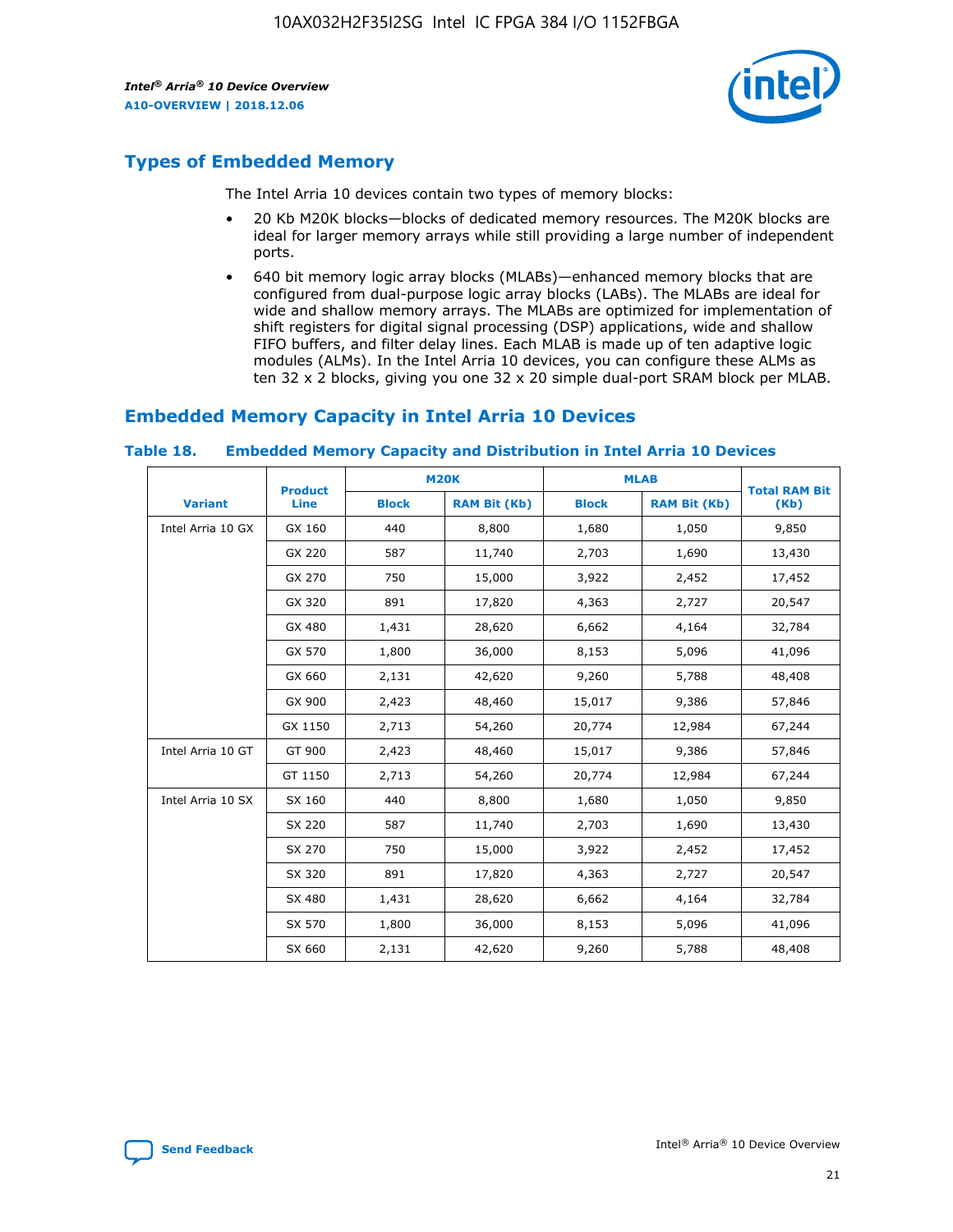

# **Embedded Memory Configurations for Single-port Mode**

#### **Table 19. Single-port Embedded Memory Configurations for Intel Arria 10 Devices**

This table lists the maximum configurations supported for single-port RAM and ROM modes.

| <b>Memory Block</b> | Depth (bits) | <b>Programmable Width</b> |
|---------------------|--------------|---------------------------|
| MLAB                | 32           | x16, x18, or x20          |
|                     | 64(10)       | x8, x9, x10               |
| M20K                | 512          | x40, x32                  |
|                     | 1K           | x20, x16                  |
|                     | 2K           | x10, x8                   |
|                     | 4K           | x5, x4                    |
|                     | 8K           | x2                        |
|                     | 16K          | x1                        |

## **Clock Networks and PLL Clock Sources**

The clock network architecture is based on Intel's global, regional, and peripheral clock structure. This clock structure is supported by dedicated clock input pins, fractional clock synthesis PLLs, and integer I/O PLLs.

## **Clock Networks**

The Intel Arria 10 core clock networks are capable of up to 800 MHz fabric operation across the full industrial temperature range. For the external memory interface, the clock network supports the hard memory controller with speeds up to 2,400 Mbps in a quarter-rate transfer.

To reduce power consumption, the Intel Quartus Prime software identifies all unused sections of the clock network and powers them down.

## **Fractional Synthesis and I/O PLLs**

Intel Arria 10 devices contain up to 32 fractional synthesis PLLs and up to 16 I/O PLLs that are available for both specific and general purpose uses in the core:

- Fractional synthesis PLLs—located in the column adjacent to the transceiver blocks
- I/O PLLs—located in each bank of the 48 I/Os

## **Fractional Synthesis PLLs**

You can use the fractional synthesis PLLs to:

- Reduce the number of oscillators that are required on your board
- Reduce the number of clock pins that are used in the device by synthesizing multiple clock frequencies from a single reference clock source

<sup>(10)</sup> Supported through software emulation and consumes additional MLAB blocks.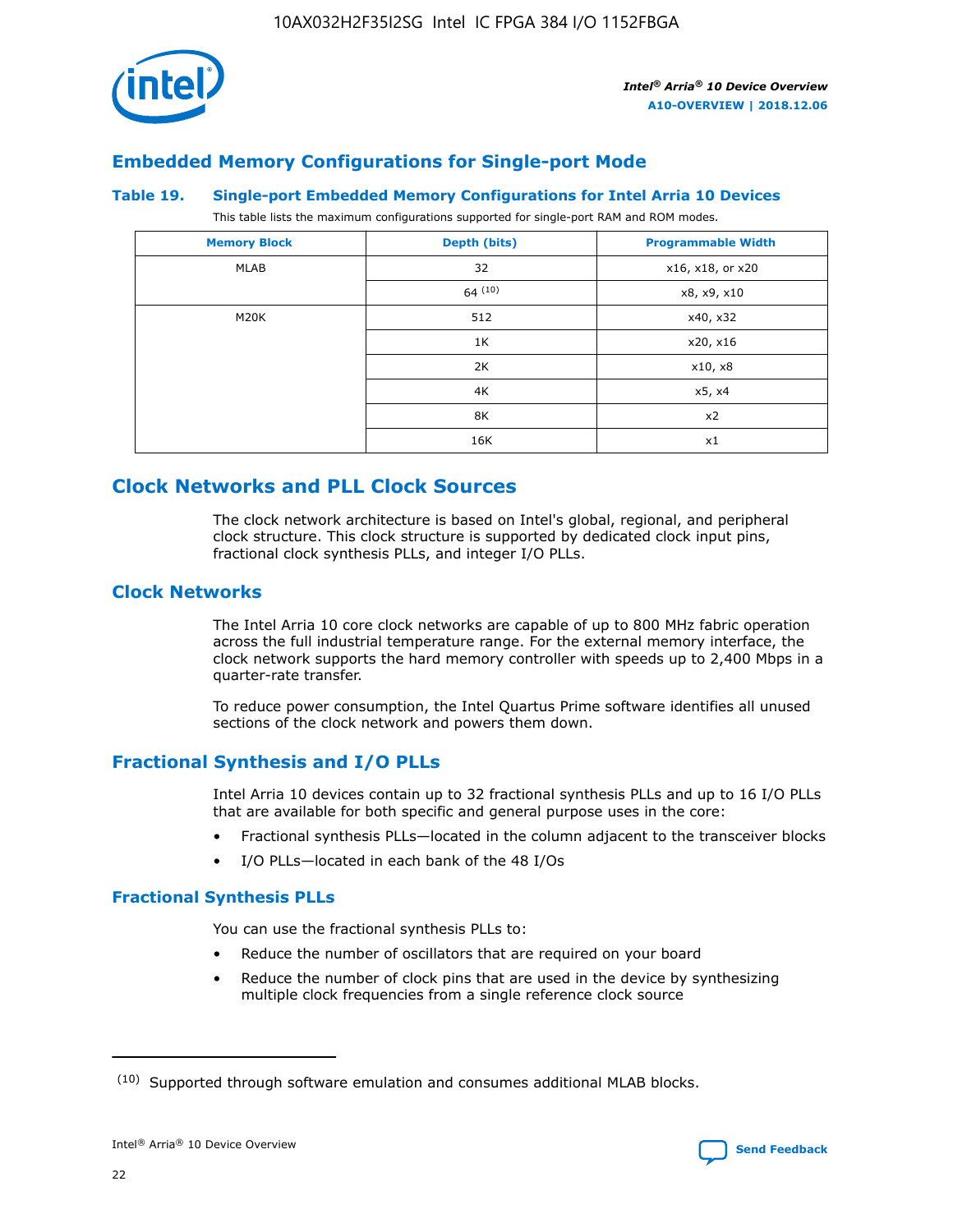

The fractional synthesis PLLs support the following features:

- Reference clock frequency synthesis for transceiver CMU and Advanced Transmit (ATX) PLLs
- Clock network delay compensation
- Zero-delay buffering
- Direct transmit clocking for transceivers
- Independently configurable into two modes:
	- Conventional integer mode equivalent to the general purpose PLL
	- Enhanced fractional mode with third order delta-sigma modulation
- PLL cascading

## **I/O PLLs**

The integer mode I/O PLLs are located in each bank of 48 I/Os. You can use the I/O PLLs to simplify the design of external memory and high-speed LVDS interfaces.

In each I/O bank, the I/O PLLs are adjacent to the hard memory controllers and LVDS SERDES. Because these PLLs are tightly coupled with the I/Os that need to use them, it makes it easier to close timing.

You can use the I/O PLLs for general purpose applications in the core such as clock network delay compensation and zero-delay buffering.

Intel Arria 10 devices support PLL-to-PLL cascading.

# **FPGA General Purpose I/O**

Intel Arria 10 devices offer highly configurable GPIOs. Each I/O bank contains 48 general purpose I/Os and a high-efficiency hard memory controller.

The following list describes the features of the GPIOs:

- Consist of 3 V I/Os for high-voltage application and LVDS I/Os for differential signaling
	- Up to two 3 V I/O banks, available in some devices, that support up to 3 V I/O standards
	- LVDS I/O banks that support up to 1.8 V I/O standards
- Support a wide range of single-ended and differential I/O interfaces
- LVDS speeds up to 1.6 Gbps
- Each LVDS pair of pins has differential input and output buffers, allowing you to configure the LVDS direction for each pair.
- Programmable bus hold and weak pull-up
- Programmable differential output voltage  $(V_{OD})$  and programmable pre-emphasis

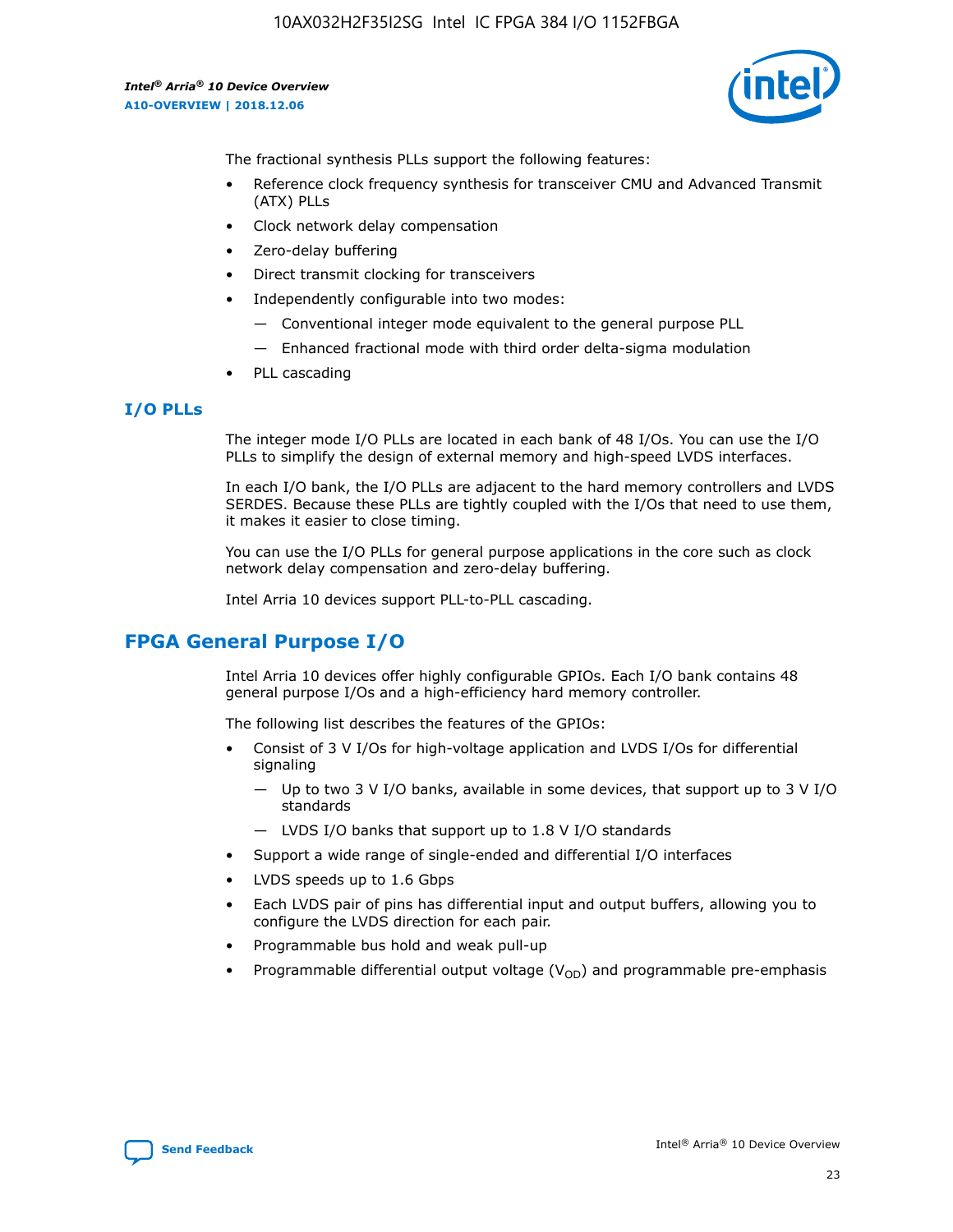

- Series (R<sub>S</sub>) and parallel (R<sub>T</sub>) on-chip termination (OCT) for all I/O banks with OCT calibration to limit the termination impedance variation
- On-chip dynamic termination that has the ability to swap between series and parallel termination, depending on whether there is read or write on a common bus for signal integrity
- Easy timing closure support using the hard read FIFO in the input register path, and delay-locked loop (DLL) delay chain with fine and coarse architecture

# **External Memory Interface**

Intel Arria 10 devices offer massive external memory bandwidth, with up to seven 32 bit DDR4 memory interfaces running at up to 2,400 Mbps. This bandwidth provides additional ease of design, lower power, and resource efficiencies of hardened highperformance memory controllers.

The memory interface within Intel Arria 10 FPGAs and SoCs delivers the highest performance and ease of use. You can configure up to a maximum width of 144 bits when using the hard or soft memory controllers. If required, you can bypass the hard memory controller and use a soft controller implemented in the user logic.

Each I/O contains a hardened DDR read/write path (PHY) capable of performing key memory interface functionality such as read/write leveling, FIFO buffering to lower latency and improve margin, timing calibration, and on-chip termination.

The timing calibration is aided by the inclusion of hard microcontrollers based on Intel's Nios® II technology, specifically tailored to control the calibration of multiple memory interfaces. This calibration allows the Intel Arria 10 device to compensate for any changes in process, voltage, or temperature either within the Intel Arria 10 device itself, or within the external memory device. The advanced calibration algorithms ensure maximum bandwidth and robust timing margin across all operating conditions.

In addition to parallel memory interfaces, Intel Arria 10 devices support serial memory technologies such as the Hybrid Memory Cube (HMC). The HMC is supported by the Intel Arria 10 high-speed serial transceivers which connect up to four HMC links, with each link running at data rates up to 15 Gbps.

#### **Related Information**

#### [External Memory Interface Spec Estimator](http://www.altera.com/technology/memory/estimator/mem-emif-index.html)

Provides a parametric tool that allows you to find and compare the performance of the supported external memory interfaces in IntelFPGAs.

## **Memory Standards Supported by Intel Arria 10 Devices**

The I/Os are designed to provide high performance support for existing and emerging external memory standards.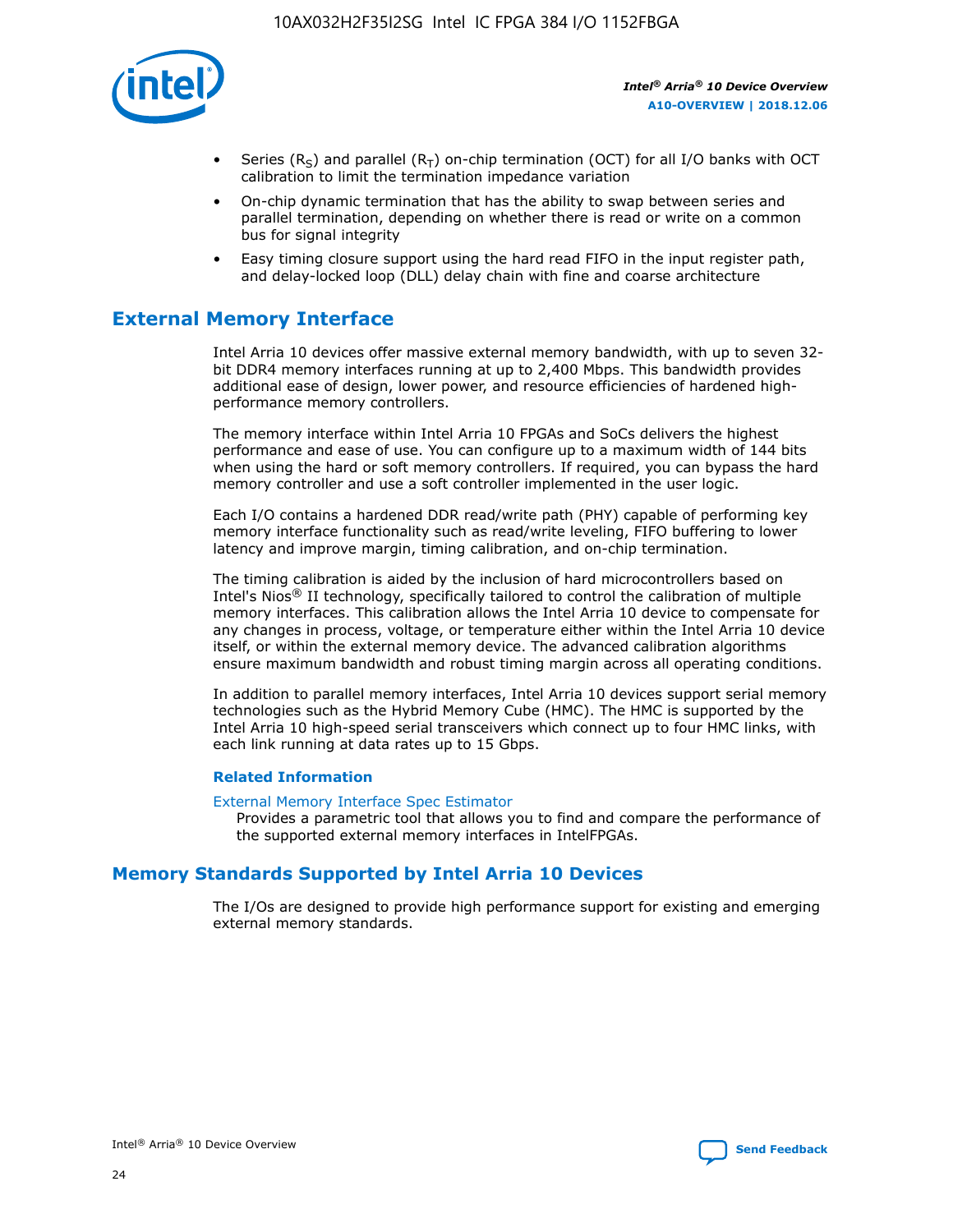

#### **Table 20. Memory Standards Supported by the Hard Memory Controller**

This table lists the overall capability of the hard memory controller. For specific details, refer to the External Memory Interface Spec Estimator and Intel Arria 10 Device Datasheet.

| <b>Memory Standard</b> | <b>Rate Support</b> | <b>Ping Pong PHY Support</b> | <b>Maximum Frequency</b><br>(MHz) |
|------------------------|---------------------|------------------------------|-----------------------------------|
| <b>DDR4 SDRAM</b>      | Quarter rate        | Yes                          | 1,067                             |
|                        |                     |                              | 1,200                             |
| DDR3 SDRAM             | Half rate           | Yes                          | 533                               |
|                        |                     |                              | 667                               |
|                        | Quarter rate        | Yes                          | 1,067                             |
|                        |                     |                              | 1,067                             |
| <b>DDR3L SDRAM</b>     | Half rate           | Yes                          | 533                               |
|                        |                     |                              | 667                               |
|                        | Quarter rate        | Yes                          | 933                               |
|                        |                     |                              | 933                               |
| LPDDR3 SDRAM           | Half rate           |                              | 533                               |
|                        | Quarter rate        |                              | 800                               |

#### **Table 21. Memory Standards Supported by the Soft Memory Controller**

| <b>Memory Standard</b>      | <b>Rate Support</b> | <b>Maximum Frequency</b><br>(MHz) |
|-----------------------------|---------------------|-----------------------------------|
| <b>RLDRAM 3 (11)</b>        | Quarter rate        | 1,200                             |
| ODR IV SRAM <sup>(11)</sup> | Quarter rate        | 1,067                             |
| <b>ODR II SRAM</b>          | Full rate           | 333                               |
|                             | Half rate           | 633                               |
| <b>ODR II+ SRAM</b>         | Full rate           | 333                               |
|                             | Half rate           | 633                               |
| <b>ODR II+ Xtreme SRAM</b>  | Full rate           | 333                               |
|                             | Half rate           | 633                               |

#### **Table 22. Memory Standards Supported by the HPS Hard Memory Controller**

The hard processor system (HPS) is available in Intel Arria 10 SoC devices only.

| <b>Memory Standard</b> | <b>Rate Support</b> | <b>Maximum Frequency</b><br>(MHz) |
|------------------------|---------------------|-----------------------------------|
| <b>DDR4 SDRAM</b>      | Half rate           | 1,200                             |
| <b>DDR3 SDRAM</b>      | Half rate           | 1,067                             |
| <b>DDR3L SDRAM</b>     | Half rate           | 933                               |

<sup>(11)</sup> Intel Arria 10 devices support this external memory interface using hard PHY with soft memory controller.

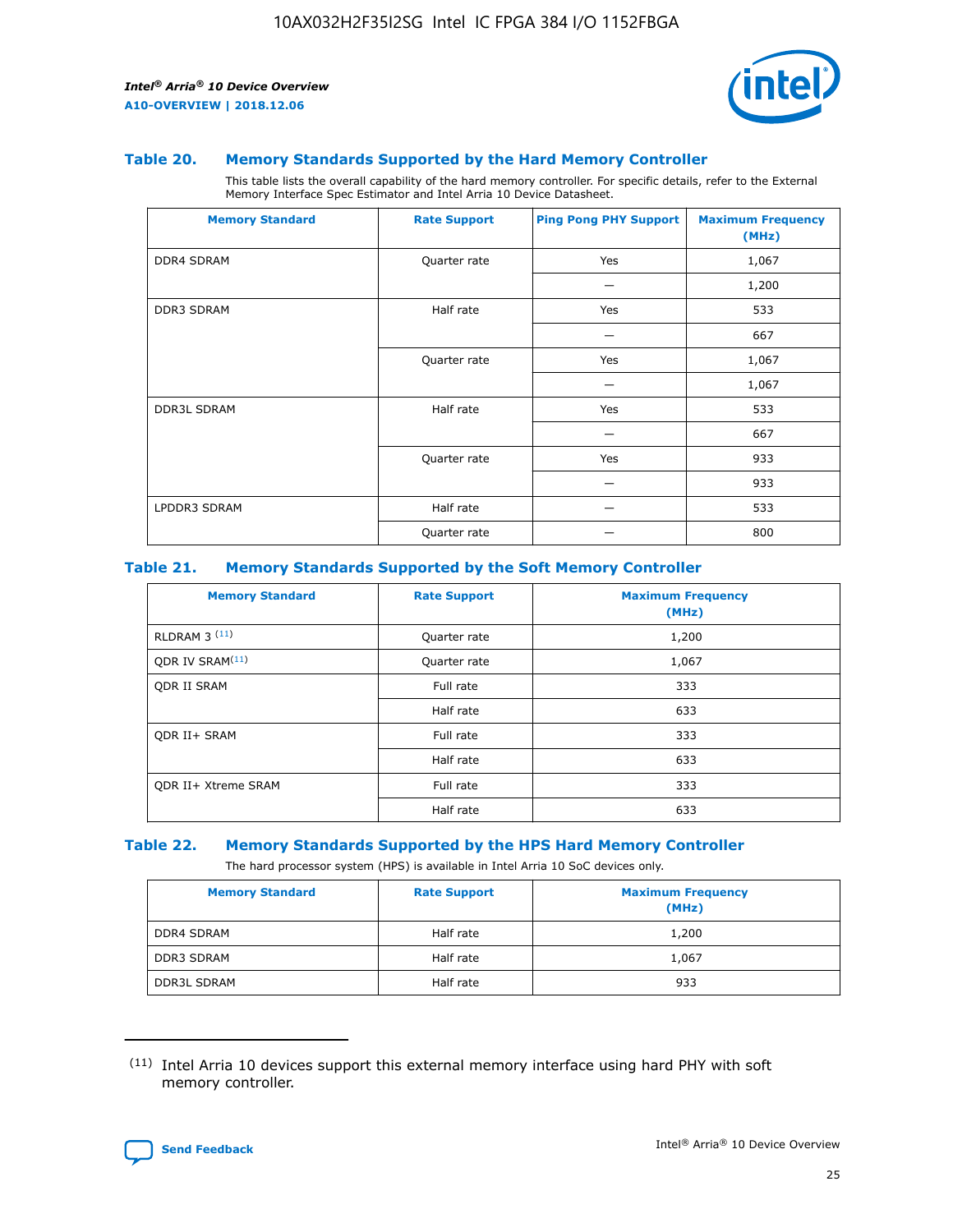

### **Related Information**

#### [Intel Arria 10 Device Datasheet](https://www.intel.com/content/www/us/en/programmable/documentation/mcn1413182292568.html#mcn1413182153340)

Lists the memory interface performance according to memory interface standards, rank or chip select configurations, and Intel Arria 10 device speed grades.

# **PCIe Gen1, Gen2, and Gen3 Hard IP**

Intel Arria 10 devices contain PCIe hard IP that is designed for performance and ease-of-use:

- Includes all layers of the PCIe stack—transaction, data link and physical layers.
- Supports PCIe Gen3, Gen2, and Gen1 Endpoint and Root Port in x1, x2, x4, or x8 lane configuration.
- Operates independently from the core logic—optional configuration via protocol (CvP) allows the PCIe link to power up and complete link training in less than 100 ms while the Intel Arria 10 device completes loading the programming file for the rest of the FPGA.
- Provides added functionality that makes it easier to support emerging features such as Single Root I/O Virtualization (SR-IOV) and optional protocol extensions.
- Provides improved end-to-end datapath protection using ECC.
- Supports FPGA configuration via protocol (CvP) using PCIe at Gen3, Gen2, or Gen1 speed.

#### **Related Information**

PCS Features on page 30

# **Enhanced PCS Hard IP for Interlaken and 10 Gbps Ethernet**

## **Interlaken Support**

The Intel Arria 10 enhanced PCS hard IP provides integrated Interlaken PCS supporting rates up to 25.8 Gbps per lane.

The Interlaken PCS is based on the proven functionality of the PCS developed for Intel's previous generation FPGAs, which demonstrated interoperability with Interlaken ASSP vendors and third-party IP suppliers. The Interlaken PCS is present in every transceiver channel in Intel Arria 10 devices.

#### **Related Information**

PCS Features on page 30

## **10 Gbps Ethernet Support**

The Intel Arria 10 enhanced PCS hard IP supports 10GBASE-R PCS compliant with IEEE 802.3 10 Gbps Ethernet (10GbE). The integrated hard IP support for 10GbE and the 10 Gbps transceivers save external PHY cost, board space, and system power.

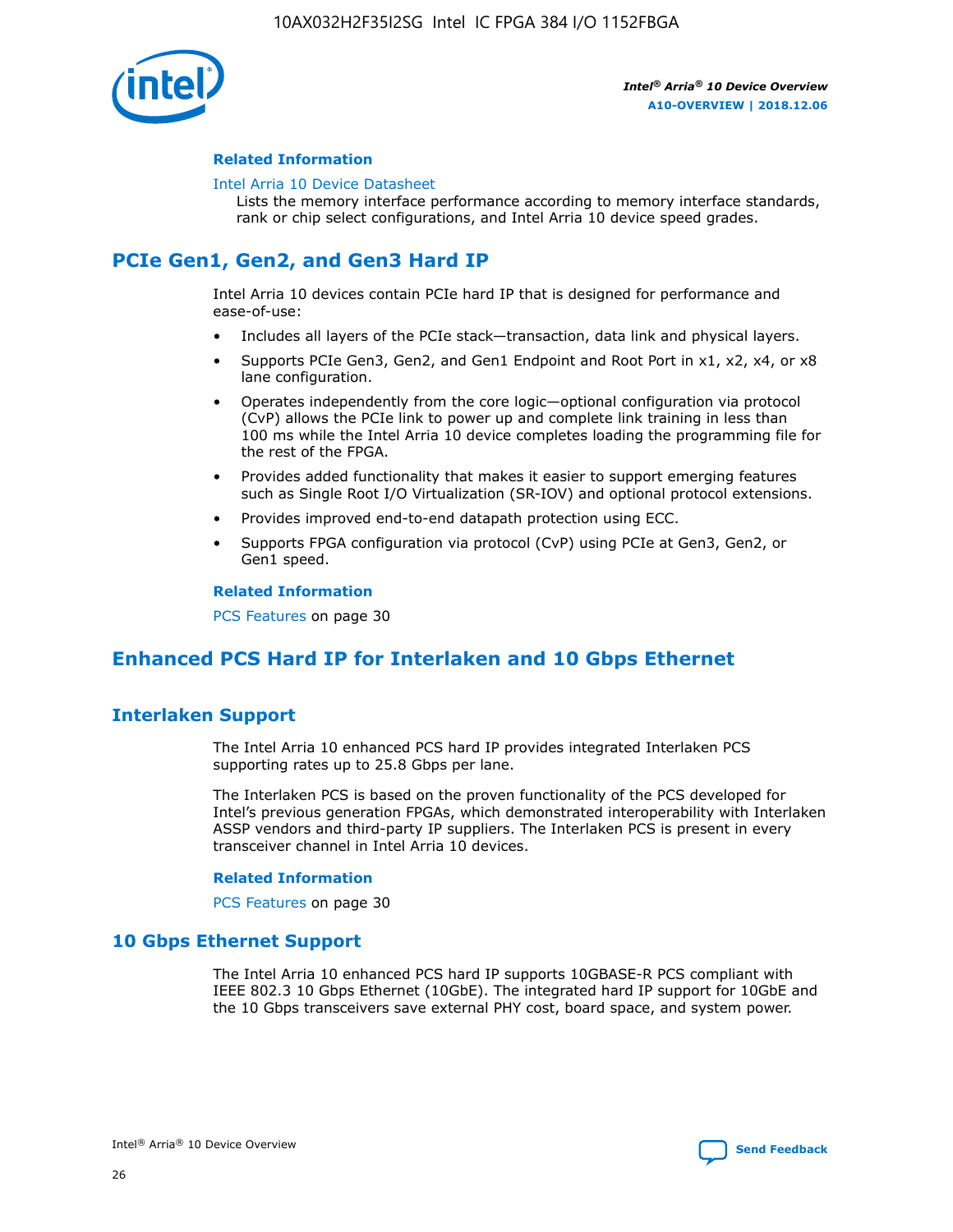

The scalable hard IP supports multiple independent 10GbE ports while using a single PLL for all the 10GBASE-R PCS instantiations, which saves on core logic resources and clock networks:

- Simplifies multiport 10GbE systems compared to XAUI interfaces that require an external XAUI-to-10G PHY.
- Incorporates Electronic Dispersion Compensation (EDC), which enables direct connection to standard 10 Gbps XFP and SFP+ pluggable optical modules.
- Supports backplane Ethernet applications and includes a hard 10GBASE-KR Forward Error Correction (FEC) circuit that you can use for 10 Gbps and 40 Gbps applications.

The 10 Gbps Ethernet PCS hard IP and 10GBASE-KR FEC are present in every transceiver channel.

#### **Related Information**

PCS Features on page 30

# **Low Power Serial Transceivers**

Intel Arria 10 FPGAs and SoCs include lowest power transceivers that deliver high bandwidth, throughput and low latency.

Intel Arria 10 devices deliver the industry's lowest power consumption per transceiver channel:

- 12.5 Gbps transceivers at as low as 242 mW
- 10 Gbps transceivers at as low as 168 mW
- 6 Gbps transceivers at as low as 117 mW

Intel Arria 10 transceivers support various data rates according to application:

- Chip-to-chip and chip-to-module applications—from 1 Gbps up to 25.8 Gbps
- Long reach and backplane applications—from 1 Gbps up to 12.5 with advanced adaptive equalization
- Critical power sensitive applications—from 1 Gbps up to 11.3 Gbps using lower power modes

The combination of 20 nm process technology and architectural advances provide the following benefits:

- Significant reduction in die area and power consumption
- Increase of up to two times in transceiver I/O density compared to previous generation devices while maintaining optimal signal integrity
- Up to 72 total transceiver channels—you can configure up to 6 of these channels to run as fast as 25.8 Gbps
- All channels feature continuous data rate support up to the maximum rated speed

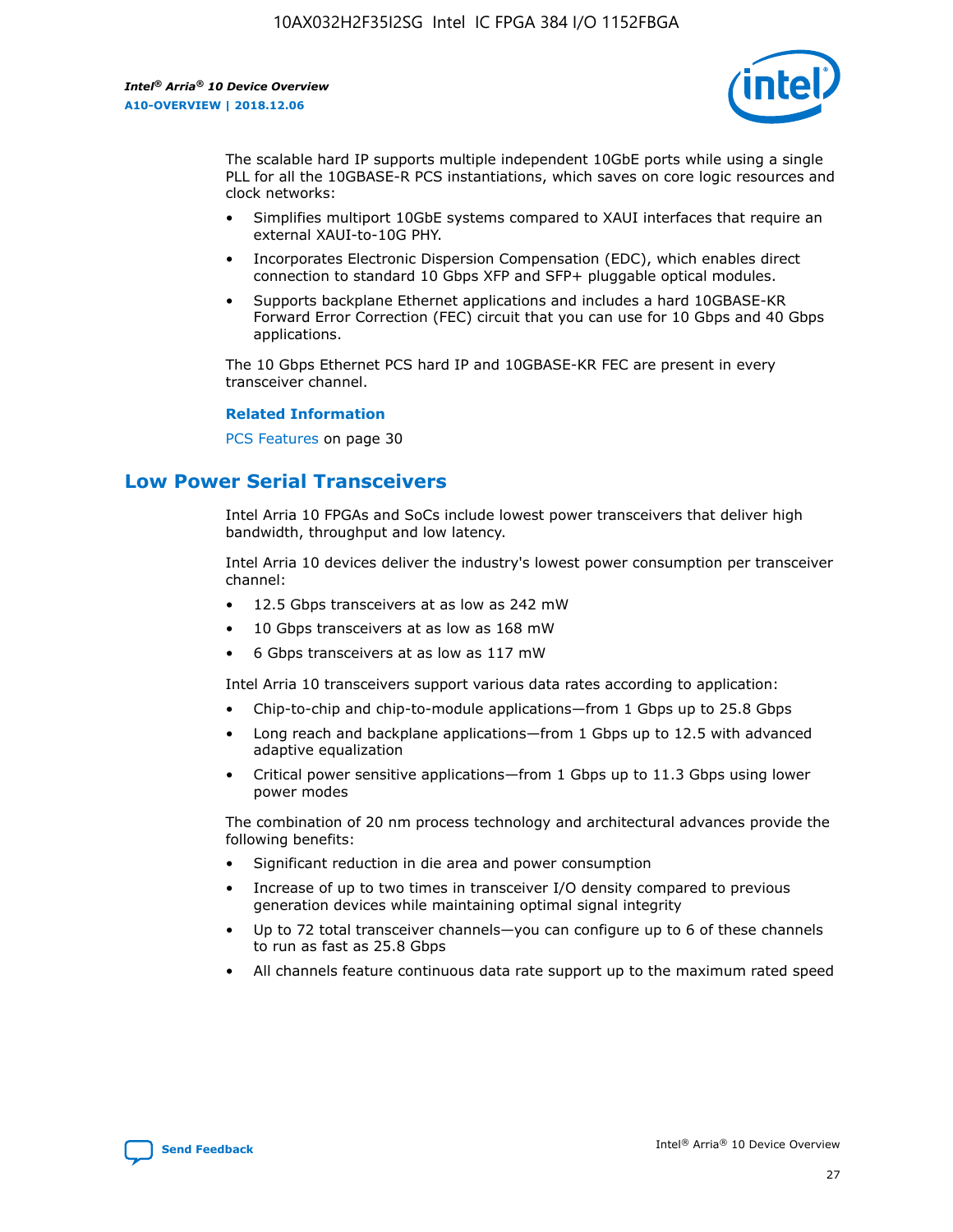

## **Figure 6. Intel Arria 10 Transceiver Block Architecture**



## **Transceiver Channels**

All transceiver channels feature a dedicated Physical Medium Attachment (PMA) and a hardened Physical Coding Sublayer (PCS).

- The PMA provides primary interfacing capabilities to physical channels.
- The PCS typically handles encoding/decoding, word alignment, and other preprocessing functions before transferring data to the FPGA core fabric.

A transceiver channel consists of a PMA and a PCS block. Most transceiver banks have 6 channels. There are some transceiver banks that contain only 3 channels.

A wide variety of bonded and non-bonded data rate configurations is possible using a highly configurable clock distribution network. Up to 80 independent transceiver data rates can be configured.

The following figures are graphical representations of top views of the silicon die, which correspond to reverse views for flip chip packages. Different Intel Arria 10 devices may have different floorplans than the ones shown in the figures.

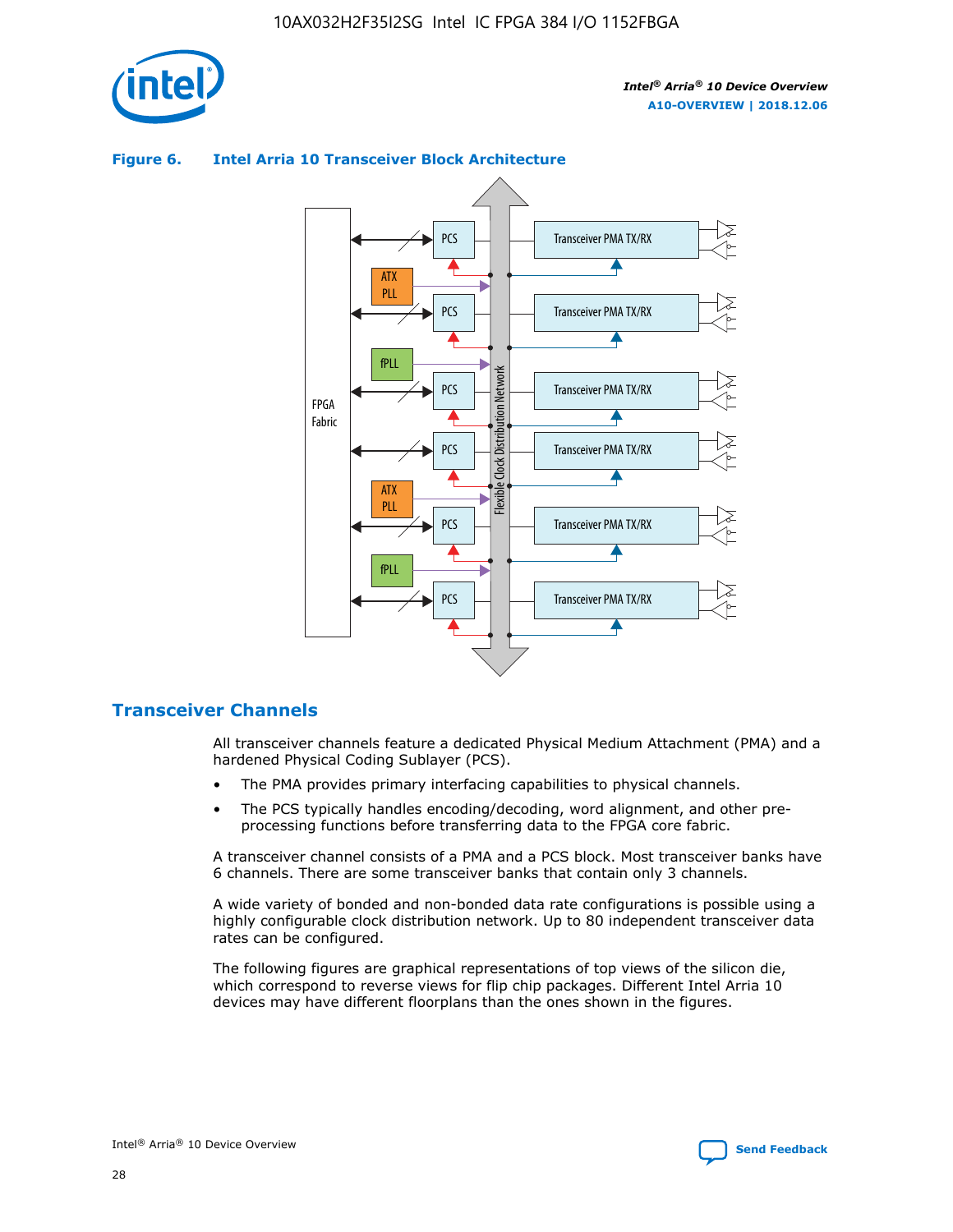

## **Figure 7. Device Chip Overview for Intel Arria 10 GX and GT Devices**





## **PMA Features**

Intel Arria 10 transceivers provide exceptional signal integrity at data rates up to 25.8 Gbps. Clocking options include ultra-low jitter ATX PLLs (LC tank based), clock multiplier unit (CMU) PLLs, and fractional PLLs.

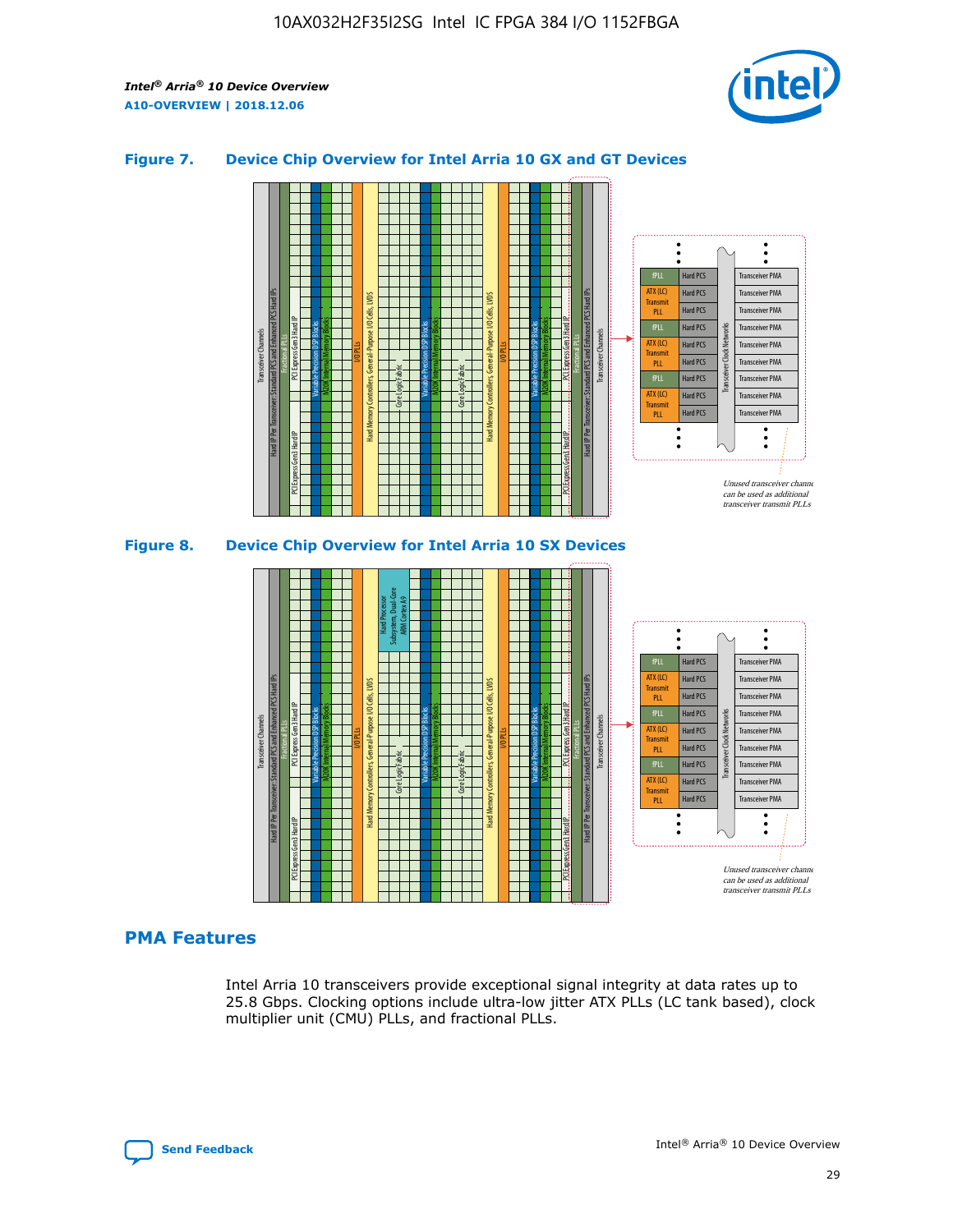

Each transceiver channel contains a channel PLL that can be used as the CMU PLL or clock data recovery (CDR) PLL. In CDR mode, the channel PLL recovers the receiver clock and data in the transceiver channel. Up to 80 independent data rates can be configured on a single Intel Arria 10 device.

## **Table 23. PMA Features of the Transceivers in Intel Arria 10 Devices**

| <b>Feature</b>                                             | <b>Capability</b>                                                                                                                                                                                                             |
|------------------------------------------------------------|-------------------------------------------------------------------------------------------------------------------------------------------------------------------------------------------------------------------------------|
| Chip-to-Chip Data Rates                                    | 1 Gbps to 17.4 Gbps (Intel Arria 10 GX devices)<br>1 Gbps to 25.8 Gbps (Intel Arria 10 GT devices)                                                                                                                            |
| <b>Backplane Support</b>                                   | Drive backplanes at data rates up to 12.5 Gbps                                                                                                                                                                                |
| <b>Optical Module Support</b>                              | SFP+/SFP, XFP, CXP, QSFP/QSFP28, CFP/CFP2/CFP4                                                                                                                                                                                |
| Cable Driving Support                                      | SFP+ Direct Attach, PCI Express over cable, eSATA                                                                                                                                                                             |
| Transmit Pre-Emphasis                                      | 4-tap transmit pre-emphasis and de-emphasis to compensate for system channel loss                                                                                                                                             |
| Continuous Time Linear<br>Equalizer (CTLE)                 | Dual mode, high-gain, and high-data rate, linear receive equalization to compensate for<br>system channel loss                                                                                                                |
| Decision Feedback Equalizer<br>(DFE)                       | 7-fixed and 4-floating tap DFE to equalize backplane channel loss in the presence of<br>crosstalk and noisy environments                                                                                                      |
| Variable Gain Amplifier                                    | Optimizes the signal amplitude prior to the CDR sampling and operates in fixed and<br>adaptive modes                                                                                                                          |
| Altera Digital Adaptive<br>Parametric Tuning (ADAPT)       | Fully digital adaptation engine to automatically adjust all link equalization parameters-<br>including CTLE, DFE, and variable gain amplifier blocks—that provide optimal link margin<br>without intervention from user logic |
| Precision Signal Integrity<br>Calibration Engine (PreSICE) | Hardened calibration controller to quickly calibrate all transceiver control parameters on<br>power-up, which provides the optimal signal integrity and jitter performance                                                    |
| Advanced Transmit (ATX)<br><b>PLL</b>                      | Low jitter ATX (LC tank based) PLLs with continuous tuning range to cover a wide range of<br>standard and proprietary protocols                                                                                               |
| <b>Fractional PLLs</b>                                     | On-chip fractional frequency synthesizers to replace on-board crystal oscillators and reduce<br>system cost                                                                                                                   |
| Digitally Assisted Analog<br><b>CDR</b>                    | Superior jitter tolerance with fast lock time                                                                                                                                                                                 |
| <b>Dynamic Partial</b><br>Reconfiguration                  | Allows independent control of the Avalon memory-mapped interface of each transceiver<br>channel for the highest transceiver flexibility                                                                                       |
| Multiple PCS-PMA and PCS-<br>PLD interface widths          | 8-, 10-, 16-, 20-, 32-, 40-, or 64-bit interface widths for flexibility of deserialization width,<br>encoding, and reduced latency                                                                                            |

## **PCS Features**

This table summarizes the Intel Arria 10 transceiver PCS features. You can use the transceiver PCS to support a wide range of protocols ranging from 1 Gbps to 25.8 Gbps.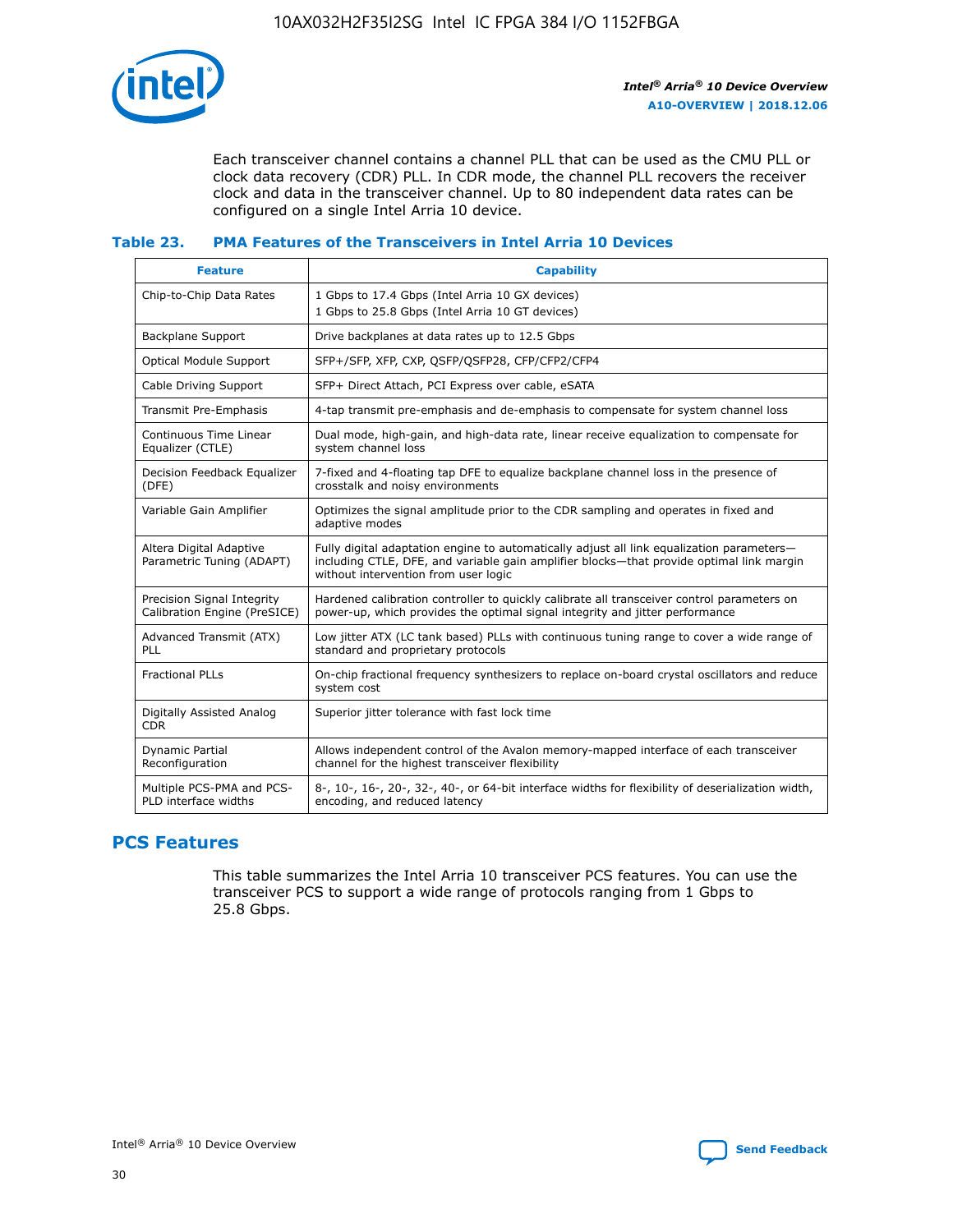

| <b>PCS</b>    | <b>Description</b>                                                                                                                                                                                                                                                                                                                                                                                                          |
|---------------|-----------------------------------------------------------------------------------------------------------------------------------------------------------------------------------------------------------------------------------------------------------------------------------------------------------------------------------------------------------------------------------------------------------------------------|
| Standard PCS  | Operates at a data rate up to 12 Gbps<br>Supports protocols such as PCI-Express, CPRI 4.2+, GigE, IEEE 1588 in Hard PCS<br>Implements other protocols using Basic/Custom (Standard PCS) transceiver<br>configuration rules.                                                                                                                                                                                                 |
| Enhanced PCS  | Performs functions common to most serial data industry standards, such as word<br>$\bullet$<br>alignment, encoding/decoding, and framing, before data is sent or received off-chip<br>through the PMA<br>• Handles data transfer to and from the FPGA fabric<br>Handles data transfer internally to and from the PMA<br>Provides frequency compensation<br>Performs channel bonding for multi-channel low skew applications |
| PCIe Gen3 PCS | Supports the seamless switching of Data and Clock between the Gen1, Gen2, and Gen3<br>data rates<br>Provides support for PIPE 3.0 features<br>Supports the PIPE interface with the Hard IP enabled, as well as with the Hard IP<br>bypassed                                                                                                                                                                                 |

#### **Related Information**

- PCIe Gen1, Gen2, and Gen3 Hard IP on page 26
- Interlaken Support on page 26
- 10 Gbps Ethernet Support on page 26

## **PCS Protocol Support**

This table lists some of the protocols supported by the Intel Arria 10 transceiver PCS. For more information about the blocks in the transmitter and receiver data paths, refer to the related information.

| <b>Protocol</b>                                 | <b>Data Rate</b><br>(Gbps) | <b>Transceiver IP</b>       | <b>PCS Support</b>                      |
|-------------------------------------------------|----------------------------|-----------------------------|-----------------------------------------|
| PCIe Gen3 x1, x2, x4, x8                        | 8.0                        | Native PHY (PIPE)           | Standard PCS and PCIe<br>Gen3 PCS       |
| PCIe Gen2 x1, x2, x4, x8                        | 5.0                        | Native PHY (PIPE)           | <b>Standard PCS</b>                     |
| PCIe Gen1 x1, x2, x4, x8                        | 2.5                        | Native PHY (PIPE)           | Standard PCS                            |
| 1000BASE-X Gigabit Ethernet                     | 1.25                       | Native PHY                  | <b>Standard PCS</b>                     |
| 1000BASE-X Gigabit Ethernet with<br>IEEE 1588v2 | 1.25                       | Native PHY                  | Standard PCS                            |
| 10GBASE-R                                       | 10.3125                    | Native PHY                  | <b>Enhanced PCS</b>                     |
| 10GBASE-R with IEEE 1588v2                      | 10.3125                    | Native PHY                  | <b>Enhanced PCS</b>                     |
| 10GBASE-R with KR FEC                           | 10.3125                    | Native PHY                  | <b>Enhanced PCS</b>                     |
| 10GBASE-KR and 1000BASE-X                       | 10.3125                    | 1G/10GbE and 10GBASE-KR PHY | Standard PCS and<br><b>Enhanced PCS</b> |
| Interlaken (CEI-6G/11G)                         | 3.125 to 17.4              | Native PHY                  | <b>Enhanced PCS</b>                     |
| SFI-S/SFI-5.2                                   | 11.2                       | Native PHY                  | <b>Enhanced PCS</b>                     |
| $10G$ SDI                                       | 10.692                     | Native PHY                  | <b>Enhanced PCS</b>                     |
|                                                 |                            |                             | continued                               |

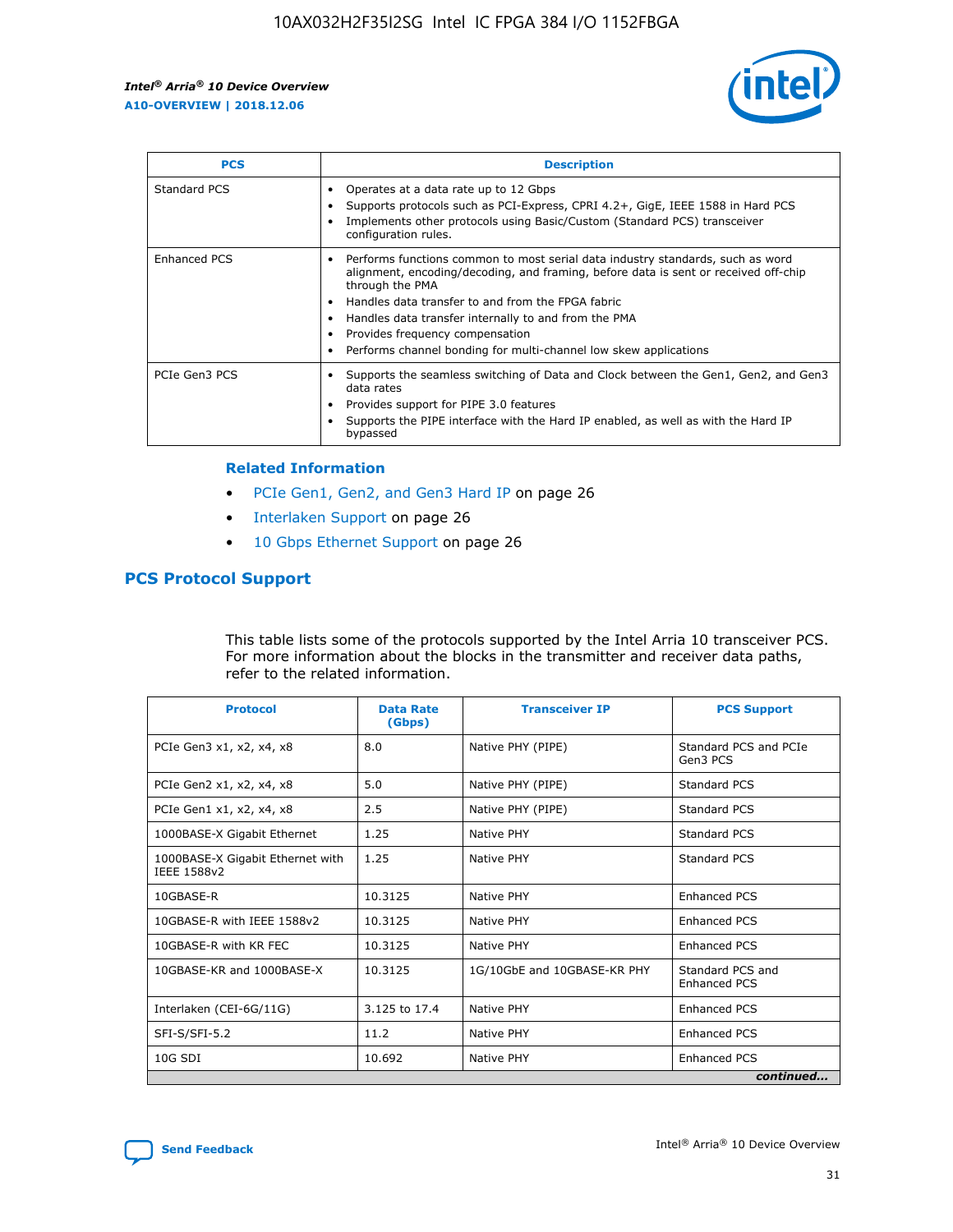

| <b>Protocol</b>      | <b>Data Rate</b><br>(Gbps) | <b>Transceiver IP</b> | <b>PCS Support</b> |
|----------------------|----------------------------|-----------------------|--------------------|
| CPRI 6.0 (64B/66B)   | 0.6144 to<br>10.1376       | Native PHY            | Enhanced PCS       |
| CPRI 4.2 (8B/10B)    | 0.6144 to<br>9.8304        | Native PHY            | Standard PCS       |
| OBSAI RP3 v4.2       | 0.6144 to 6.144            | Native PHY            | Standard PCS       |
| SD-SDI/HD-SDI/3G-SDI | $0.143(12)$ to<br>2.97     | Native PHY            | Standard PCS       |

## **Related Information**

#### [Intel Arria 10 Transceiver PHY User Guide](https://www.intel.com/content/www/us/en/programmable/documentation/nik1398707230472.html#nik1398707091164)

Provides more information about the supported transceiver protocols and PHY IP, the PMA architecture, and the standard, enhanced, and PCIe Gen3 PCS architecture.

# **SoC with Hard Processor System**

Each SoC device combines an FPGA fabric and a hard processor system (HPS) in a single device. This combination delivers the flexibility of programmable logic with the power and cost savings of hard IP in these ways:

- Reduces board space, system power, and bill of materials cost by eliminating a discrete embedded processor
- Allows you to differentiate the end product in both hardware and software, and to support virtually any interface standard
- Extends the product life and revenue through in-field hardware and software updates

 $(12)$  The 0.143 Gbps data rate is supported using oversampling of user logic that you must implement in the FPGA fabric.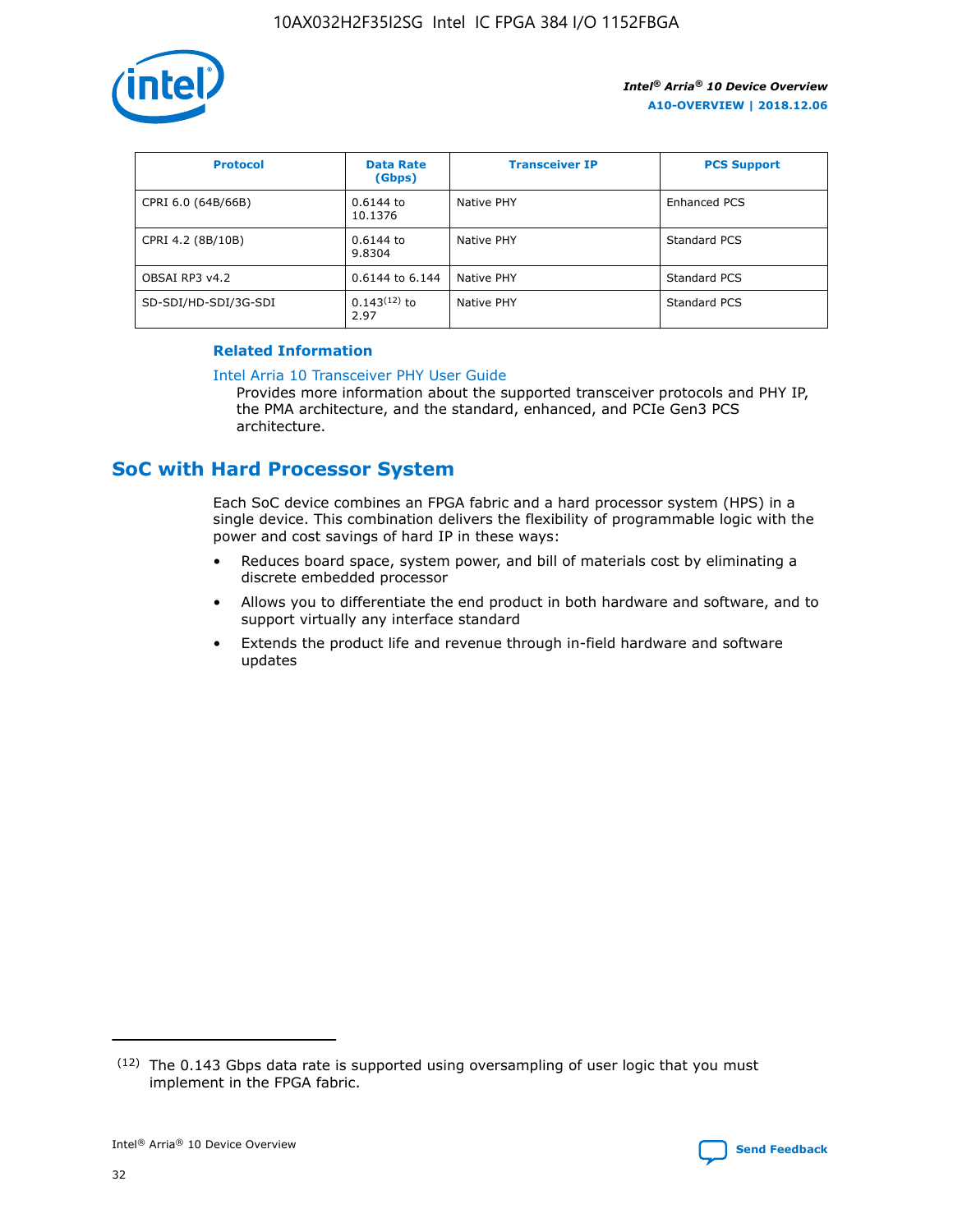

#### **Figure 9. HPS Block Diagram**

This figure shows a block diagram of the HPS with the dual ARM Cortex-A9 MPCore processor.



## **Key Advantages of 20-nm HPS**

The 20-nm HPS strikes a balance between enabling maximum software compatibility with 28-nm SoCs while still improving upon the 28-nm HPS architecture. These improvements address the requirements of the next generation target markets such as wireless and wireline communications, compute and storage equipment, broadcast and military in terms of performance, memory bandwidth, connectivity via backplane and security.

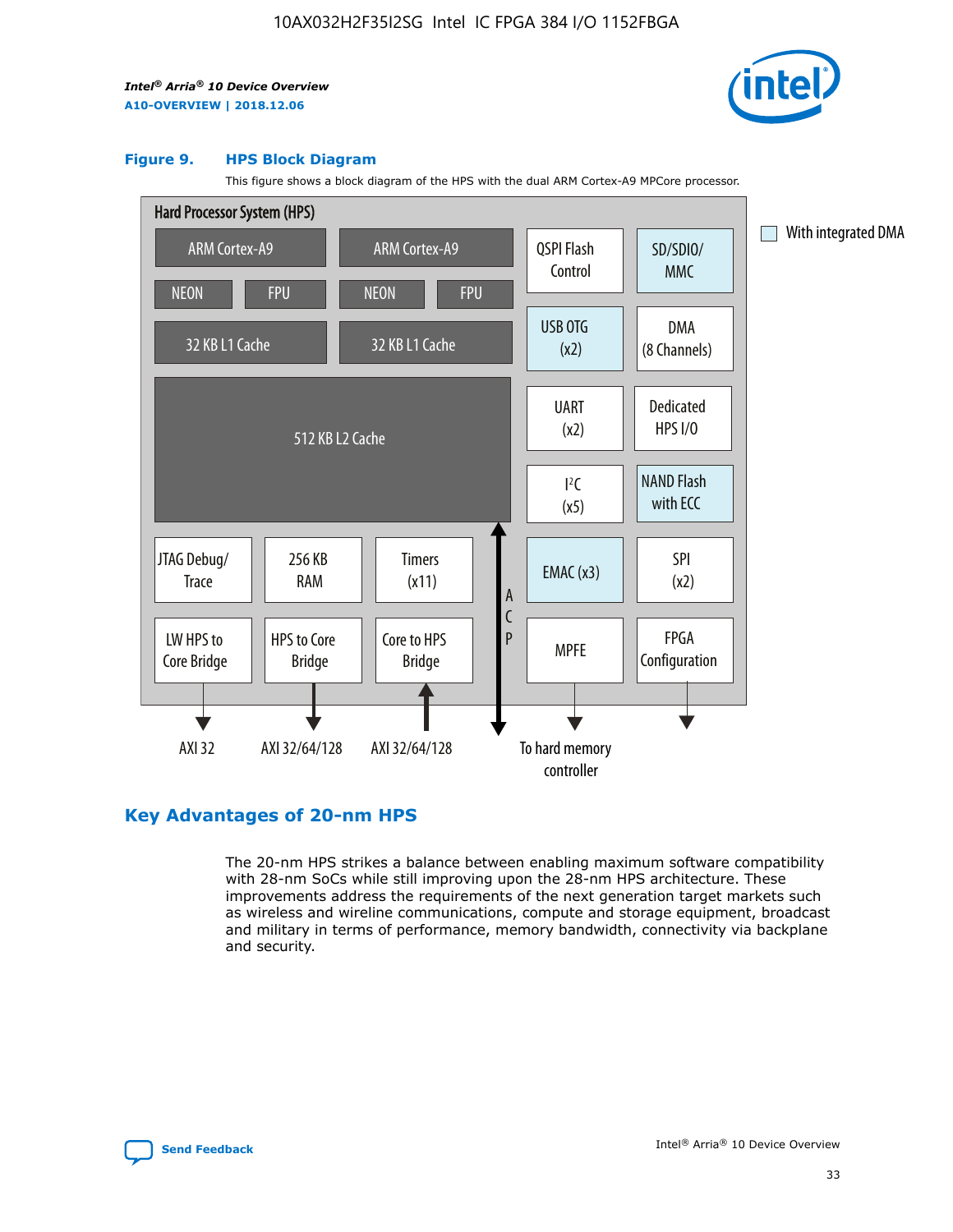

## **Table 24. Improvements in 20 nm HPS**

This table lists the key improvements of the 20 nm HPS compared to the 28 nm HPS.

| Advantages/<br><b>Improvements</b>                          | <b>Description</b>                                                                                                                                                                                                                                                                                                                                                                                                                                                                                                                                                                                                                                                                                                                                                                                                                                                                                                      |
|-------------------------------------------------------------|-------------------------------------------------------------------------------------------------------------------------------------------------------------------------------------------------------------------------------------------------------------------------------------------------------------------------------------------------------------------------------------------------------------------------------------------------------------------------------------------------------------------------------------------------------------------------------------------------------------------------------------------------------------------------------------------------------------------------------------------------------------------------------------------------------------------------------------------------------------------------------------------------------------------------|
| Increased performance and<br>overdrive capability           | While the nominal processor frequency is 1.2 GHz, the 20 nm HPS offers an "overdrive"<br>feature which enables a higher processor operating frequency. This requires a higher supply<br>voltage value that is unique to the HPS and may require a separate regulator.                                                                                                                                                                                                                                                                                                                                                                                                                                                                                                                                                                                                                                                   |
| Increased processor memory<br>bandwidth and DDR4<br>support | Up to 64-bit DDR4 memory at 2,400 Mbps support is available for the processor. The hard<br>memory controller for the HPS comprises a multi-port front end that manages connections<br>to a single port memory controller. The multi-port front end allows logic core and the HPS<br>to share ports and thereby the available bandwidth of the memory controller.                                                                                                                                                                                                                                                                                                                                                                                                                                                                                                                                                        |
| Flexible I/O sharing                                        | An advanced I/O pin muxing scheme allows improved sharing of I/O between the HPS and<br>the core logic. The following types of I/O are available for SoC:<br>17 dedicated I/Os-physically located inside the HPS block and are not accessible to<br>logic within the core. The 17 dedicated I/Os are used for HPS clock, resets, and<br>interfacing with boot devices, QSPI, and SD/MMC.<br>48 direct shared I/O-located closest to the HPS block and are ideal for high speed HPS<br>peripherals such as EMAC, USB, and others. There is one bank of 48 I/Os that supports<br>direct sharing where the 48 I/Os can be shared 12 I/Os at a time.<br>Standard (shared) I/O-all standard I/Os can be shared by the HPS peripherals and any<br>logic within the core. For designs where more than 48 I/Os are reguired to fully use all<br>the peripherals in the HPS, these I/Os can be connected through the core logic. |
| <b>EMAC</b> core                                            | Three EMAC cores are available in the HPS. The EMAC cores enable an application to<br>support two redundant Ethernet connections; for example, backplane, or two EMAC cores<br>for managing IEEE 1588 time stamp information while allowing a third EMAC core for debug<br>and configuration. All three EMACs can potentially share the same time stamps, simplifying<br>the 1588 time stamping implementation. A new serial time stamp interface allows core<br>logic to access and read the time stamp values. The integrated EMAC controllers can be<br>connected to external Ethernet PHY through the provided MDIO or I <sup>2</sup> C interface.                                                                                                                                                                                                                                                                  |
| On-chip memory                                              | The on-chip memory is updated to 256 KB support and can support larger data sets and<br>real time algorithms.                                                                                                                                                                                                                                                                                                                                                                                                                                                                                                                                                                                                                                                                                                                                                                                                           |
| <b>ECC</b> enhancements                                     | Improvements in L2 Cache ECC management allow identification of errors down to the<br>address level. ECC enhancements also enable improved error injection and status reporting<br>via the introduction of new memory mapped access to syndrome and data signals.                                                                                                                                                                                                                                                                                                                                                                                                                                                                                                                                                                                                                                                       |
| HPS to FPGA Interconnect<br>Backbone                        | Although the HPS and the Logic Core can operate independently, they are tightly coupled<br>via a high-bandwidth system interconnect built from high-performance ARM AMBA AXI bus<br>bridges. IP bus masters in the FPGA fabric have access to HPS bus slaves via the FPGA-to-<br>HPS interconnect. Similarly, HPS bus masters have access to bus slaves in the core fabric<br>via the HPS-to-FPGA bridge. Both bridges are AMBA AXI-3 compliant and support<br>simultaneous read and write transactions. Up to three masters within the core fabric can<br>share the HPS SDRAM controller with the processor. Additionally, the processor can be used<br>to configure the core fabric under program control via a dedicated 32-bit configuration port.                                                                                                                                                                  |
| FPGA configuration and HPS<br>booting                       | The FPGA fabric and HPS in the SoCs are powered independently. You can reduce the clock<br>frequencies or gate the clocks to reduce dynamic power.<br>You can configure the FPGA fabric and boot the HPS independently, in any order, providing<br>you with more design flexibility.                                                                                                                                                                                                                                                                                                                                                                                                                                                                                                                                                                                                                                    |
| Security                                                    | New security features have been introduced for anti-tamper management, secure boot,<br>encryption (AES), and authentication (SHA).                                                                                                                                                                                                                                                                                                                                                                                                                                                                                                                                                                                                                                                                                                                                                                                      |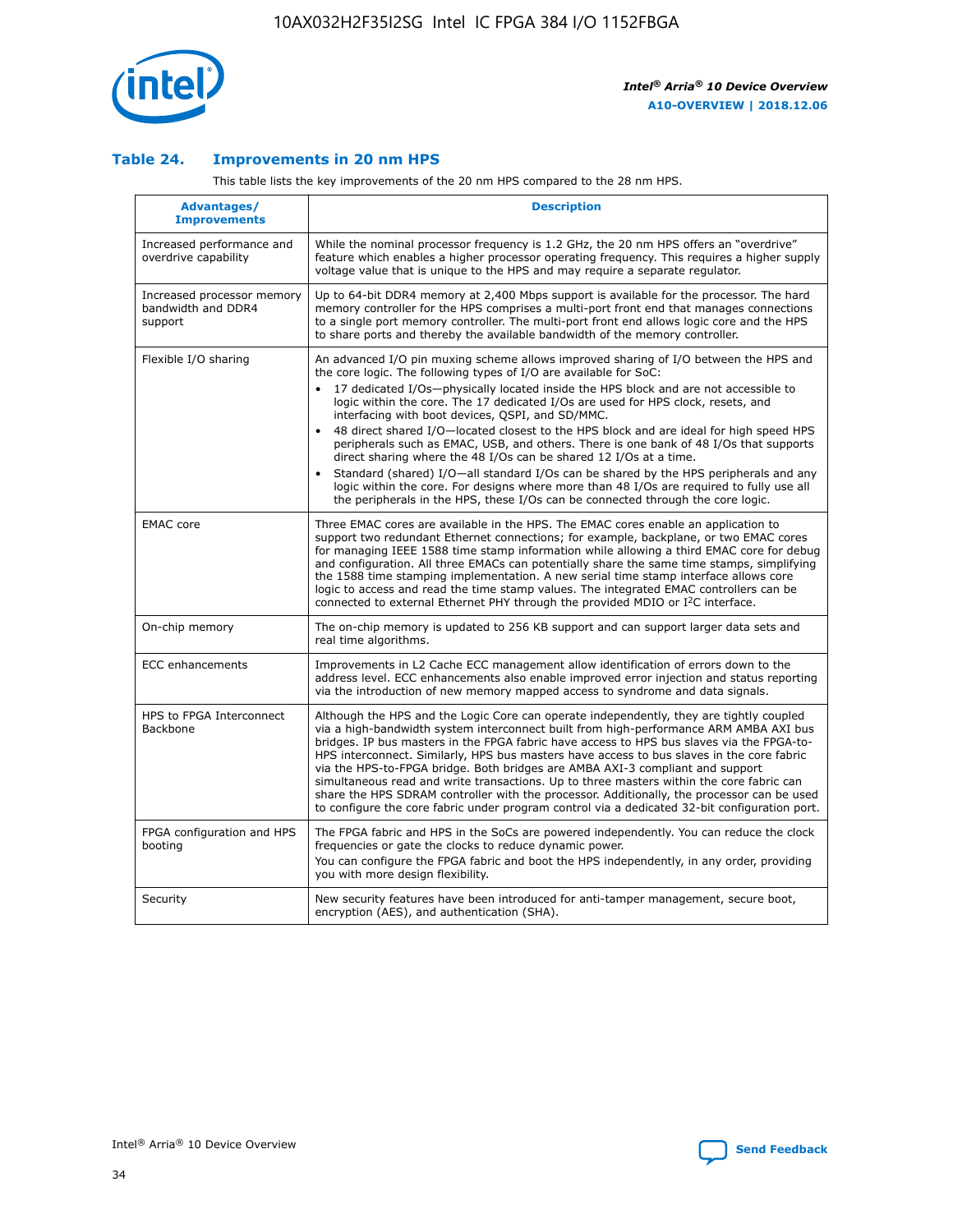

# **Features of the HPS**

The HPS has the following features:

- 1.2-GHz, dual-core ARM Cortex-A9 MPCore processor with up to 1.5-GHz via overdrive
	- ARMv7-A architecture that runs 32-bit ARM instructions, 16-bit and 32-bit Thumb instructions, and 8-bit Java byte codes in Jazelle style
	- Superscalar, variable length, out-of-order pipeline with dynamic branch prediction
	- Instruction Efficiency 2.5 MIPS/MHz, which provides total performance of 7500 MIPS at 1.5 GHz
- Each processor core includes:
	- 32 KB of L1 instruction cache, 32 KB of L1 data cache
	- Single- and double-precision floating-point unit and NEON media engine
	- CoreSight debug and trace technology
	- Snoop Control Unit (SCU) and Acceleration Coherency Port (ACP)
- 512 KB of shared L2 cache
- 256 KB of scratch RAM
- Hard memory controller with support for DDR3, DDR4 and optional error correction code (ECC) support
- Multiport Front End (MPFE) Scheduler interface to the hard memory controller
- 8-channel direct memory access (DMA) controller
- QSPI flash controller with SIO, DIO, QIO SPI Flash support
- NAND flash controller (ONFI 1.0 or later) with DMA and ECC support, updated to support 8 and 16-bit Flash devices and new command DMA to offload CPU for fast power down recovery
- Updated SD/SDIO/MMC controller to eMMC 4.5 with DMA with CE-ATA digital command support
- 3 10/100/1000 Ethernet media access control (MAC) with DMA
- 2 USB On-the-Go (OTG) controllers with DMA
- $\bullet$  5 I<sup>2</sup>C controllers (3 can be used by EMAC for MIO to external PHY)
- 2 UART 16550 Compatible controllers
- 4 serial peripheral interfaces (SPI) (2 Master, 2 Slaves)
- 62 programmable general-purpose I/Os, which includes 48 direct share I/Os that allows the HPS peripherals to connect directly to the FPGA I/Os
- 7 general-purpose timers
- 4 watchdog timers
- Anti-tamper, Secure Boot, Encryption (AES) and Authentication (SHA)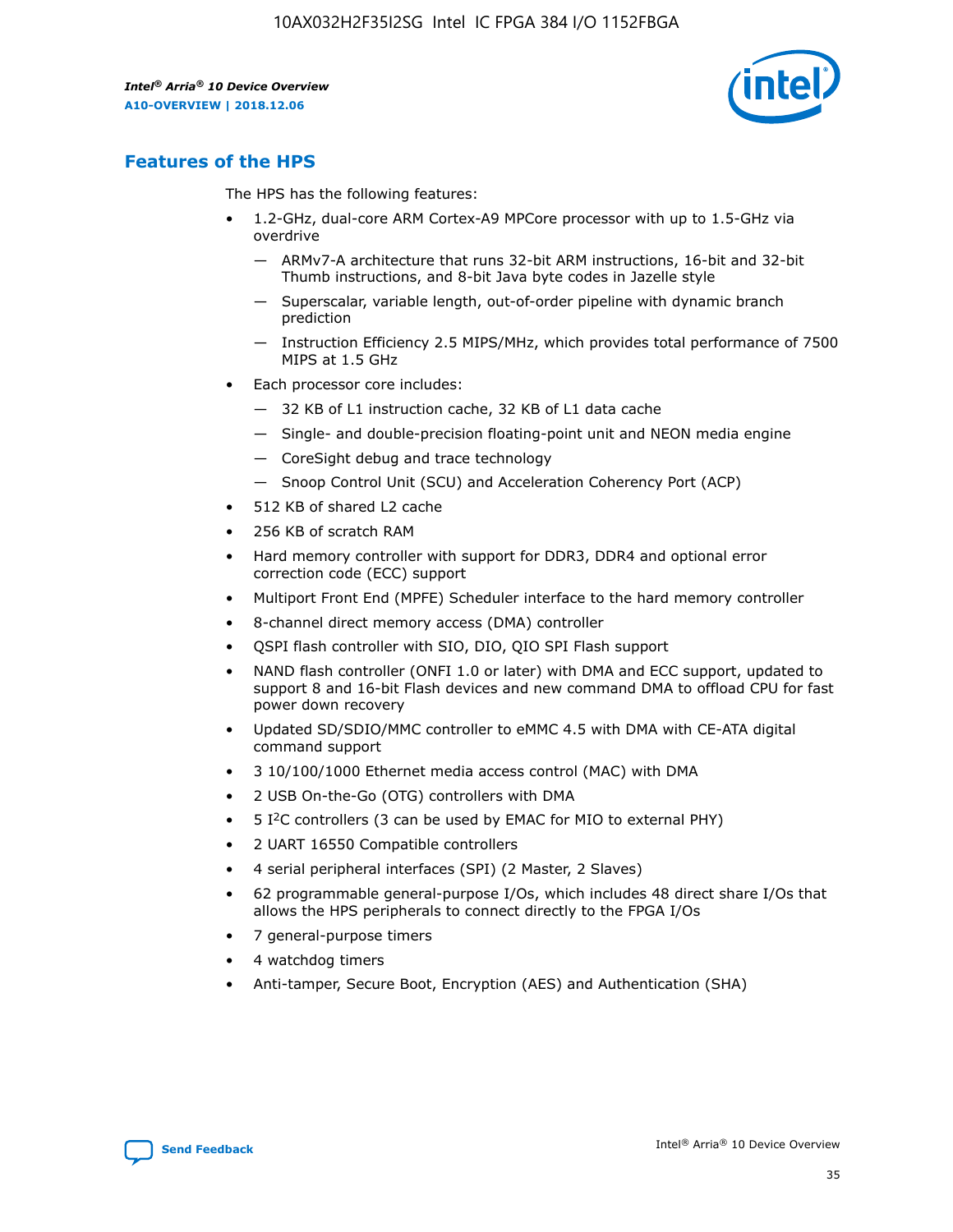

## **System Peripherals and Debug Access Port**

Each Ethernet MAC, USB OTG, NAND flash controller, and SD/MMC controller module has an integrated DMA controller. For modules without an integrated DMA controller, an additional DMA controller module provides up to eight channels of high-bandwidth data transfers. Peripherals that communicate off-chip are multiplexed with other peripherals at the HPS pin level. This allows you to choose which peripherals interface with other devices on your PCB.

The debug access port provides interfaces to industry standard JTAG debug probes and supports ARM CoreSight debug and core traces to facilitate software development.

#### **HPS–FPGA AXI Bridges**

The HPS–FPGA bridges, which support the Advanced Microcontroller Bus Architecture (AMBA) Advanced eXtensible Interface (AXI™) specifications, consist of the following bridges:

- FPGA-to-HPS AMBA AXI bridge—a high-performance bus supporting 32, 64, and 128 bit data widths that allows the FPGA fabric to issue transactions to slaves in the HPS.
- HPS-to-FPGA Avalon/AMBA AXI bridge—a high-performance bus supporting 32, 64, and 128 bit data widths that allows the HPS to issue transactions to slaves in the FPGA fabric.
- Lightweight HPS-to-FPGA AXI bridge—a lower latency 32 bit width bus that allows the HPS to issue transactions to soft peripherals in the FPGA fabric. This bridge is primarily used for control and status register (CSR) accesses to peripherals in the FPGA fabric.

The HPS–FPGA AXI bridges allow masters in the FPGA fabric to communicate with slaves in the HPS logic, and vice versa. For example, the HPS-to-FPGA AXI bridge allows you to share memories instantiated in the FPGA fabric with one or both microprocessors in the HPS, while the FPGA-to-HPS AXI bridge allows logic in the FPGA fabric to access the memory and peripherals in the HPS.

Each HPS–FPGA bridge also provides asynchronous clock crossing for data transferred between the FPGA fabric and the HPS.

#### **HPS SDRAM Controller Subsystem**

The HPS SDRAM controller subsystem contains a multiport SDRAM controller and DDR PHY that are shared between the FPGA fabric (through the FPGA-to-HPS SDRAM interface), the level 2 (L2) cache, and the level 3 (L3) system interconnect. The FPGA-to-HPS SDRAM interface supports AMBA AXI and Avalon® Memory-Mapped (Avalon-MM) interface standards, and provides up to six individual ports for access by masters implemented in the FPGA fabric.

The HPS SDRAM controller supports up to 3 masters (command ports), 3x 64-bit read data ports and 3x 64-bit write data ports.

To maximize memory performance, the SDRAM controller subsystem supports command and data reordering, deficit round-robin arbitration with aging, and high-priority bypass features.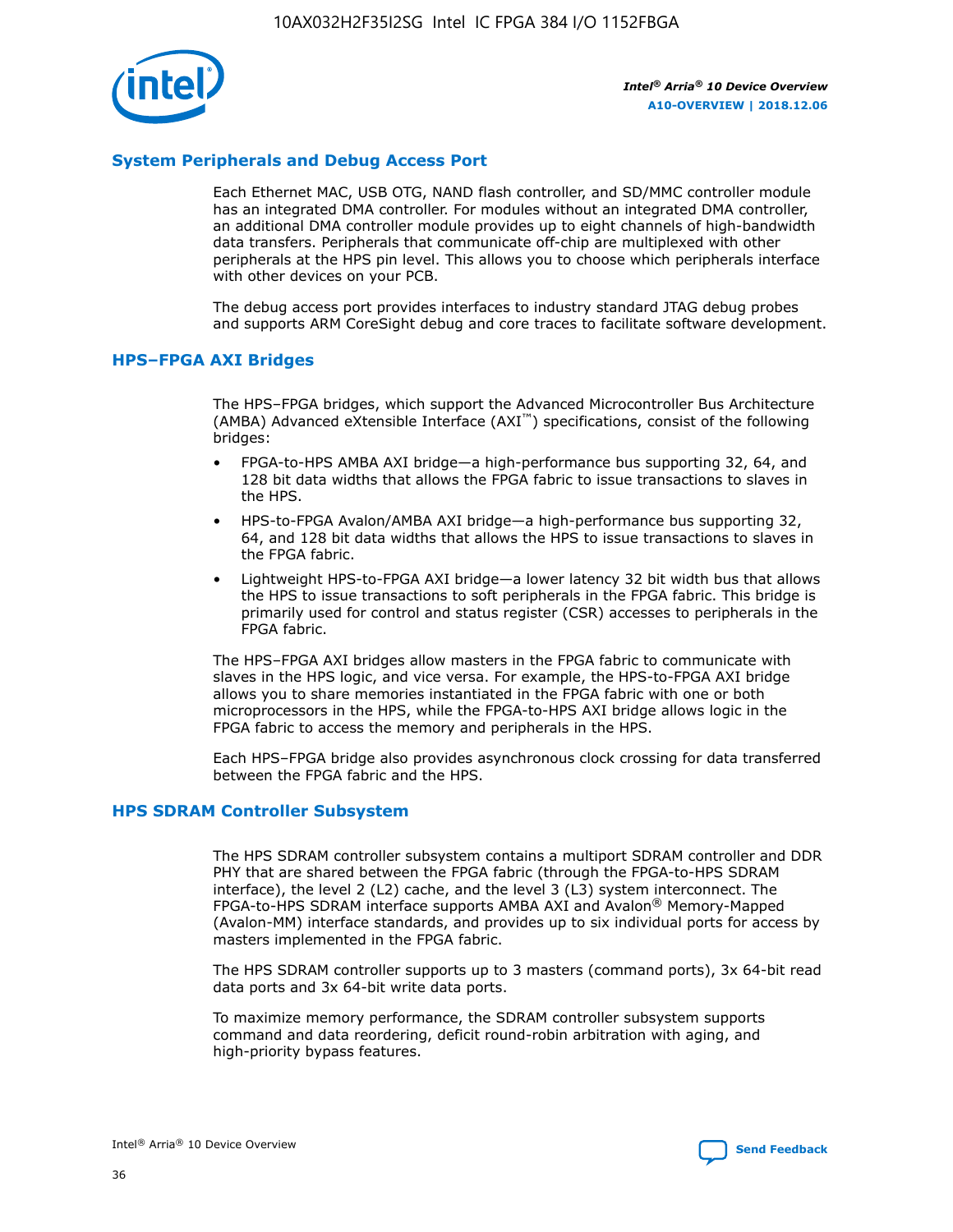

## **FPGA Configuration and HPS Booting**

The FPGA fabric and HPS in the SoC FPGA must be powered at the same time. You can reduce the clock frequencies or gate the clocks to reduce dynamic power.

Once powered, the FPGA fabric and HPS can be configured independently thus providing you with more design flexibility:

- You can boot the HPS independently. After the HPS is running, the HPS can fully or partially reconfigure the FPGA fabric at any time under software control. The HPS can also configure other FPGAs on the board through the FPGA configuration controller.
- Configure the FPGA fabric first, and then boot the HPS from memory accessible to the FPGA fabric.

## **Hardware and Software Development**

For hardware development, you can configure the HPS and connect your soft logic in the FPGA fabric to the HPS interfaces using the Platform Designer system integration tool in the Intel Quartus Prime software.

For software development, the ARM-based SoC FPGA devices inherit the rich software development ecosystem available for the ARM Cortex-A9 MPCore processor. The software development process for Intel SoC FPGAs follows the same steps as those for other SoC devices from other manufacturers. Support for Linux\*, VxWorks\*, and other operating systems are available for the SoC FPGAs. For more information on the operating systems support availability, contact the Intel FPGA sales team.

You can begin device-specific firmware and software development on the Intel SoC FPGA Virtual Target. The Virtual Target is a fast PC-based functional simulation of a target development system—a model of a complete development board. The Virtual Target enables the development of device-specific production software that can run unmodified on actual hardware.

## **Dynamic and Partial Reconfiguration**

The Intel Arria 10 devices support dynamic and partial reconfiguration. You can use dynamic and partial reconfiguration simultaneously to enable seamless reconfiguration of both the device core and transceivers.

## **Dynamic Reconfiguration**

You can reconfigure the PMA and PCS blocks while the device continues to operate. This feature allows you to change the data rates, protocol, and analog settings of a channel in a transceiver bank without affecting on-going data transfer in other transceiver banks. This feature is ideal for applications that require dynamic multiprotocol or multirate support.

## **Partial Reconfiguration**

Using partial reconfiguration, you can reconfigure some parts of the device while keeping the device in operation.

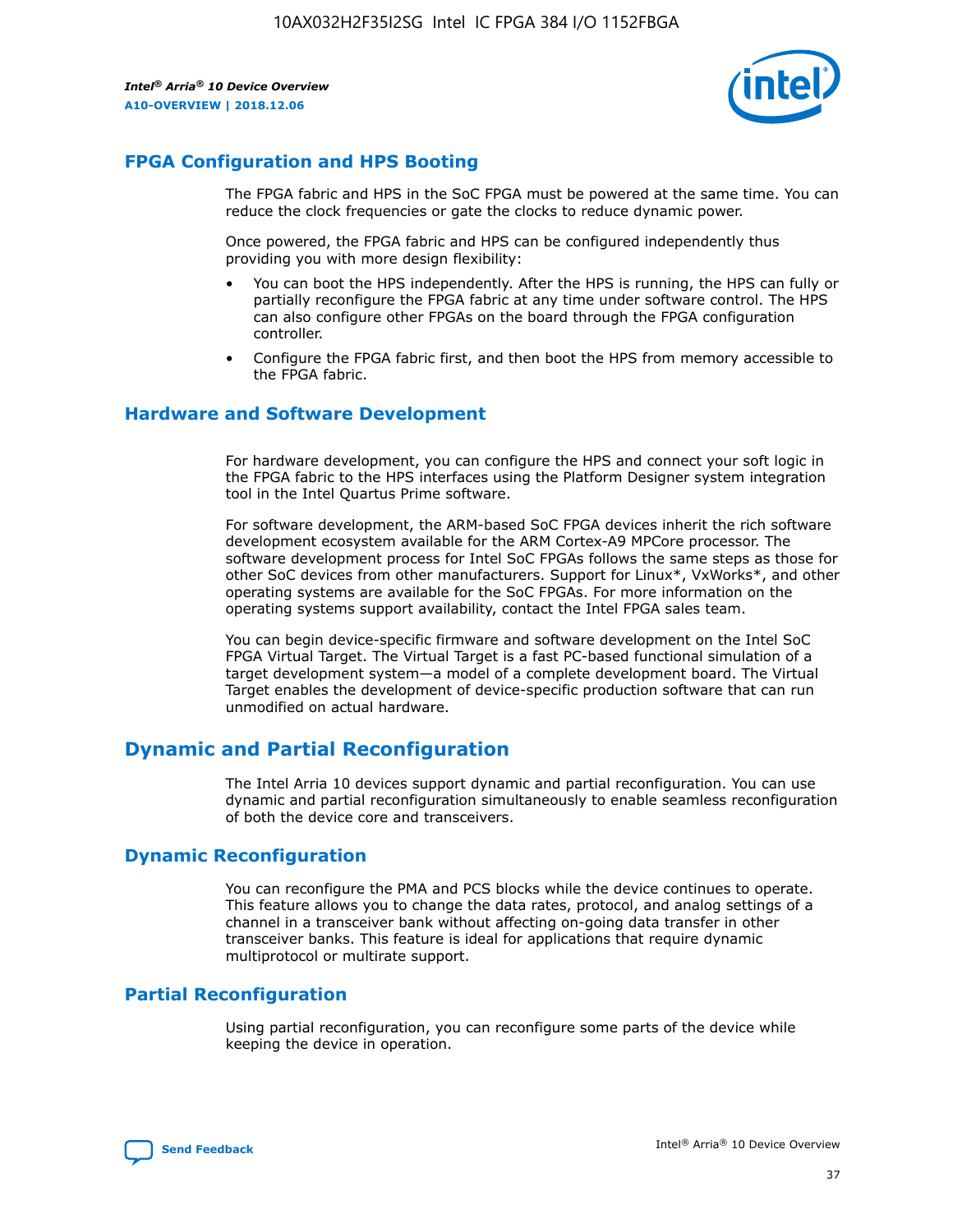

Instead of placing all device functions in the FPGA fabric, you can store some functions that do not run simultaneously in external memory and load them only when required. This capability increases the effective logic density of the device, and lowers cost and power consumption.

In the Intel solution, you do not have to worry about intricate device architecture to perform a partial reconfiguration. The partial reconfiguration capability is built into the Intel Quartus Prime design software, making such time-intensive task simple.

Intel Arria 10 devices support partial reconfiguration in the following configuration options:

- Using an internal host:
	- All supported configuration modes where the FPGA has access to external memory devices such as serial and parallel flash memory.
	- Configuration via Protocol [CvP (PCIe)]
- Using an external host—passive serial (PS), fast passive parallel (FPP) x8, FPP x16, and FPP x32 I/O interface.

# **Enhanced Configuration and Configuration via Protocol**

## **Table 25. Configuration Schemes and Features of Intel Arria 10 Devices**

Intel Arria 10 devices support 1.8 V programming voltage and several configuration schemes.

| <b>Scheme</b>                                                          | <b>Data</b><br><b>Width</b> | <b>Max Clock</b><br>Rate<br>(MHz) | <b>Max Data</b><br>Rate<br>(Mbps)<br>(13) | <b>Decompression</b> | <b>Design</b><br>Security <sup>(1</sup><br>4) | <b>Partial</b><br>Reconfiguration<br>(15) | <b>Remote</b><br><b>System</b><br><b>Update</b> |
|------------------------------------------------------------------------|-----------------------------|-----------------------------------|-------------------------------------------|----------------------|-----------------------------------------------|-------------------------------------------|-------------------------------------------------|
| <b>JTAG</b>                                                            | 1 bit                       | 33                                | 33                                        |                      |                                               | Yes(16)                                   |                                                 |
| Active Serial (AS)<br>through the<br>EPCO-L<br>configuration<br>device | 1 bit,<br>4 bits            | 100                               | 400                                       | Yes                  | Yes                                           | Yes(16)                                   | Yes                                             |
| Passive serial (PS)<br>through CPLD or<br>external<br>microcontroller  | 1 bit                       | 100                               | 100                                       | Yes                  | Yes                                           | Yes <sup>(16)</sup>                       | Parallel<br>Flash<br>Loader<br>(PFL) IP<br>core |
|                                                                        | continued                   |                                   |                                           |                      |                                               |                                           |                                                 |

<sup>(13)</sup> Enabling either compression or design security features affects the maximum data rate. Refer to the Intel Arria 10 Device Datasheet for more information.

<sup>(14)</sup> Encryption and compression cannot be used simultaneously.

 $(15)$  Partial reconfiguration is an advanced feature of the device family. If you are interested in using partial reconfiguration, contact Intel for support.

 $(16)$  Partial configuration can be performed only when it is configured as internal host.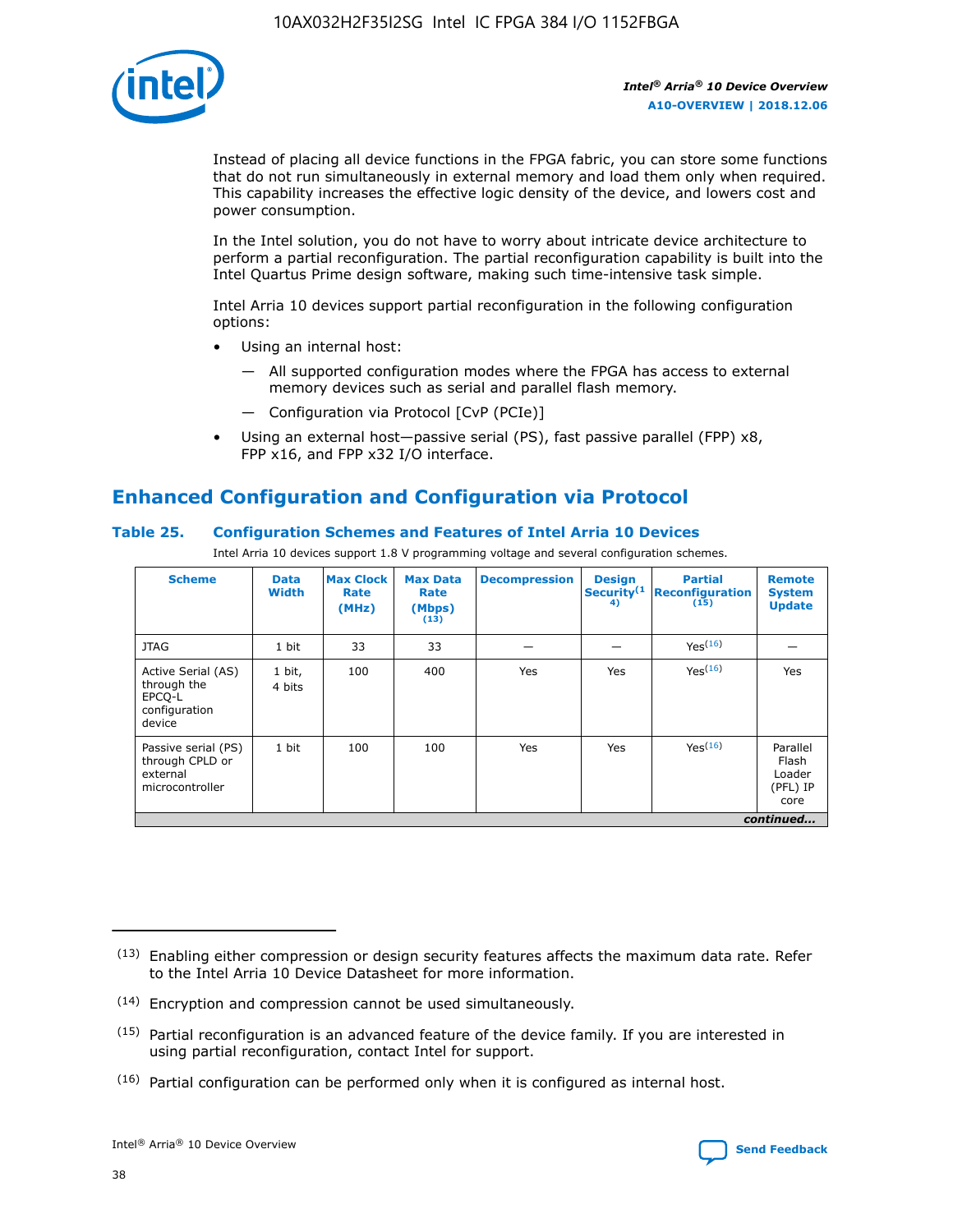

| <b>Scheme</b>                                   | <b>Data</b><br><b>Width</b> | <b>Max Clock</b><br>Rate<br>(MHz) | <b>Max Data</b><br>Rate<br>(Mbps)<br>(13) | <b>Decompression</b> | <b>Design</b><br>Security <sup>(1</sup><br>4) | <b>Partial</b><br><b>Reconfiguration</b><br>(15) | <b>Remote</b><br><b>System</b><br><b>Update</b> |
|-------------------------------------------------|-----------------------------|-----------------------------------|-------------------------------------------|----------------------|-----------------------------------------------|--------------------------------------------------|-------------------------------------------------|
| Fast passive                                    | 8 bits                      | 100                               | 3200                                      | Yes                  | Yes                                           | Yes(17)                                          | PFL IP                                          |
| parallel (FPP)<br>through CPLD or               | 16 bits                     |                                   |                                           | Yes                  | Yes                                           |                                                  | core                                            |
| external<br>microcontroller                     | 32 bits                     |                                   |                                           | Yes                  | Yes                                           |                                                  |                                                 |
| Configuration via                               | 16 bits                     | 100                               | 3200                                      | Yes                  | Yes                                           | Yes <sup>(17)</sup>                              |                                                 |
| <b>HPS</b>                                      | 32 bits                     |                                   |                                           | Yes                  | Yes                                           |                                                  |                                                 |
| Configuration via<br>Protocol [CvP<br>$(PCIe*)$ | x1, x2,<br>x4, x8<br>lanes  |                                   | 8000                                      | Yes                  | Yes                                           | Yes <sup>(16)</sup>                              |                                                 |

You can configure Intel Arria 10 devices through PCIe using Configuration via Protocol (CvP). The Intel Arria 10 CvP implementation conforms to the PCIe 100 ms power-up-to-active time requirement.

#### **Related Information**

[Configuration via Protocol \(CvP\) Implementation in Intel FPGAs User Guide](https://www.intel.com/content/www/us/en/programmable/documentation/dsu1441819344145.html#dsu1442269728522) Provides more information about the CvP configuration scheme.

# **SEU Error Detection and Correction**

Intel Arria 10 devices offer robust and easy-to-use single-event upset (SEU) error detection and correction circuitry.

The detection and correction circuitry includes protection for Configuration RAM (CRAM) programming bits and user memories. The CRAM is protected by a continuously running CRC error detection circuit with integrated ECC that automatically corrects one or two errors and detects higher order multi-bit errors. When more than two errors occur, correction is available through reloading of the core programming file, providing a complete design refresh while the FPGA continues to operate.

The physical layout of the Intel Arria 10 CRAM array is optimized to make the majority of multi-bit upsets appear as independent single-bit or double-bit errors which are automatically corrected by the integrated CRAM ECC circuitry. In addition to the CRAM protection, the M20K memory blocks also include integrated ECC circuitry and are layout-optimized for error detection and correction. The MLAB does not have ECC.

(14) Encryption and compression cannot be used simultaneously.

<sup>(17)</sup> Supported at a maximum clock rate of 100 MHz.



 $(13)$  Enabling either compression or design security features affects the maximum data rate. Refer to the Intel Arria 10 Device Datasheet for more information.

 $(15)$  Partial reconfiguration is an advanced feature of the device family. If you are interested in using partial reconfiguration, contact Intel for support.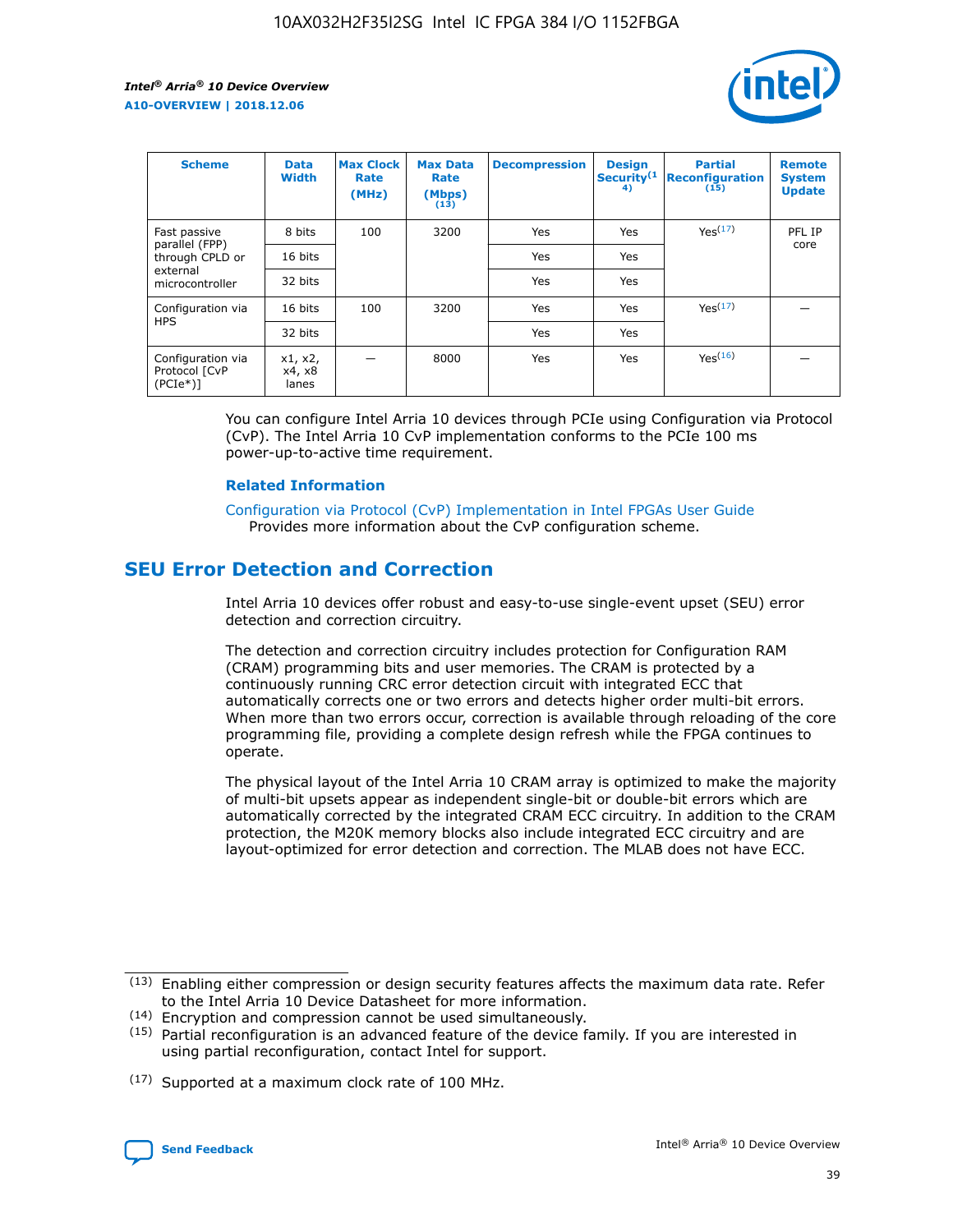

## **Power Management**

Intel Arria 10 devices leverage the advanced 20 nm process technology, a low 0.9 V core power supply, an enhanced core architecture, and several optional power reduction techniques to reduce total power consumption by as much as 40% compared to Arria V devices and as much as 60% compared to Stratix V devices.

The optional power reduction techniques in Intel Arria 10 devices include:

- **SmartVID**—a code is programmed into each device during manufacturing that allows a smart regulator to operate the device at lower core  $V_{CC}$  while maintaining performance
- **Programmable Power Technology**—non-critical timing paths are identified by the Intel Quartus Prime software and the logic in these paths is biased for low power instead of high performance
- **Low Static Power Options**—devices are available with either standard static power or low static power while maintaining performance

Furthermore, Intel Arria 10 devices feature Intel's industry-leading low power transceivers and include a number of hard IP blocks that not only reduce logic resources but also deliver substantial power savings compared to soft implementations. In general, hard IP blocks consume up to 90% less power than the equivalent soft logic implementations.

# **Incremental Compilation**

The Intel Quartus Prime software incremental compilation feature reduces compilation time and helps preserve performance to ease timing closure. The incremental compilation feature enables the partial reconfiguration flow for Intel Arria 10 devices.

Incremental compilation supports top-down, bottom-up, and team-based design flows. This feature facilitates modular, hierarchical, and team-based design flows where different designers compile their respective design sections in parallel. Furthermore, different designers or IP providers can develop and optimize different blocks of the design independently. These blocks can then be imported into the top level project.

# **Document Revision History for Intel Arria 10 Device Overview**

| <b>Document</b><br><b>Version</b> | <b>Changes</b>                                                                                                                                                                                                                                                              |
|-----------------------------------|-----------------------------------------------------------------------------------------------------------------------------------------------------------------------------------------------------------------------------------------------------------------------------|
| 2018.12.06                        | Added links to Intel Arria 10 device errata documents.<br>Removed automotive temperature option from the Intel Arria 10 GX devices.<br>Removed -3 fabric speed grade from the Intel Arria 10 GT devices.<br>Updated power options for the Intel Arria 10 GX and GT devices. |
| 2018.04.09                        | Updated the lowest $V_{CC}$ from 0.83 V to 0.82 V in the topic listing a summary of the device features.                                                                                                                                                                    |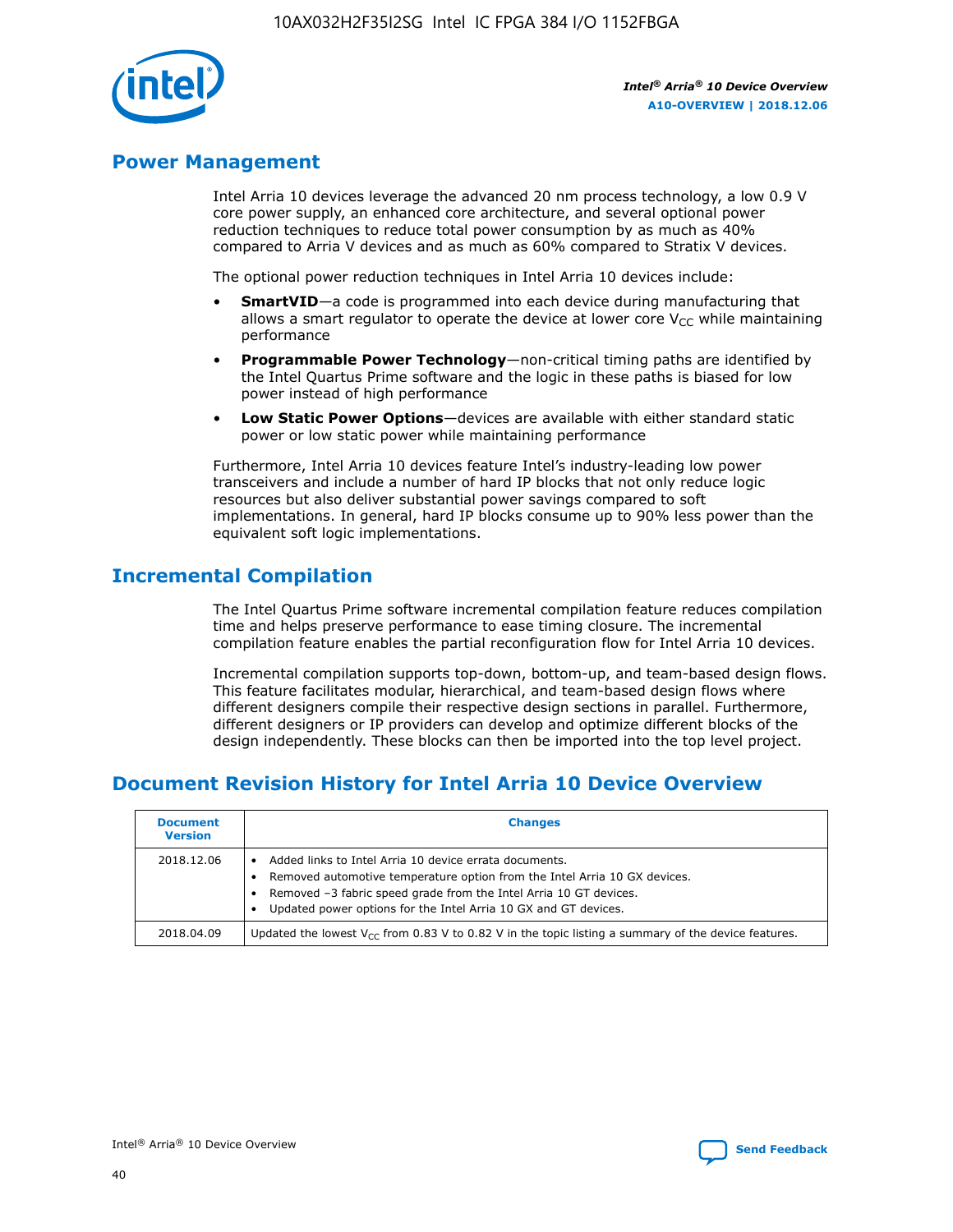*Intel® Arria® 10 Device Overview* **A10-OVERVIEW | 2018.12.06**



| <b>Date</b>    | <b>Version</b> | <b>Changes</b>                                                                                                                                                                                                                                                                                                                                                                                                                                                                                                                                                                                                                                                                                                                                                                                                                                                                                                                                                            |
|----------------|----------------|---------------------------------------------------------------------------------------------------------------------------------------------------------------------------------------------------------------------------------------------------------------------------------------------------------------------------------------------------------------------------------------------------------------------------------------------------------------------------------------------------------------------------------------------------------------------------------------------------------------------------------------------------------------------------------------------------------------------------------------------------------------------------------------------------------------------------------------------------------------------------------------------------------------------------------------------------------------------------|
| January 2018   | 2018.01.17     | Updated the maximum data rate for HPS (Intel Arria 10 SX devices<br>external memory interface DDR3 controller from 2,166 Mbps to 2,133<br>Mbps.<br>Updated maximum frequency supported for half rate QDRII and QDRII<br>+ SRAM to 633 MHz in Memory Standards Supported by the Soft<br>Memory Controller table.<br>Updated transceiver backplane capability to 12.5 Gbps.<br>$\bullet$<br>Removed transceiver speed grade 5 in Sample Ordering Core and<br>Available Options for Intel Arria 10 GX Devices figure.<br>Removed package code 40, low static power, SmartVID, industrial, and<br>military operating temperature support from Sample Ordering Core and<br>Available Options for Intel Arria 10 GT Devices figure.<br>Updated short reach transceiver rate for Intel Arria 10 GT devices to<br>25.8 Gbps.<br>Removed On-Die Instrumentation - EyeQ and Jitter Margin Tool<br>support from PMA Features of the Transceivers in Intel Arria 10 Devices<br>table. |
| September 2017 | 2017.09.20     | Updated the maximum speed of the DDR4 external memory interface from<br>1,333 MHz/2,666 Mbps to 1,200 MHz/2,400 Mbps.                                                                                                                                                                                                                                                                                                                                                                                                                                                                                                                                                                                                                                                                                                                                                                                                                                                     |
| July 2017      | 2017.07.13     | Corrected the automotive temperature range in the figure showing the<br>available options for the Intel Arria 10 GX devices from "-40°C to 100°C"<br>to "-40°C to 125°C".                                                                                                                                                                                                                                                                                                                                                                                                                                                                                                                                                                                                                                                                                                                                                                                                 |
| July 2017      | 2017.07.06     | Added automotive temperature option to Intel Arria 10 GX device family.                                                                                                                                                                                                                                                                                                                                                                                                                                                                                                                                                                                                                                                                                                                                                                                                                                                                                                   |
| May 2017       | 2017.05.08     | Corrected protocol names with "1588" to "IEEE 1588v2".<br>Updated the vertical migration table to remove vertical migration<br>between Intel Arria 10 GX and Intel Arria 10 SX device variants.<br>Removed all "Preliminary" marks.                                                                                                                                                                                                                                                                                                                                                                                                                                                                                                                                                                                                                                                                                                                                       |
| March 2017     | 2017.03.15     | Removed the topic about migration from Intel Arria 10 to Intel Stratix<br>10 devices.<br>Rebranded as Intel.<br>$\bullet$                                                                                                                                                                                                                                                                                                                                                                                                                                                                                                                                                                                                                                                                                                                                                                                                                                                 |
| October 2016   | 2016.10.31     | Removed package F36 from Intel Arria 10 GX devices.<br>Updated Intel Arria 10 GT sample ordering code and maximum GX<br>$\bullet$<br>transceiver count. Intel Arria 10 GT devices are available only in the<br>SF45 package option with a maximum of 72 transceivers.                                                                                                                                                                                                                                                                                                                                                                                                                                                                                                                                                                                                                                                                                                     |
| May 2016       | 2016.05.02     | Updated the FPGA Configuration and HPS Booting topic.<br>Remove V <sub>CC</sub> PowerManager from the Summary of Features, Power<br>Management and Arria 10 Device Variants and packages topics. This<br>feature is no longer supported in Arria 10 devices.<br>Removed LPDDR3 from the Memory Standards Supported by the HPS<br>Hard Memory Controller table in the Memory Standards Supported by<br>Intel Arria 10 Devices topic. This standard is only supported by the<br>FPGA.<br>Removed transceiver speed grade 5 from the Device Variants and<br>Packages topic for Arria 10 GX and SX devices.                                                                                                                                                                                                                                                                                                                                                                   |
| February 2016  | 2016.02.11     | Changed the maximum Arria 10 GT datarate to 25.8 Gbps and the<br>minimum datarate to 1 Gbps globally.<br>Revised the state for Core clock networks in the Summary of Features<br>$\bullet$<br>topic.<br>Changed the transceiver parameters in the "Summary of Features for<br>Arria 10 Devices" table.<br>• Changed the transceiver parameters in the "Maximum Resource Counts<br>for Arria 10 GT Devices" table.<br>• Changed the package availability for GT devices in the "Package Plan<br>for Arria 10 GT Devices" table.<br>Changed the package configurations for GT devices in the "Migration"<br>Capability Across Arria 10 Product Lines" figure.<br>continued                                                                                                                                                                                                                                                                                                  |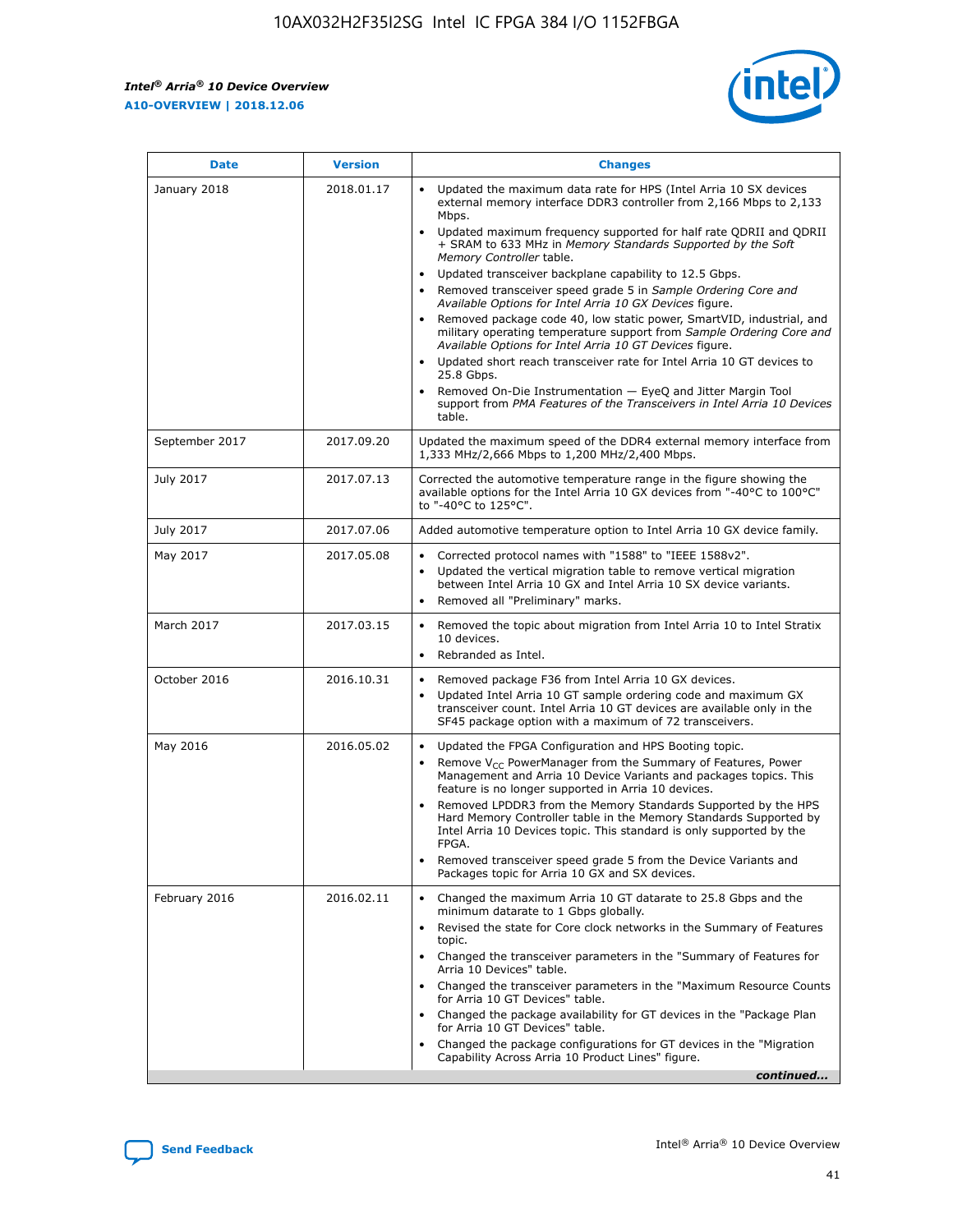

| <b>Date</b>   | <b>Version</b> | <b>Changes</b>                                                                                                                                                                   |
|---------------|----------------|----------------------------------------------------------------------------------------------------------------------------------------------------------------------------------|
|               |                | • Changed transceiver parameters in the "Low Power Serial Transceivers"<br>section.                                                                                              |
|               |                | • Changed the transceiver descriptions in the "Device Variants for the<br>Arria 10 Device Family" table.                                                                         |
|               |                | Changed the "Sample Ordering Code and Available Options for Arria 10<br>GT Devices" figure.                                                                                      |
|               |                | Changed the datarates for GT devices in the "PMA Features" section.                                                                                                              |
|               |                | Changed the datarates for GT devices in the "PCS Features" section.<br>$\bullet$                                                                                                 |
| December 2015 | 2015.12.14     | Updated the number of M20K memory blocks for Arria 10 GX 660 from<br>$\bullet$<br>2133 to 2131 and corrected the total RAM bit from 48,448 Kb to<br>48,408 Kb.                   |
|               |                | Corrected the number of DSP blocks for Arria 10 GX 660 from 1688 to<br>$\bullet$<br>1687 in the table listing floating-point arithmetic resources.                               |
| November 2015 | 2015.11.02     | Updated the maximum resources for Arria 10 GX 220, GX 320, GX 480,<br>$\bullet$<br>GX 660, SX 220, SX 320, SX 480, and SX 660.                                                   |
|               |                | Updated resource count for Arria 10 GX 320, GX 480, GX 660, SX 320,<br>$\bullet$<br>SX 480, a SX 660 devices in Number of Multipliers in Intel Arria 10<br><b>Devices</b> table. |
|               |                | Updated the available options for Arria 10 GX, GT, and SX.<br>$\bullet$                                                                                                          |
|               |                | Changed instances of Quartus II to Quartus Prime.<br>$\bullet$                                                                                                                   |
| June 2015     | 2015.06.15     | Corrected label for Intel Arria 10 GT product lines in the vertical migration<br>figure.                                                                                         |
| May 2015      | 2015.05.15     | Corrected the DDR3 half rate and quarter rate maximum frequencies in the<br>table that lists the memory standards supported by the Intel Arria 10 hard<br>memory controller.     |
| May 2015      | 2015.05.04     | • Added support for 13.5G JESD204b in the Summary of Features table.<br>• Added a link to Arria 10 GT Channel Usage in the Arria 10 GT Package<br>Plan topic.                    |
|               |                | • Added a note to the table, Maximum Resource Counts for Arria 10 GT<br>devices.                                                                                                 |
|               |                | Updated the power requirements of the transceivers in the Low Power<br>Serial Transceivers topic.                                                                                |
| January 2015  | 2015.01.23     | • Added floating point arithmetic features in the Summary of Features<br>table.                                                                                                  |
|               |                | • Updated the total embedded memory from 38.38 megabits (Mb) to<br>65.6 Mb.                                                                                                      |
|               |                | • Updated the table that lists the memory standards supported by Intel<br>Arria 10 devices.                                                                                      |
|               |                | Removed support for DDR3U, LPDDR3 SDRAM, RLDRAM 2, and DDR2.                                                                                                                     |
|               |                | Moved RLDRAM 3 support from hard memory controller to soft memory<br>controller. RLDRAM 3 support uses hard PHY with soft memory<br>controller.                                  |
|               |                | Added soft memory controller support for QDR IV.                                                                                                                                 |
|               |                | Updated the maximum resource count table to include the number of<br>hard memory controllers available in each device variant.                                                   |
|               |                | Updated the transceiver PCS data rate from 12.5 Gbps to 12 Gbps.<br>$\bullet$                                                                                                    |
|               |                | Updated the max clock rate of PS, FPP x8, FPP x16, and Configuration<br>via HPS from 125 MHz to 100 MHz.                                                                         |
|               |                | Added a feature for fractional synthesis PLLs: PLL cascading.                                                                                                                    |
|               |                | Updated the HPS programmable general-purpose I/Os from 54 to 62.                                                                                                                 |
|               |                | continued                                                                                                                                                                        |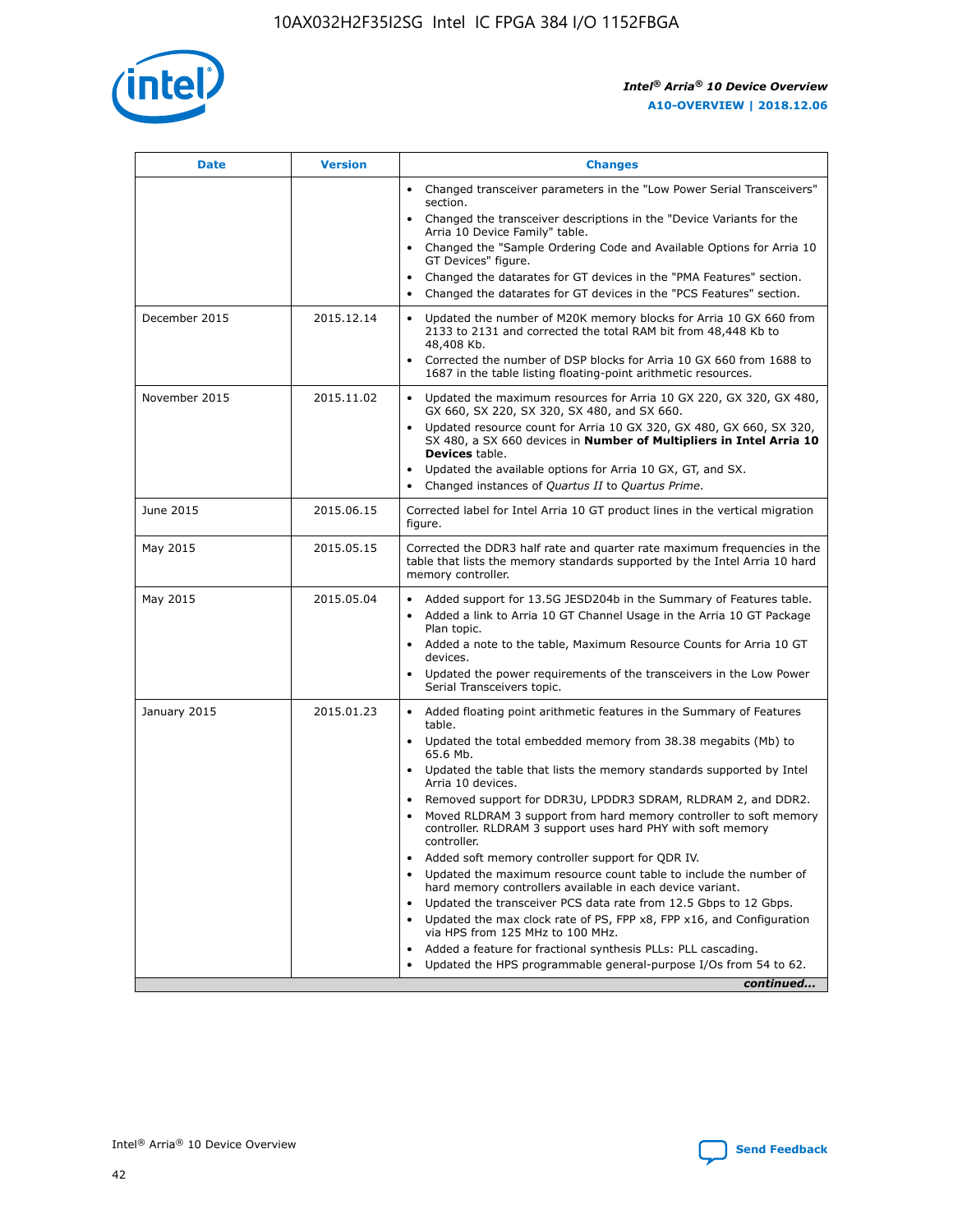r



| <b>Date</b>    | <b>Version</b> | <b>Changes</b>                                                                                                                                                                                                                                                                                                                                                                                                                                                                                                                         |
|----------------|----------------|----------------------------------------------------------------------------------------------------------------------------------------------------------------------------------------------------------------------------------------------------------------------------------------------------------------------------------------------------------------------------------------------------------------------------------------------------------------------------------------------------------------------------------------|
| September 2014 | 2014.09.30     | Corrected the 3 V I/O and LVDS I/O counts for F35 and F36 packages<br>of Arria 10 GX.<br>Corrected the 3 V I/O, LVDS I/O, and transceiver counts for the NF40<br>$\bullet$<br>package of the Arria GX 570 and 660.<br>Removed 3 V I/O, LVDS I/O, and transceiver counts for the NF40<br>package of the Arria GX 900 and 1150. The NF40 package is not<br>available for Arria 10 GX 900 and 1150.                                                                                                                                       |
| August 2014    | 2014.08.18     | Updated Memory (Kb) M20K maximum resources for Arria 10 GX 660<br>devices from 42,660 to 42,620.<br>Added GPIO columns consisting of LVDS I/O Bank and 3V I/O Bank in<br>$\bullet$<br>the Package Plan table.<br>Added how to use memory interface clock frequency higher than 533<br>$\bullet$<br>MHz in the I/O vertical migration.<br>Added information to clarify that RLDRAM3 support uses hard PHY with<br>$\bullet$<br>soft memory controller.<br>Added variable precision DSP blocks support for floating-point<br>arithmetic. |
| June 2014      | 2014.06.19     | Updated number of dedicated I/Os in the HPS block to 17.                                                                                                                                                                                                                                                                                                                                                                                                                                                                               |
| February 2014  | 2014.02.21     | Updated transceiver speed grade options for GT devices in Figure 2.                                                                                                                                                                                                                                                                                                                                                                                                                                                                    |
| February 2014  | 2014.02.06     | Updated data rate for Arria 10 GT devices from 28.1 Gbps to 28.3 Gbps.                                                                                                                                                                                                                                                                                                                                                                                                                                                                 |
| December 2013  | 2013.12.10     | Updated the HPS memory standards support from LPDDR2 to LPDDR3.<br>Updated HPS block diagram to include dedicated HPS I/O and FPGA<br>$\bullet$<br>Configuration blocks as well as repositioned SD/SDIO/MMC, DMA, SPI<br>and NAND Flash with ECC blocks.                                                                                                                                                                                                                                                                               |
| December 2013  | 2013.12.02     | Initial release.                                                                                                                                                                                                                                                                                                                                                                                                                                                                                                                       |